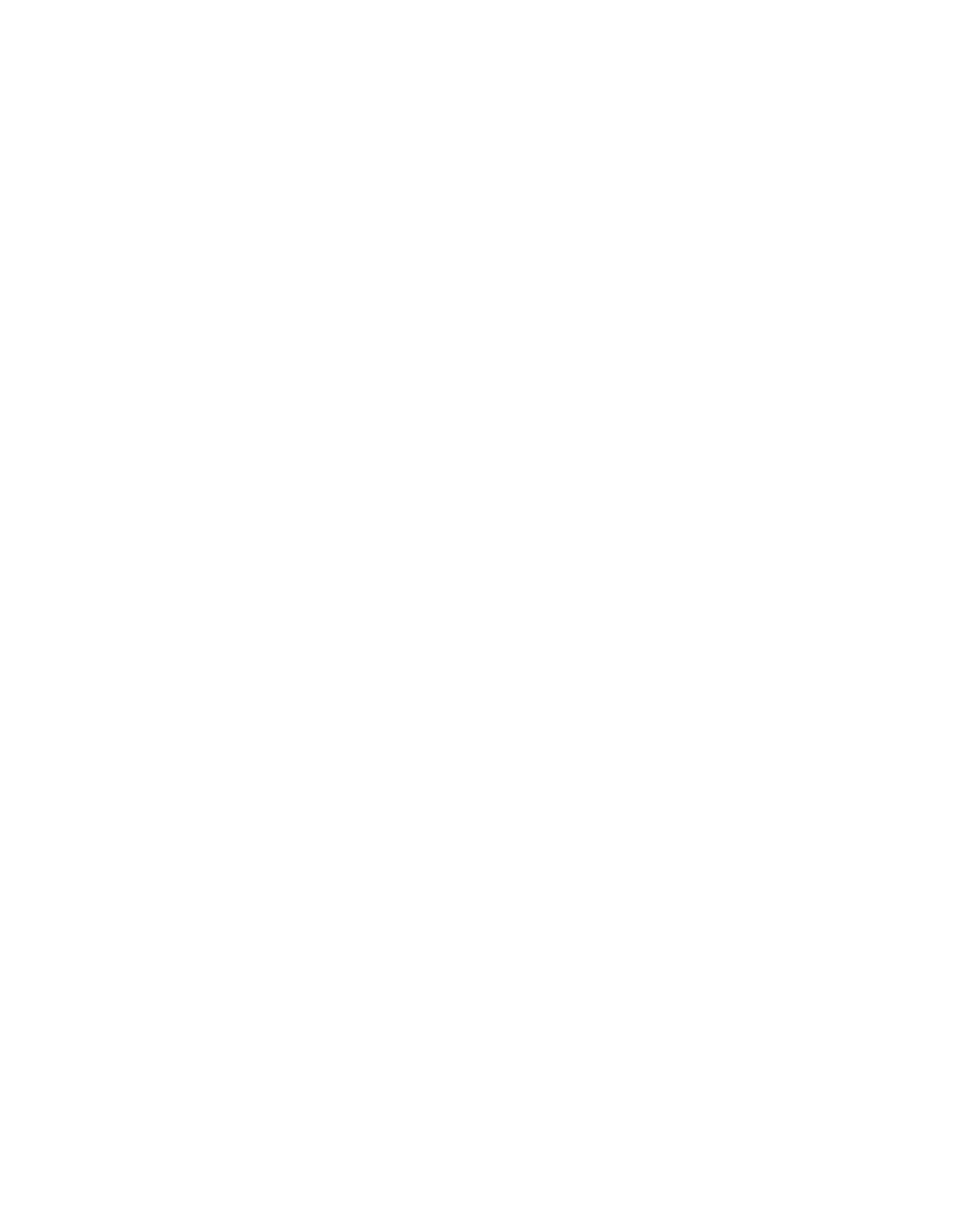#### **ACKNOWLEDGEMENTS**

First and foremost, I would like to thank my research advisor, Professor David E. Minter. None of this work would have been possible without his support and guidance. His admirable personality and impressive knowledge give me a deep impression. I also wish to thank my colleagues in Dr. Minter's group, Lixin, Zhiguo and Rene. I really appreciate them for many nice help during the past two years. Second, I'd like to thank Dr. Dzyuba and Dr. Coffer for serving as my thesis committee. I am also very grateful to the faculty, staff, and students in TCU chemistry community. More importantly, their help and friendship make my two years in TCU a great memory. Finally, I appreciate all the help from my family members and friends. I extremely acknowledge my mom for her everlasting support to me. I am especially grateful to my wife, Hong, for her love and encouragement in my life.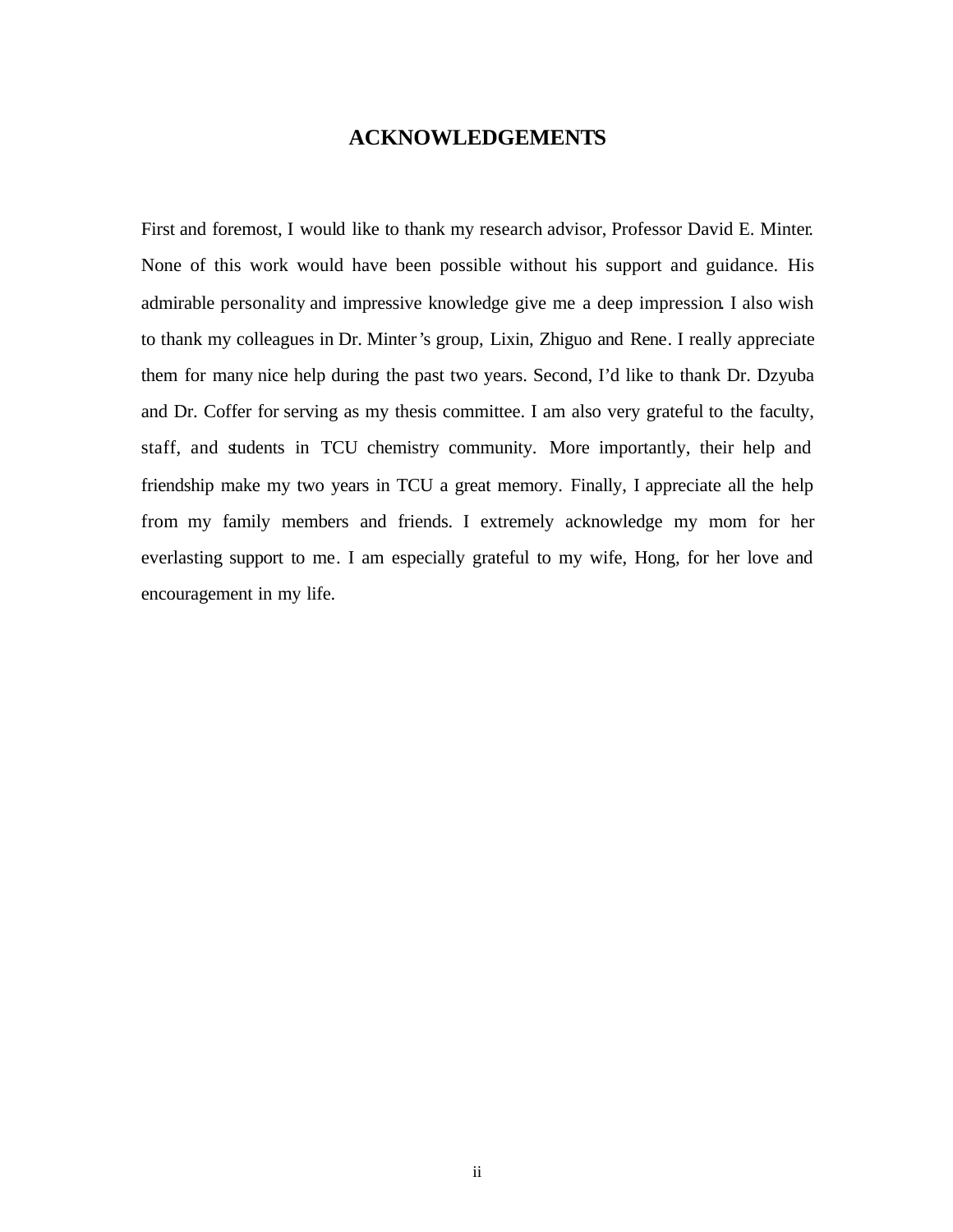## **TABLE OF CONTENTS**

| 1.2.2 Synthesis of Alkaloids via 1,3,4(2H)-Isoquinolinetrione Precursors 6                                                                                                                                                         |
|------------------------------------------------------------------------------------------------------------------------------------------------------------------------------------------------------------------------------------|
|                                                                                                                                                                                                                                    |
| 2.1 Synthesis of the Alkaloid 1,3,4(2H)-Isoquinolinetrione and Its Analogues 11<br>2.2 Synthesis of the Galanthan Skeleton via the [4+2] Cycloaddition Approach 20<br>2.2.2 Synthesis of Diels-Alder Precursors and Dienophiles 24 |
|                                                                                                                                                                                                                                    |
|                                                                                                                                                                                                                                    |
|                                                                                                                                                                                                                                    |
| Vita                                                                                                                                                                                                                               |

Abstract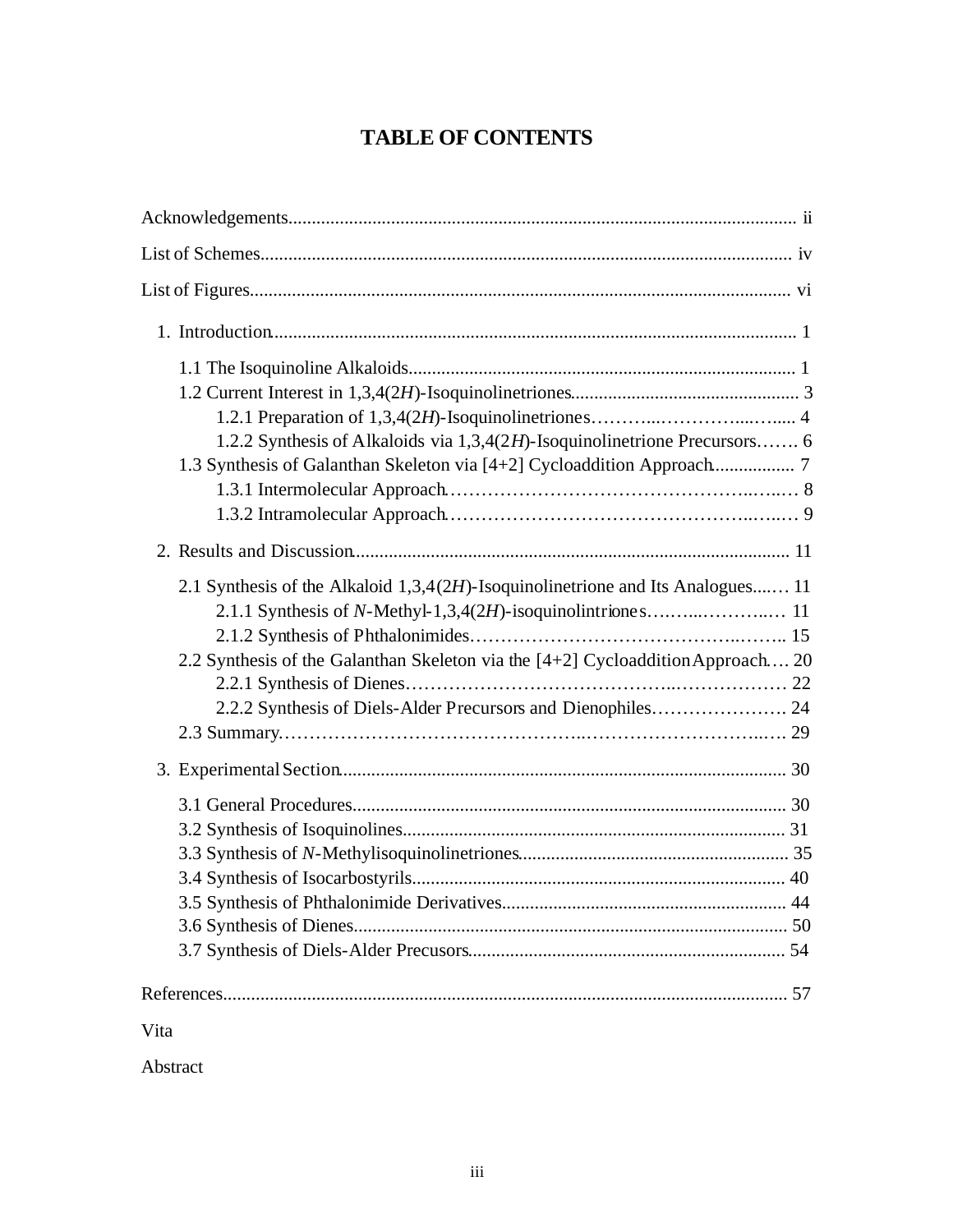### **LIST OF SCHEMES**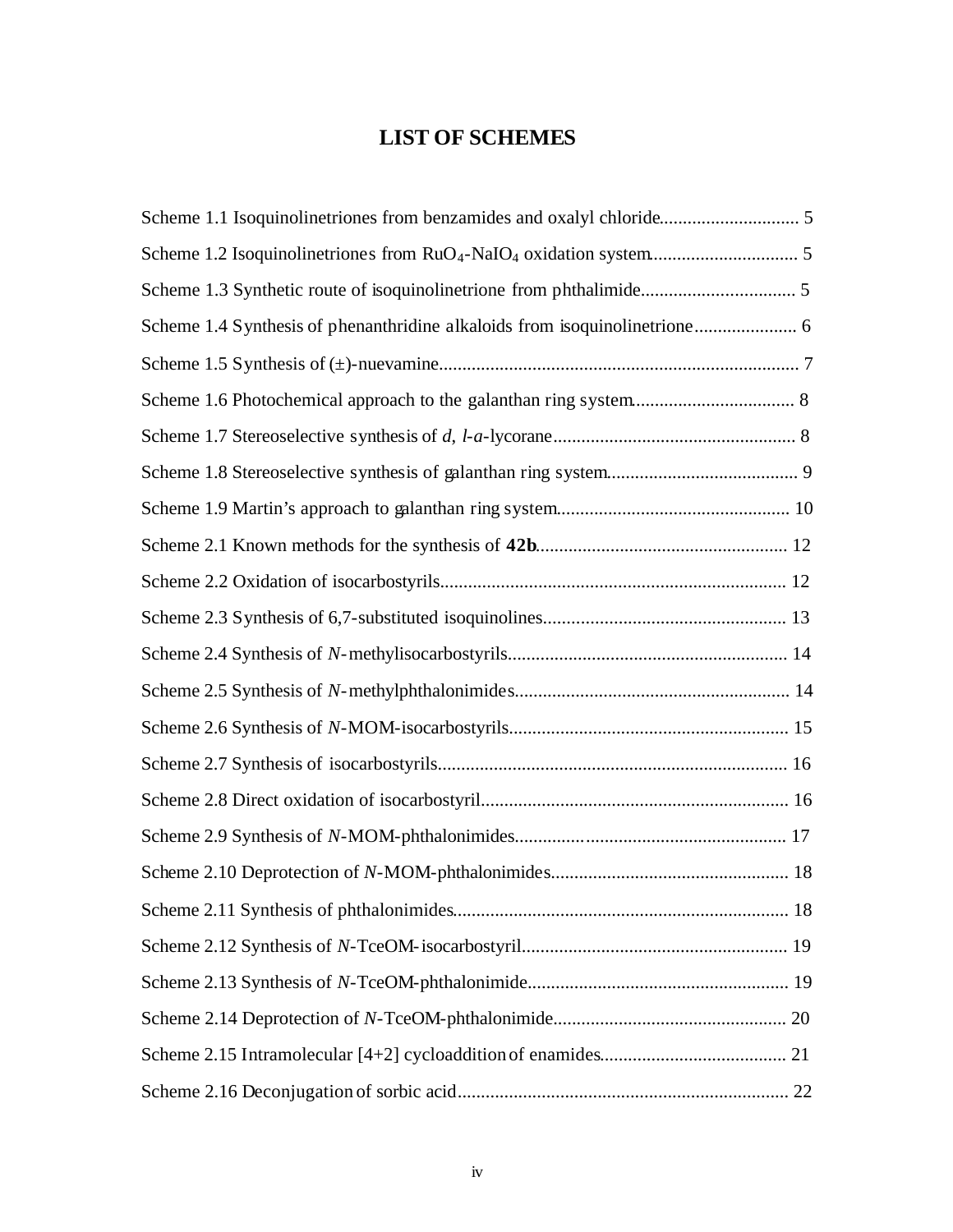# **LIST OF SCHEMES (Cont.)**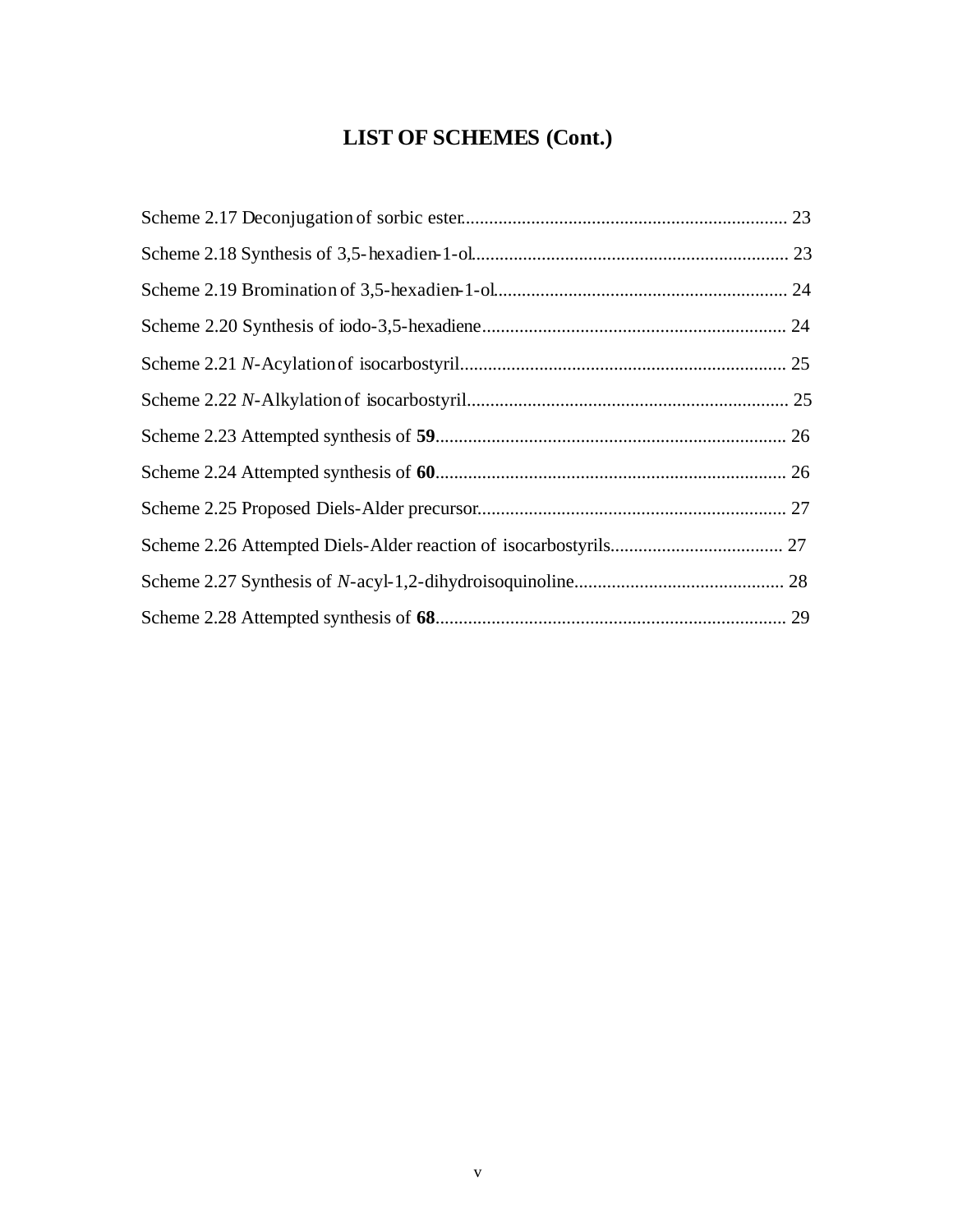## **LIST OF FIGURES**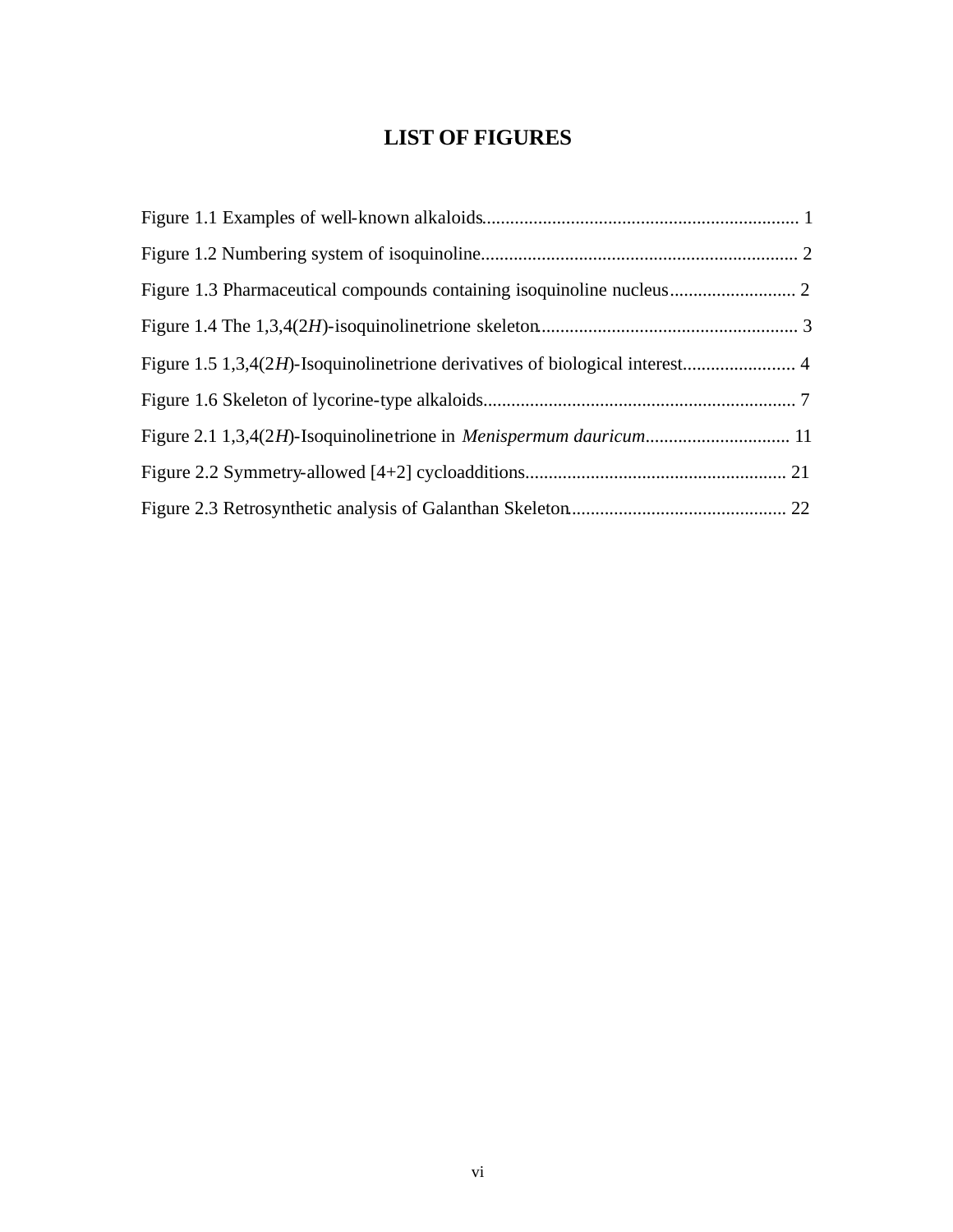#### **1. INTRODUCTION**

#### **1.1 The Isoquinoline Alkaloids**

 Alkaloids are members of a group of natural products which are nitrogen-containing organic compounds.<sup>1</sup> Alkaloids are found in a large variety of organisms, including plants, animals, fungi, and bacteria. The chemical classification of alkaloids is based on their carbon-nitrogen skeletons.<sup>2</sup> Examples of well-known alkaloids (Figure 1.1) are morphine (isoquinoline group), nicotine (pyrrolidine group), quinine (quinoline group), ephedrine (phenethylamine group), and caffeine (purine group).<sup>3</sup> Although the widespread use of plants containing alkaloids of medicinal value dates back many centuries, the applications of alkaloids as isolated and characterized compounds started a new era of drug discovery beginning in the 19th century.<sup>4</sup> Many alkaloids of great therapeutic value have been discovered.<sup>5</sup> Since obtaining alkaloids from the natural sources in bulk quantities is very difficult, chemical synthe sis provides a powerful means for solving supply problems in clinical trails and marketing. Therefore, the syntheses of alkaloids and their analogues has became one of the most active research areas in modern organic chemistry. <sup>6</sup>



**Figure 1.1 Examples of well-known alkaloids**

 Isoquinoline, also known as benzo[c]pyridine or 2-benzanine, consists of a benzene ring fused to a pyridine ring (Figure 1.2). It was first isolated by Hoogewerf and van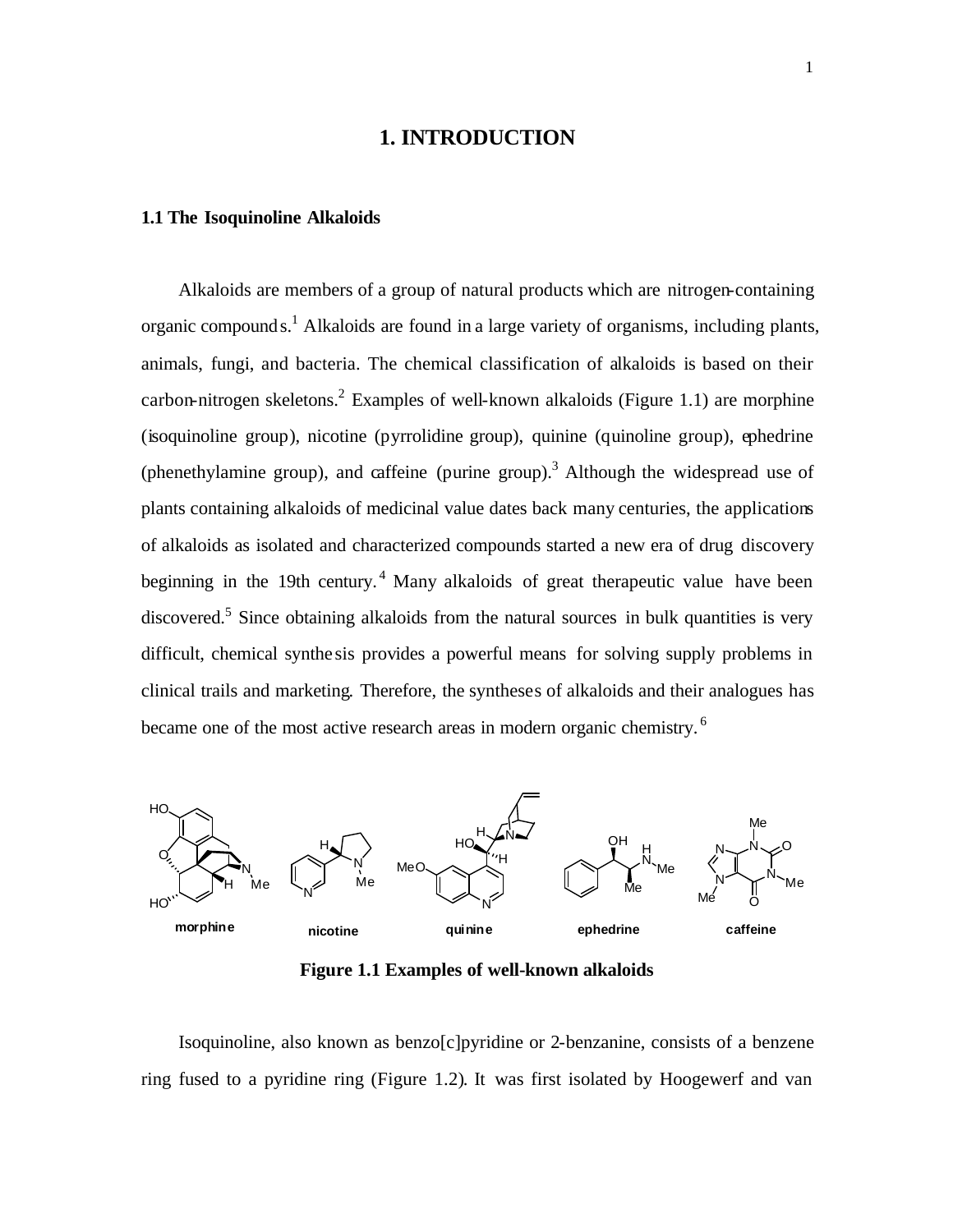Dorp in 1885 as a constituent of coal tar.<sup>7</sup> It was also found in the plants *Cistanche salsa* (Orobanchaceae), *Nicotiana tabacum cv* (Solanaceae), *Papaver somniferum* (Papaveraceae), and *Spigelia anthelmia* (Loganiaceae). 8 Isoquinoline is an important structural backbone in alkaloid natural products with the total number of isoquinoline alkaloids known today amounting to  $ca. 1,200.9$  Alkaloids containing the isoquinoline ring as such or as part of a more complex ring system are not only numerous but also widely distributed.<sup>10</sup> Several classes of isoquinolines may occur together in plant families rich in alkaloids.



**Figure 1.2 Numbering systemof isoquinoline**

Many isoquinoline alkaloids are of pharmacological importance exhibiting a variety of antimalarial, anti-HIV, antitumor, antimicrobial, and antibacterial activities.<sup>11</sup> Other than the direct application of alkaloids in practical medicine, they are also valuable as lead compounds for activity studies. During the 20th century, numerous medicinal drugs containing the isoquinoline ring system were developed. Isoquinoline derivatives of current pharmacological interest are shown in Figure 1.3. The frequent occurrence of the isoquinoline ring system in alkaloids and physiologically active compounds has led to a considerable interest in the synthesis of isoquinoline derivatives.<sup>12</sup>



**Figure 1.3 Pharmaceutical compounds containing the isoquinoline nucleus**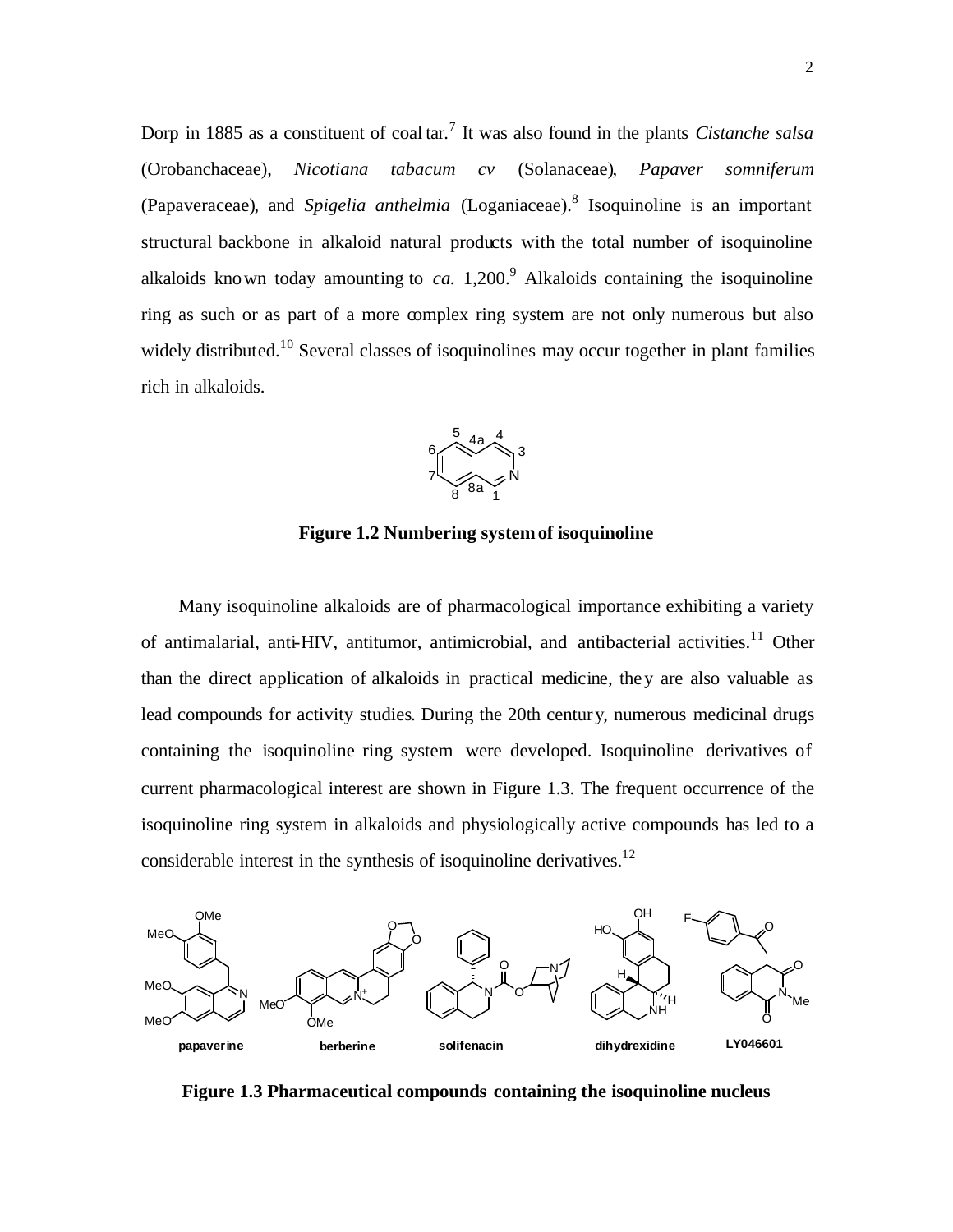The isoquinoline ring can be constructed by several classical methods, such as the Pictet-Spengler reaction (formation of  $C_1-N_2$  bond), the Bischler-Napieralski reaction (formation of  $C_1$ -C<sub>8a</sub> bond), the Pictet-Gams reaction (formation of  $C_1$ -C<sub>8a</sub> bond), and the Pomeranz-Fritsch reaction (formation of  $C_4$ - $C_{4a}$  bond).<sup>13</sup> However, the use of isoquinolines themselves as starting materials for synthesizing alkaloids and their analogues could also be advantageous. The parent molecule isoquinoline is commercially available and simple substituted isoquinolines are readily synthesized. The use of substituted isoquinolines as synthons in alkaloid synthesis is an approach that has not been adequately developed. The projects in this thesis are aimed at preparing isoquinoline synthons for the construction of alkaloid skeletons.

#### **1.2 Current Interest in 1,3,4(2***H***)-Isoquinolinetriones**

 During the past two years, investigations of the 1,3,4(2*H*)-isoquinolinetrione skeleton (Figure 1.4) have attracted much research interest. Phthalonimide ( $R = H$ , Figure 1.4) is a lead-like hit identified from the high throughput screening of a library containing 22,800 organic compounds with diverse chemical structures. It was found to inhibit the enzyme caspase-3 with an IC<sub>50</sub> of 0.15  $\mu$ M.<sup>14</sup> 1,3,4(2*H*)-Isoquinolinetrione derivatives have a variety of biological activities and are synthetic precursors for several types of naturally occurring alkaloids.



**Figure 1.4 The 1,3,4(2***H***)-isoquinolinetrione skeleton**

 The synthetic isoquinolinetrione derivative **1** is highly potent in inhibiting caspase-1 activity in an irreversible and slow-binding manner. This broad-spectrum inhibitor may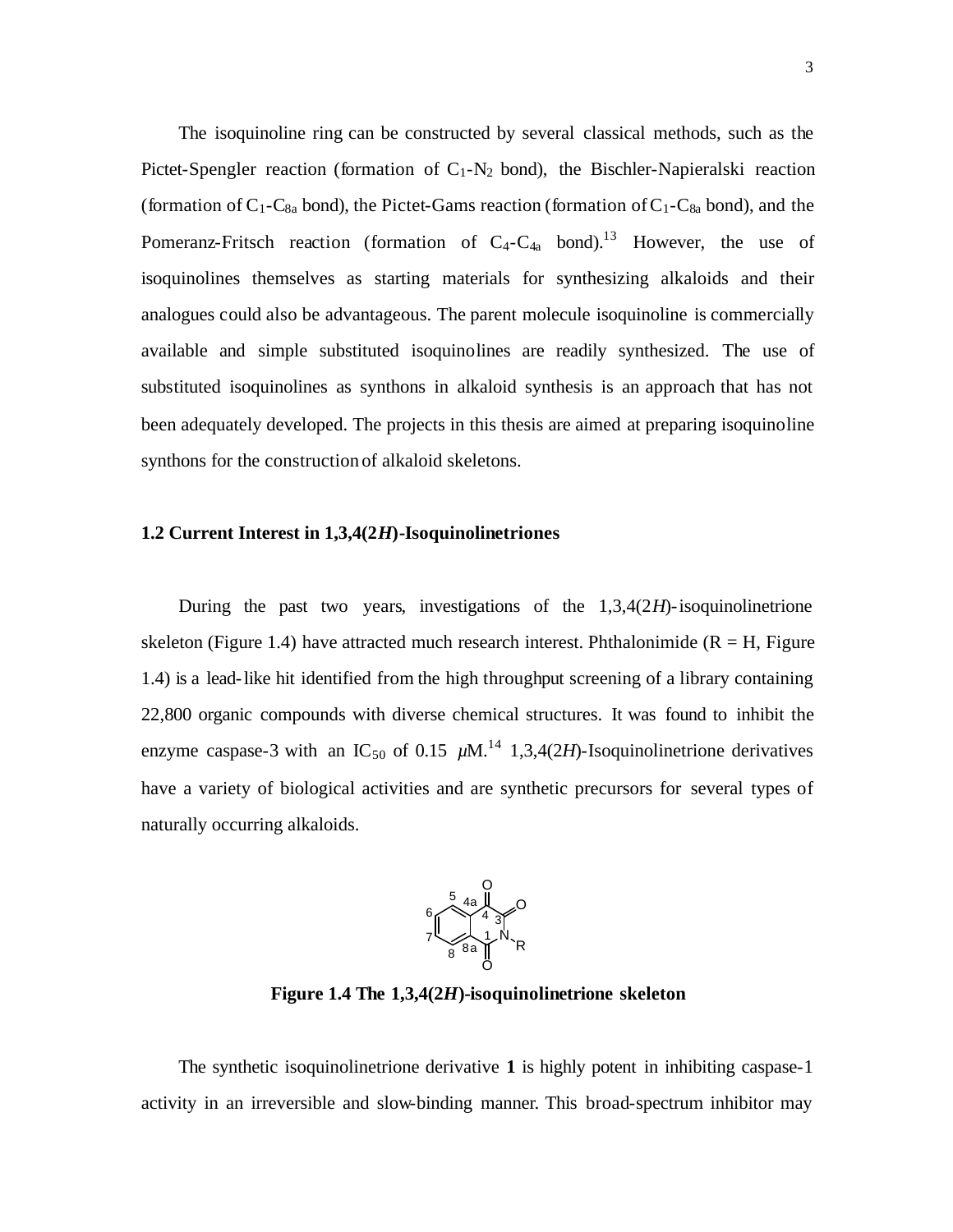provide a novel therapeutic approach to the treatment of certain inflammatory diseases.<sup>15</sup> The semicarbazide derivative **2** prepared from phthalonimide shows good binding affinity toward oxytocin receptors  $(K<sub>i</sub> = 1.6$  nM) and a high selectivity toward vasopressin receptors  $(K_i = 730 \text{ nM})$ .<sup>16</sup> Amino substituted derivatives of **3** have been found to be active as herbicides due to their efficient redox mediation of photosystem I.<sup>17a</sup> Compound **4a** appears to have the free-radical properties that could enhance the generation of superoxide radicals in plants.<sup>17b</sup> The herbicidal activity of the  $(E)$ -*O*-methyl oxime 5 was found to be greater than that of the parent trione **3**. 18



**Figure 1.5 1,3,4(2***H***)-Isoquinolinetrione derivatives of biological interest**

#### 1.2.1 Preparation of 1,3,4(2*H*)-Isoquinolinetriones

 Isoquinolinetriones have become increasingly interesting not only because they have shown promising biological activity but also because they are potential precursors to synthetic alkaloids. Some isoquinolinetriones can be prepared from the corresponding secondary benzamides, as shown in Scheme 1.1. The reactions of appropriate benzamides **6** and oxalyl chloride lead to *N*-aroyloxamoyl chlorides. These isolable intermediates undergo cyclization upon heating to give **7** when the group X is an activating group such as an alkoxy substituent. 19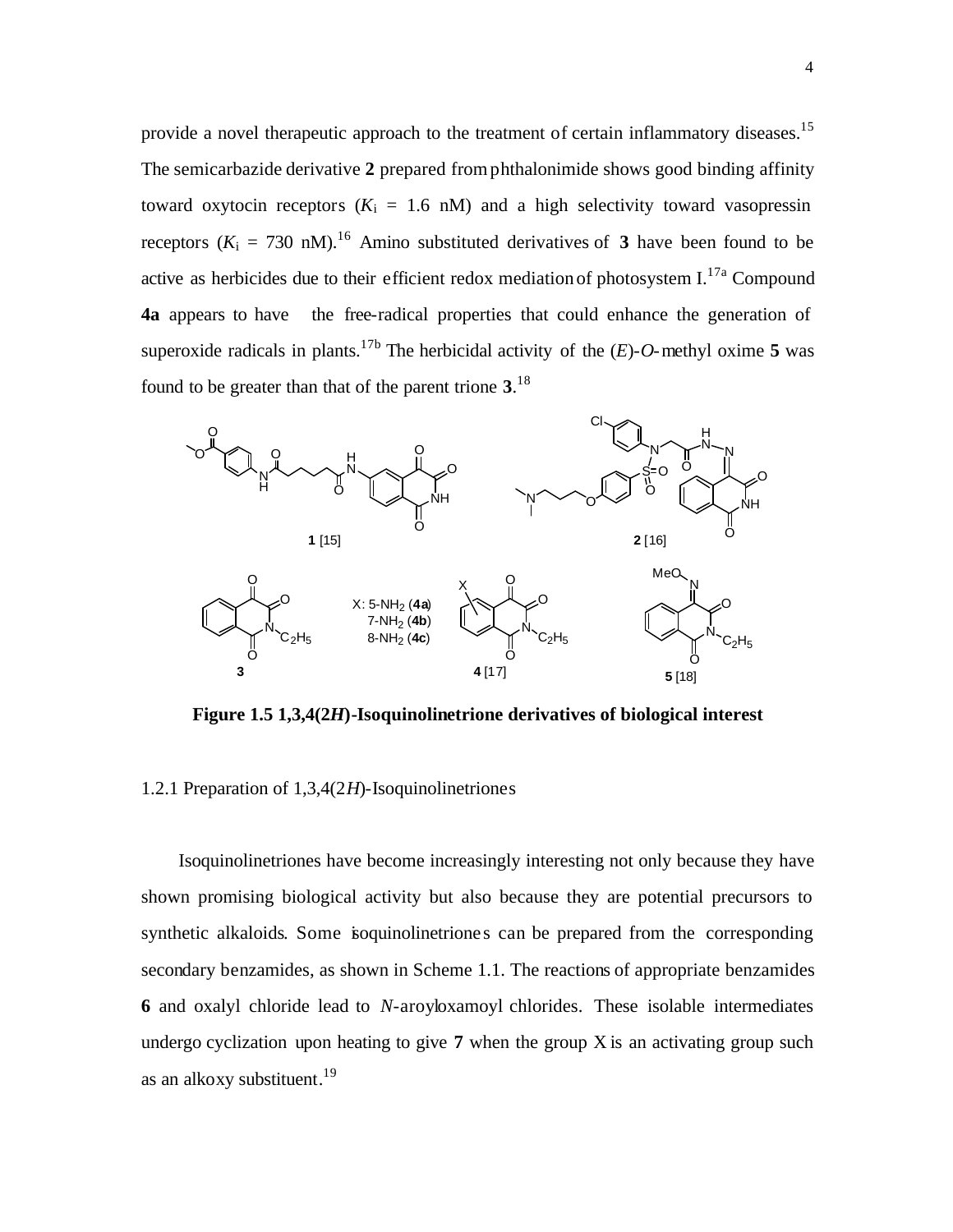

 1,3,4(2*H*)-Isoquinolinetriones **9** can also be obtained by oxidations of 3,4-dihydroisoquinolin-1(2*H*)-ones **8** and homophthalimides **10** (Scheme 1.2). These oxidations proceed in high yields by using a catalytic amount of ruthenium tetroxide with an excess of sodium periodate in an EtOAc/H<sub>2</sub>O two-phase system.<sup>20</sup> In the case of *N*-alkyl derivatives having two oxidation sites adjacent to the nitrogen atom, the regioselective endocyclic oxidation was observed.

**Scheme 1.2 Isoquinolinetrione s from the RuO4-NaIO4 oxidation system**



 Phthalimides can be transformed into isoquinolinetrione s through the steps shown in Scheme 1.3.<sup>21</sup> Phthalimides 11 are easily alkylated with chloroacetone and ring expanded in the presence of excess sodium methoxide to give 4-hydroxyisocarbostyrils **13**. The isoquinolinetriones **14** are be obtained from **13** in a suitable solvent using air to effect an oxidative deacylation.



**Scheme 1.3 Synthetic route of isoquinolinetrione from phthalimide**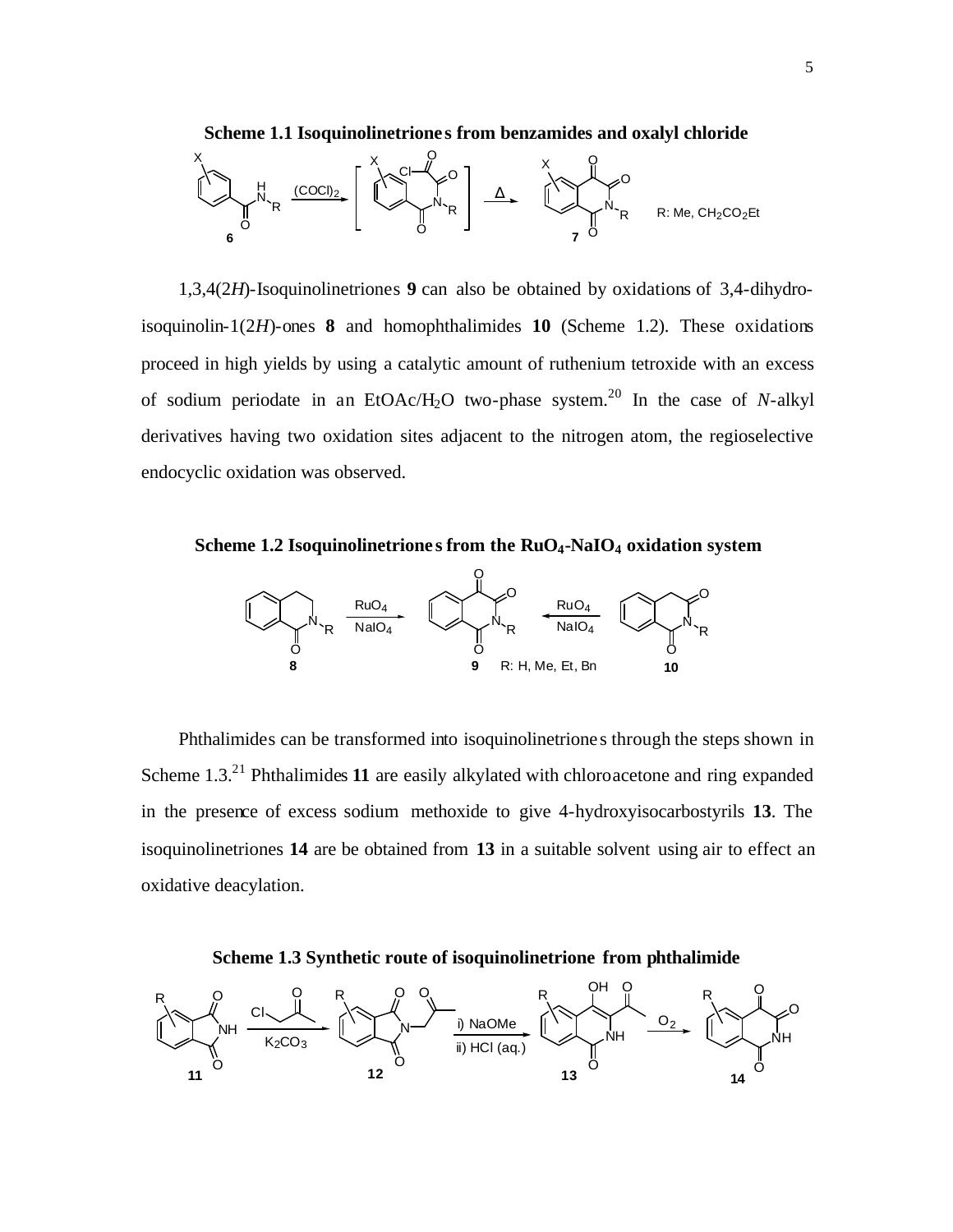1.2.2 Synthesis of Alkaloids via 1,3,4(2*H*)-Isoquinolinetrione Precursors

 The *N*-methylisoquinolinetrione **15** has been used in the concise synthesis of the phenanthridinone alkaloid **19** as shown in Scheme  $1.4^{22}$  The reaction of **15** with the phosphonate **16** yields a 4-functionalized isoquinoline derivative **17**. Methylation with diazomethane followed by oxidative photocyclization affords the benzo[c]phenanthridone **19**. Isoquinolinetrione plays an important role as the key intermediate in this convenient synthetic route.

**Scheme 1.4 Synthesis of phenanthridine alkaloids from isoquinolinetrione**



A facile synthesis of the natural product  $(\pm)$ -nuevamine has been described using the *N*-homopiperonyl-1,3,4-isoquinolinetrione **20** as a key intermediate.<sup>23</sup> The base-catalyzed alcoholysis of **20** using triethylamine and methanol led to a completely regioselective ring contraction process affording the lactamol **21** in quantitative yield. An acid-catalyzed intramolecular cyclization of **21** gave **22**. As expected, the decarboxylation of the angular carbomethoxy function gave the alkaloid  $(\pm)$ -nuevamine (Scheme 1.5).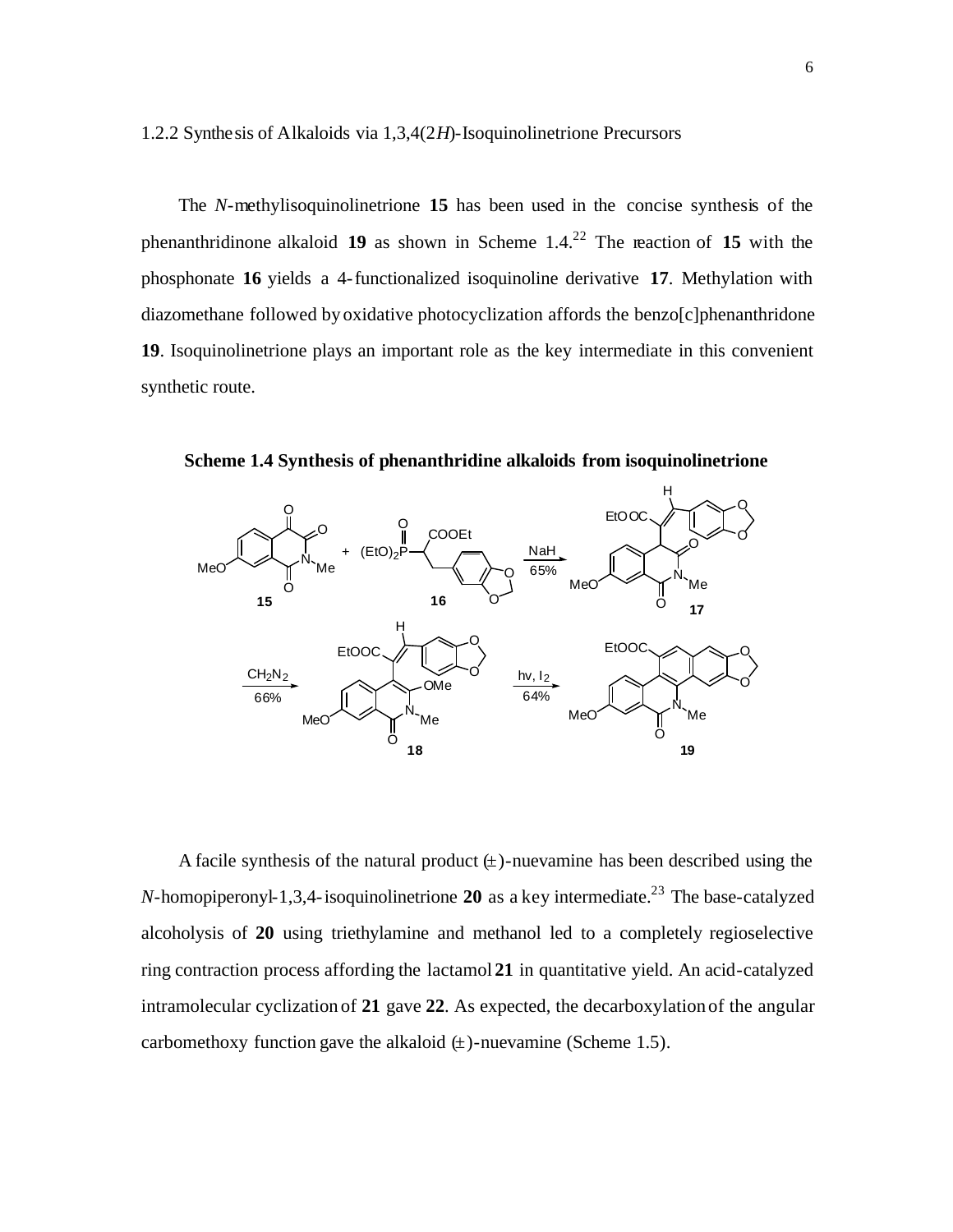#### **Scheme 1.5 Synthesis of (±)-nuevamine**



#### **1.3 Synthesis of Galanthan Skeleton via [4+2] Cycloaddition Approach**

 Lycorine-type alkaloids characterized by a pyrrolo[d,e]phenanthridine skeleton **23** (galanthan tetracyclic system) represent an important subclass in *Amaryllidaceae* alkaloids.<sup>24</sup> These compounds including lycorine (**24**) possess potent biological activities such as antiviral, antineoplastic, and insect antifeedant activity as well as plant growth inhibition and disruption of protein synthesis.<sup>25</sup> Therefore, considerable effort has been devoted to the development of efficient synthetic approaches to these alkaloids and the galanthan backbone.



**Figure 1.6 Skeleton of lycorine-type alkaloids**

 Our group's research interests focus on the development of synthetic methodology for the total syntheses of *Amaryllidaceae* alkaloids and their precursors starting from an isoquinoline nucleus. An approach to the galanthan skeleton based on the intramolecular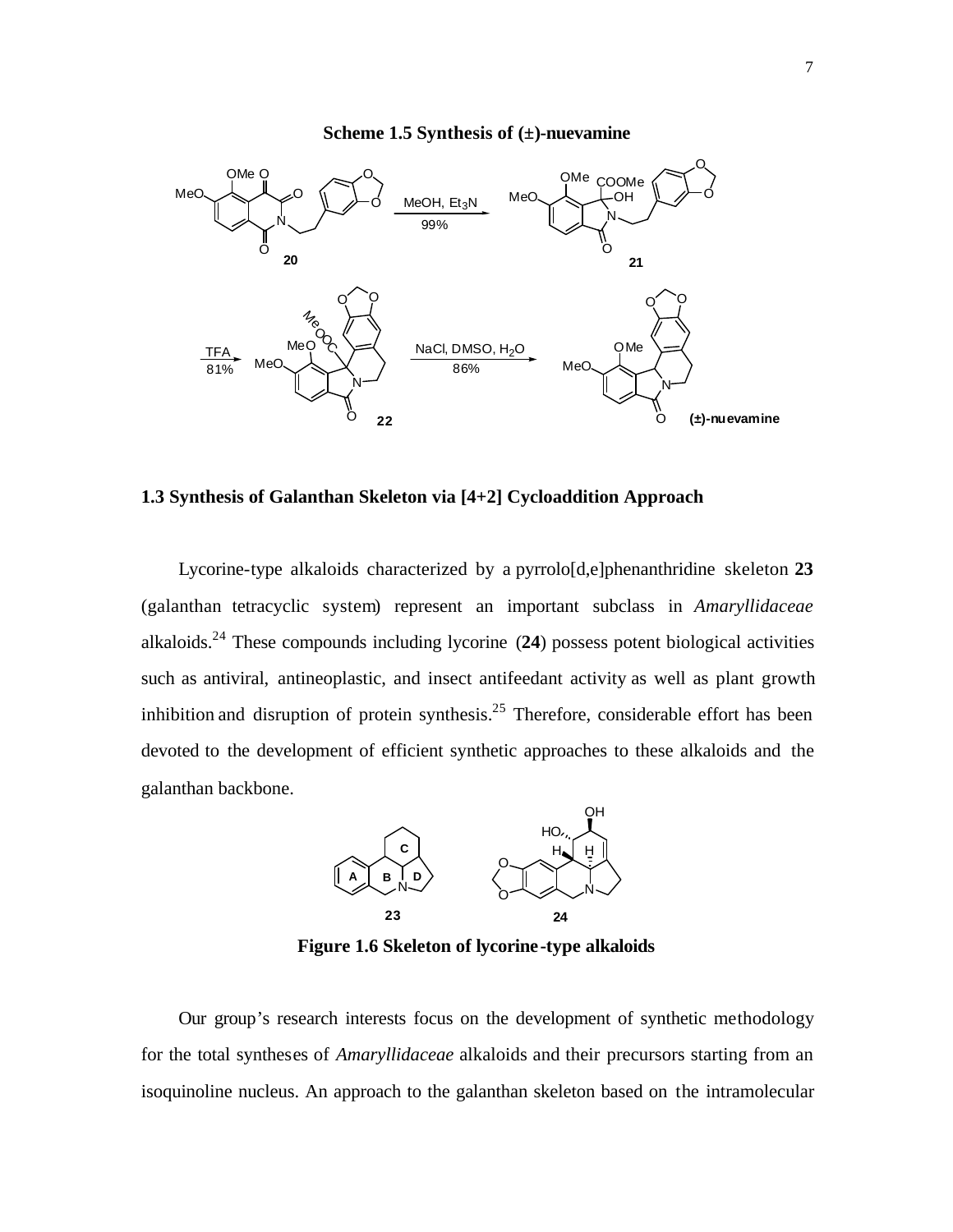de Mayo reaction has been developed recently (Scheme 1.6).<sup>26</sup> Since the Diels-Alder reaction has proven to be a key step in the synthesis of many tri- and tetracyclic natural products,<sup>27</sup> an approach to the galanthan skeleton based on the  $[4+2]$  cycloaddition is also worthy of attention.

NH O  $OCH<sub>3</sub>$ O i) NaOMe (cat.) ii) HCl (aq.) 90% N O  $\overline{\textsf{CO}_2}$ H  $\,$ ii) NaH,  $\,$ C $\overline{\textsf{CO}_2}}$ *<sup>t</sup>*Bu COMe i) SOCl<sub>2</sub> 91% N O O CO2 *<sup>t</sup>*Bu O TsOH 77% N O O O N O O  $H$  H  $H$ N Q, O 9 H H h*v* 72% 78% piperdine

**Scheme 1.6 Photochemical approach to the galanthan ring system**

#### 1.3.1 Intermolecular Approach

 The most common procedures for the synthesis of **23** involve the formation of the Bring at a late stage. Strategies for preparing the tetracyclic ring system are of the general types A=>C=>B=>D and A=>C=>D=>B.<sup>24</sup> For example, the intermolecular Diels-Alder reaction has been used to construct *a*-lycorane in a stereospecific manner (Scheme 1.7).<sup>28</sup>



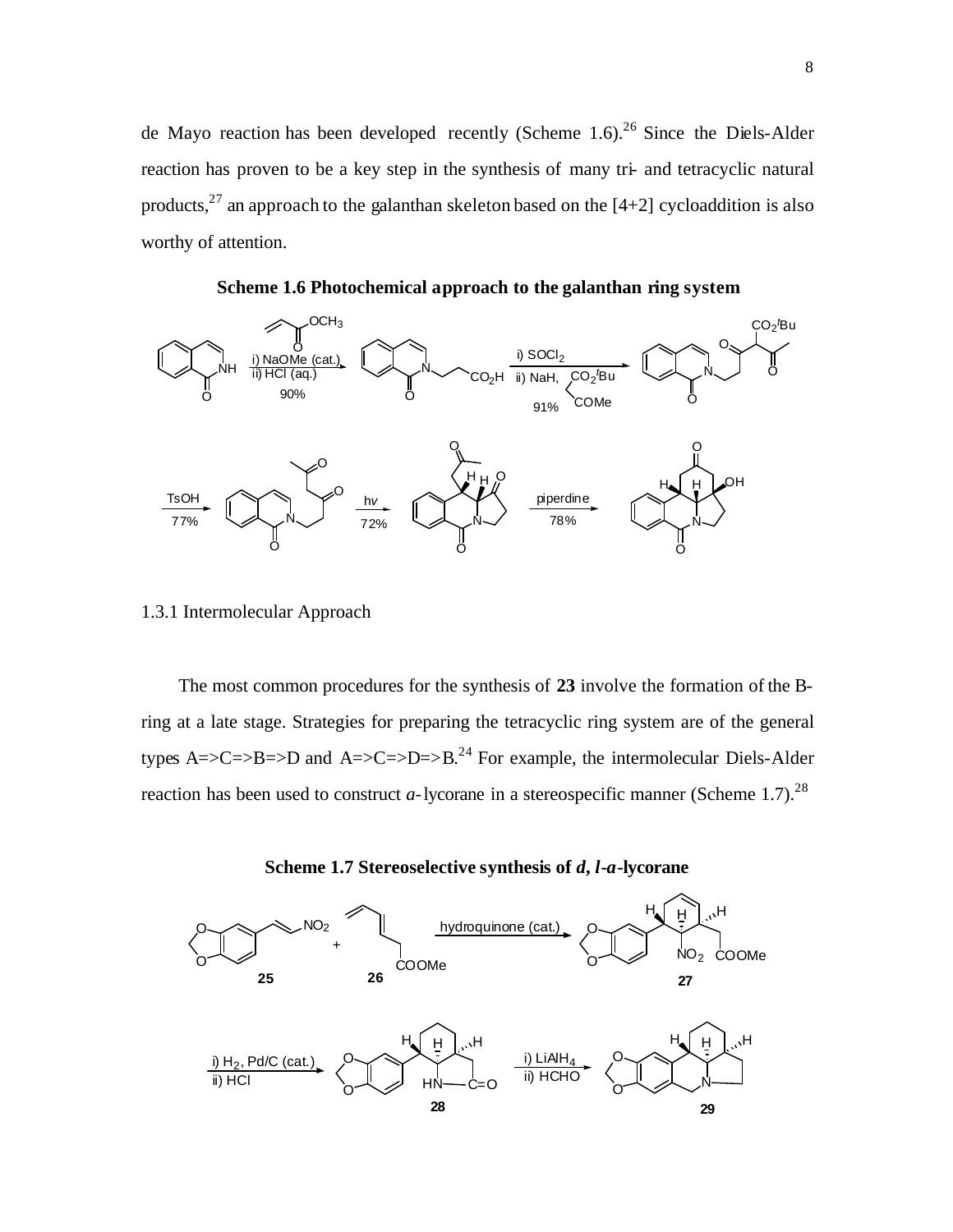The cycloaddition of 3,4-methylenedioxy-*ß*-nitrostyrene (**25**) and methyl hexa-3,5 dienoate (**26**) gave a moderate yield of the adduct **27** as a single diastereomer: (i) the *trans* geometry of the *ß*-nitrostyrene was preserved; (ii) the adduct has the nitro group *cis* to the diene substituent in a 1,2-relationship. The subsequent catalytic hydrogenation was accompanied by a spontaneous ring closure to give the lactam **28**. The reduction of **28** to the amine with lithium aluminum hydride and final closure of the B-ring using a Pictet-Spengler reaction completed the synthesis of **29**.

#### 1.3.2 Intramolecular Approach

 The intramolecular Diels-Alder reaction has played a key role in the synthesis of the galanthan skeleton in the lycorine family. The advantage is that this strategy can close two rings at the same time. Stork's group constructed a connection between the A and D rings via an amide link.<sup>29</sup> The triene **30** cyclized in 51% yield to give only the *trans*-fused isomer **31** (Scheme 1.8A). In this case, the constraints imposed by the planarity of the amide system were such that only the exo transition state could be reasonably expected.



**Scheme 1.8 Stereoselective synthesis of galanthan ring system**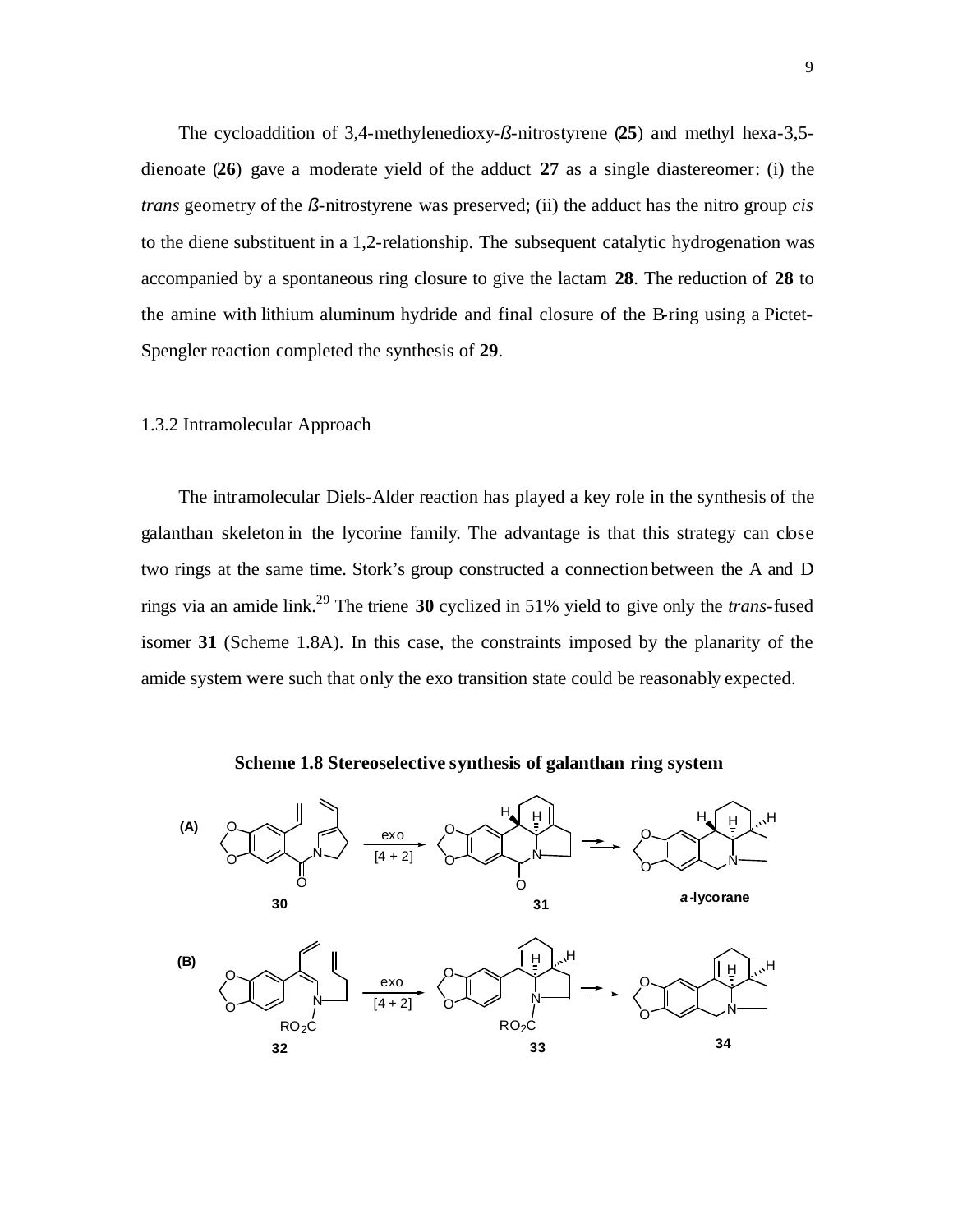Magnus's group developed another stereospecific approach by using an alternative triene  $32$  (Scheme 1.8B).<sup>30</sup> The stereochemical outcome of the cyclization reaction was controlled by the geometry of the diene. The conversion of **33** into  $(\pm)$ -1,12b-didehydrolycorane (**34**) to used to verify the *cis*-stereochemistry of the CD-ring fusion.

More interesting, Martin's group developed the intramolecular [4+2] cycloaddition as a general strategy for synthesizing lycoranes (Scheme  $1.9$ ).<sup>31</sup> The aryl-substituted enamido diene **35** was produced by thermal, cheletropic extrusion of sulfur dioxide from its dihydrothiophene dioxide precusor. The mixture of *cis*- and *trans*-hydroindoles **36a** and **36b** in a ratio of 1 to 1.5, respectively, was obtained in 45-50% yield. The structures were convincingly established by their eventual conversion to *a*-lycorane and *ß*-lycorane, respectively.



**Scheme 1.9 Martin's approach to galanthan ring system**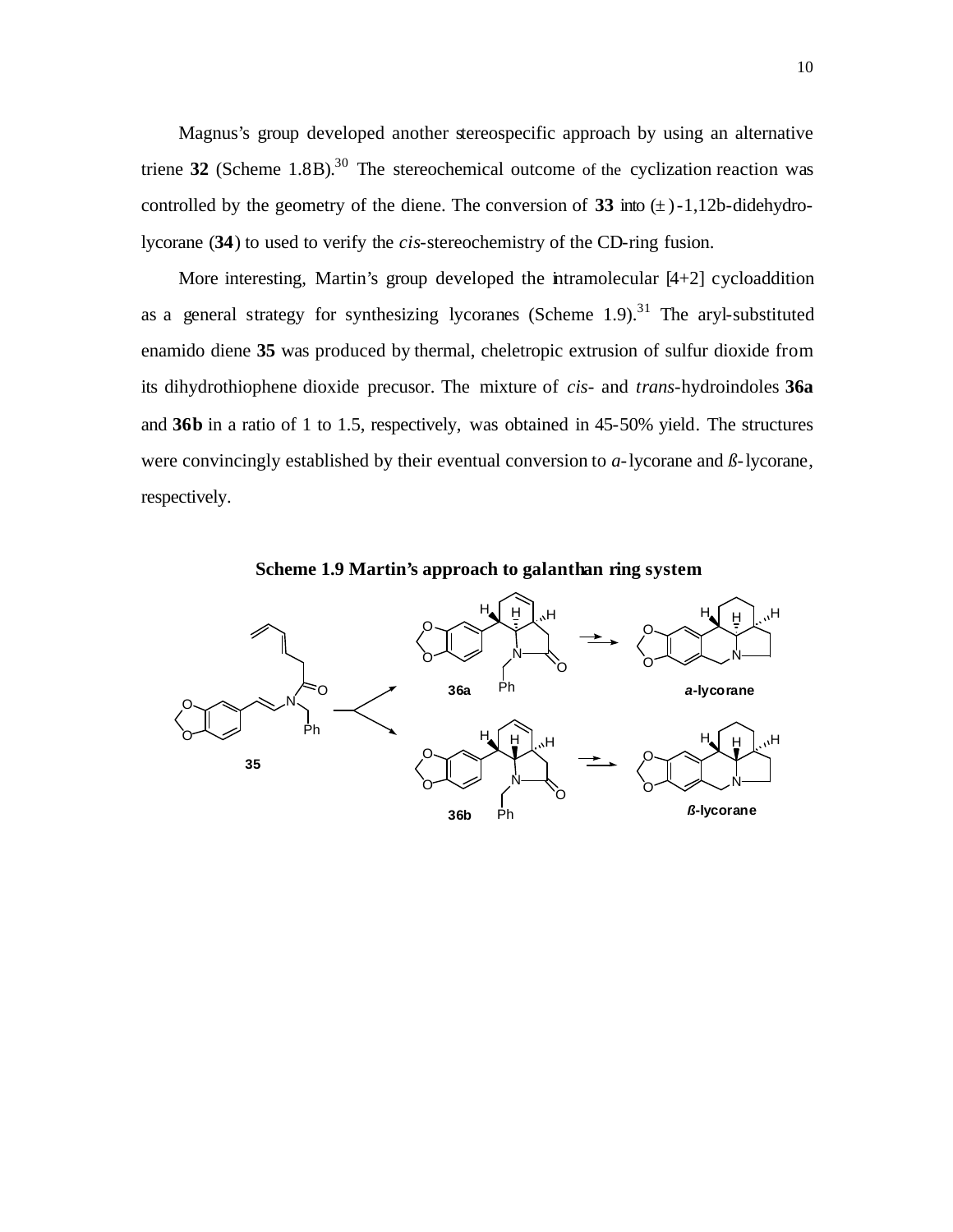#### **2. RESULTS AND DISCUSSION**

#### **2.1 Synthesis of the Alkaloid 1,3,4(2***H***)-Isoquinoline trione and Its Analogues**

2.1.1 Synthesis of *N*-Methyl-1,3,4(2*H*)-isoquinolintriones

 Recently, 6,7-dimethoxy-*N*-methyl-1,3,4(2*H*)-isoquinolintrione (Figure 2.1) was isolated from the roots of *Menispermum dauricum* (Menispermacese). <sup>32</sup> This plant is known in Chinese medicine as Bei-Dou-Gen, which is used for treating sore throats, colitis, dysentery, and rheumatic arthralgia. Following column chromatography on silica gel and Sephadex LH-20, 28 mg of the alkaloid was separated from 5.0 kg of *M. dauricum* roots. To date, no biological studies have been conducted on this compound.



**Figure 2.1 1,3,4(2***H***)-Isoquinoline trione in** *Menispermum dauricum*

There are two examples of known methods to synthesize **42b**, as shown in Scheme 2.1. Method A starts with veratraldehyde and produces **42b** in an overall yield of 62%.<sup>33</sup> In the last step, Friedel-Crafts ring closure and oxidation of the phosphorylated oxalamic acid occur spontaneously. Method B involves the oxidation and Polonovski reaction of (±)-laudanosine. Laudanosine, when treated with *m*-chloroperbenzoic acid (MCPBA) followed by acetic anhydride, yields **42b** in an overall yield of 24%.<sup>34</sup> However, there is still ample room to develop a practical method for the synthesis of alkaloid **42b** and its analogues.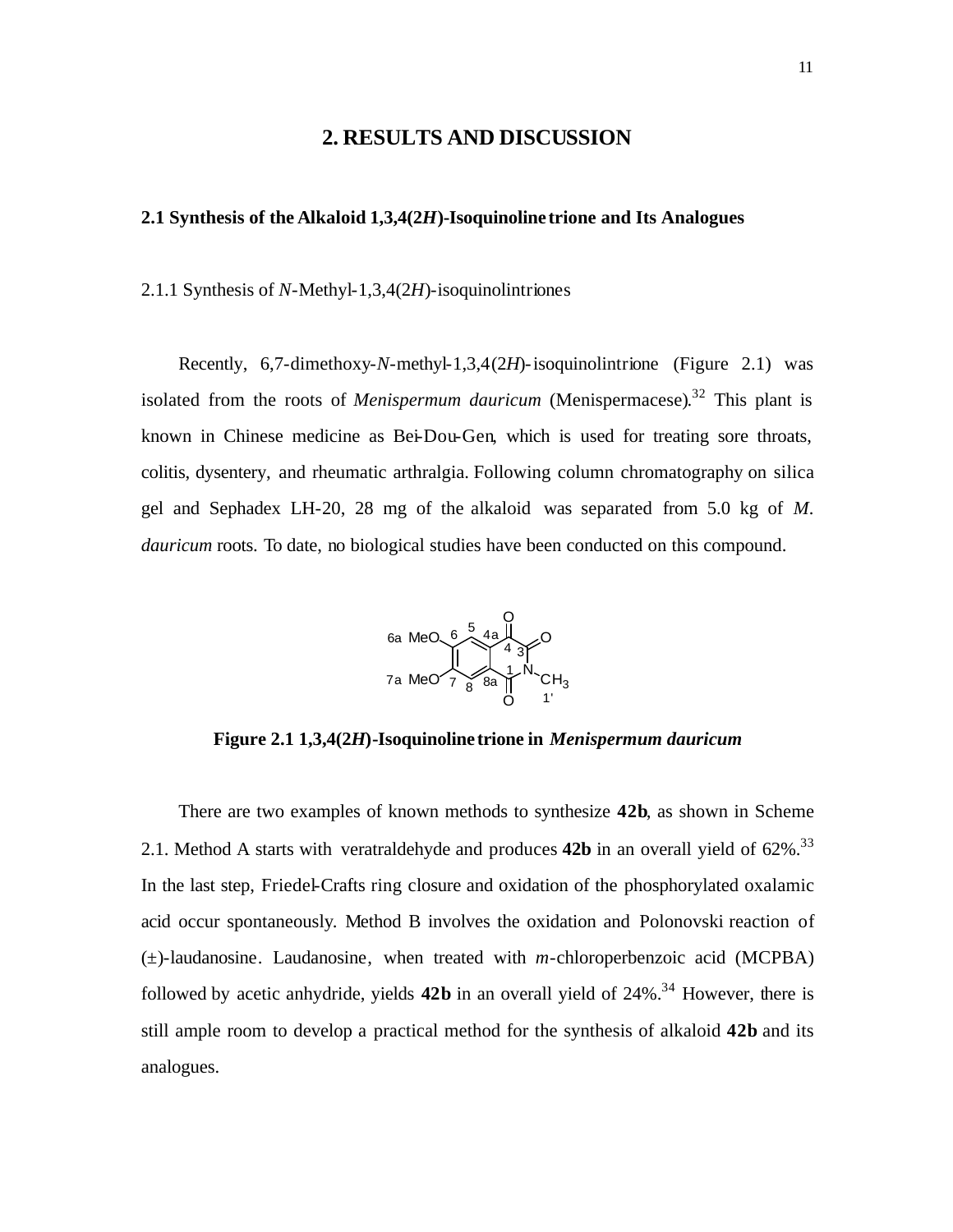

**Scheme 2.1 Known methods for the synthesis of 42b**

Meanwhile, the direct oxidation of isocarbostyrils to 1,3,4(2*H*)-isoquinolinetriones attracted our attention (Scheme 2.2). It is known that isocarbostyrils can be oxidized by sodium dichromate or potassium dichromate.<sup>14, 35</sup> The real oxidizing agent, chromic acid, is generated *in situ* by treatment of sodium or potassium dichromate with aqueous acid. The active oxidant under these conditions is probably the bichromate ion  $(HCrO<sub>4</sub>)$ , but a detailed mechanism for this transformation has not been elucidated.<sup>36</sup>



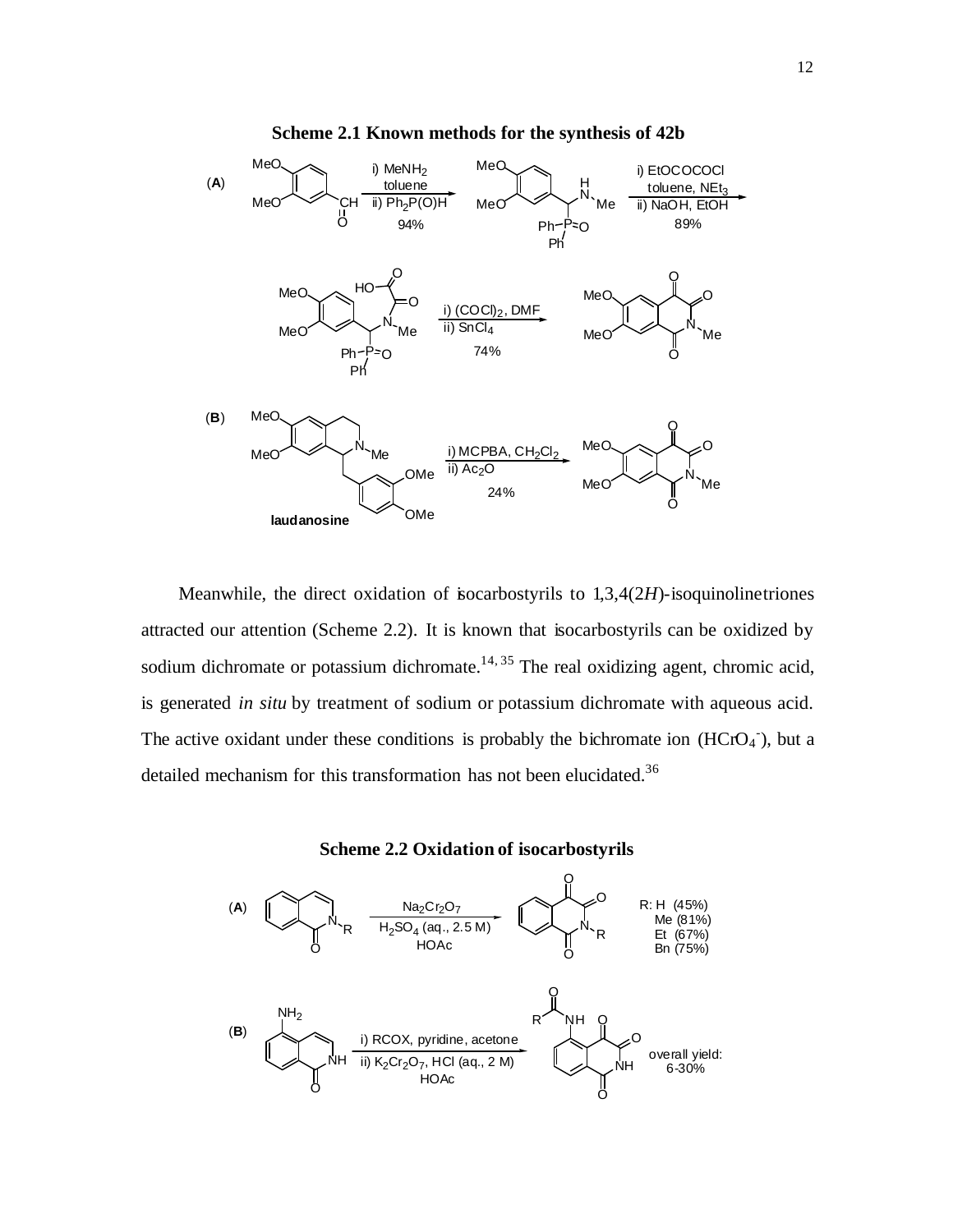Inspired by this methodology, we set out to synthesize the target alkaloid **42b** and its analogues starting from isocarbostyrils since our group has successfully developed the preparation of isocarbostyrils from the corresponding isoquinolines.<sup>37</sup> The precursor 6,7-disubstituted isoquinolines, backebergine (**40b**) and papraline (**40c**), occur commonly in natural alkaloids.<sup>8</sup> Both **40b** and **40c** were synthesized following Birch's procedure in overall yields of 79% and 87%, respectively, from the corresponding substituted benzaldehydes **37b** and **37c** (Scheme 2.3).<sup>38</sup> The tosylation of **38b** and **38c** gave the corresponding tosylates **39b** and **39c**, which affords the isoquinolines directly.

**Scheme 2.3 Synthesis of 6,7-substituted isoquinolines**



 Both doryphornine methyl ether (**41b**) and doryanine (**41c**) are widely distributed in several families of plants and available in large amounts.<sup>8</sup> There are numerous ways to synthesize this type of isocarbostyril derivative. <sup>39</sup> We prepared *N*-methylisocarbostyrils **41a**-**c** using the standard ferricyanide oxidation of the corresponding isoquinoline salts, which could be obtained in nearly quantitative yields from isoquinolines (Scheme 2.4). $40$ These salts were dissolved in water and oxidized using potassium ferricyanide under alkaline conditions. *N*-Methylisocarbostyrils **41a**-**c** were be prepared in overall yields ranging from 69 to 92% from the corresponding isoquinolines **40a**-**c**.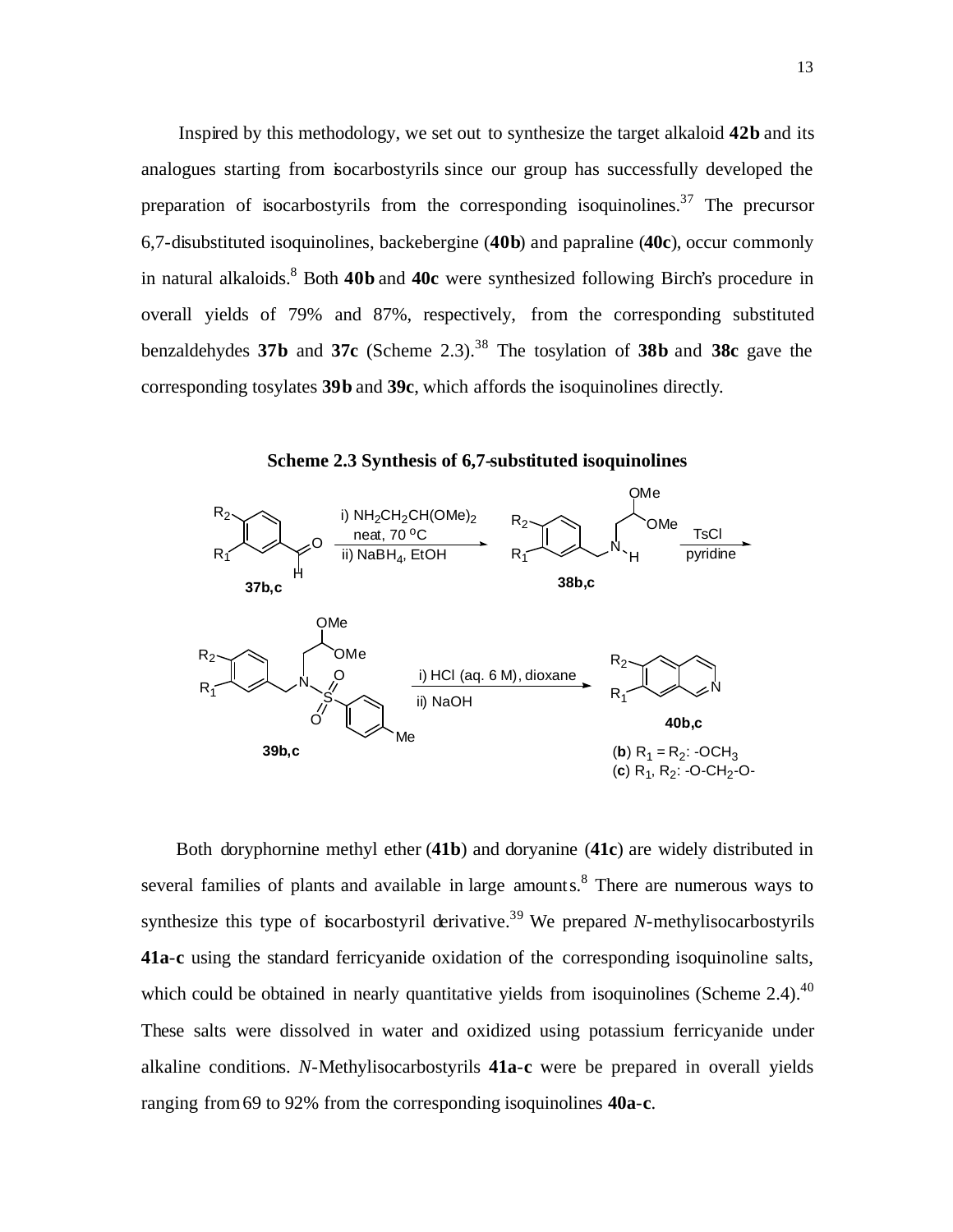

 We found that isoquinolinetriones **42** can be produced in excellent yields from the oxidation of the isocarbostyril precursors **41** (Scheme 2.5). Acetic acid served as the most suitable solvent to make a homogeneous reaction system. The starting materials **41a**-**c** were consumed completely after stirring overnight at room temperature in the oxidizing medium. *N*-Methyl-1,3,4(2*H*)-isoquinolintriones **42a**-**c** were isolated in yields of 82-90% from the corresponding *N*-methylisocarbostyrils **41a**-**c**.





 The structures of **42a**-**c** were supported by NMR data including HMQC and HMBC spectra to confirm all proton and carbon assignments (as shown in the experimental section, pp 36-40). The HMBC spectra of **42b-c** allowed for unambiguous assignments of all three carbonyl carbons and all six aromatic carbons using 3-bond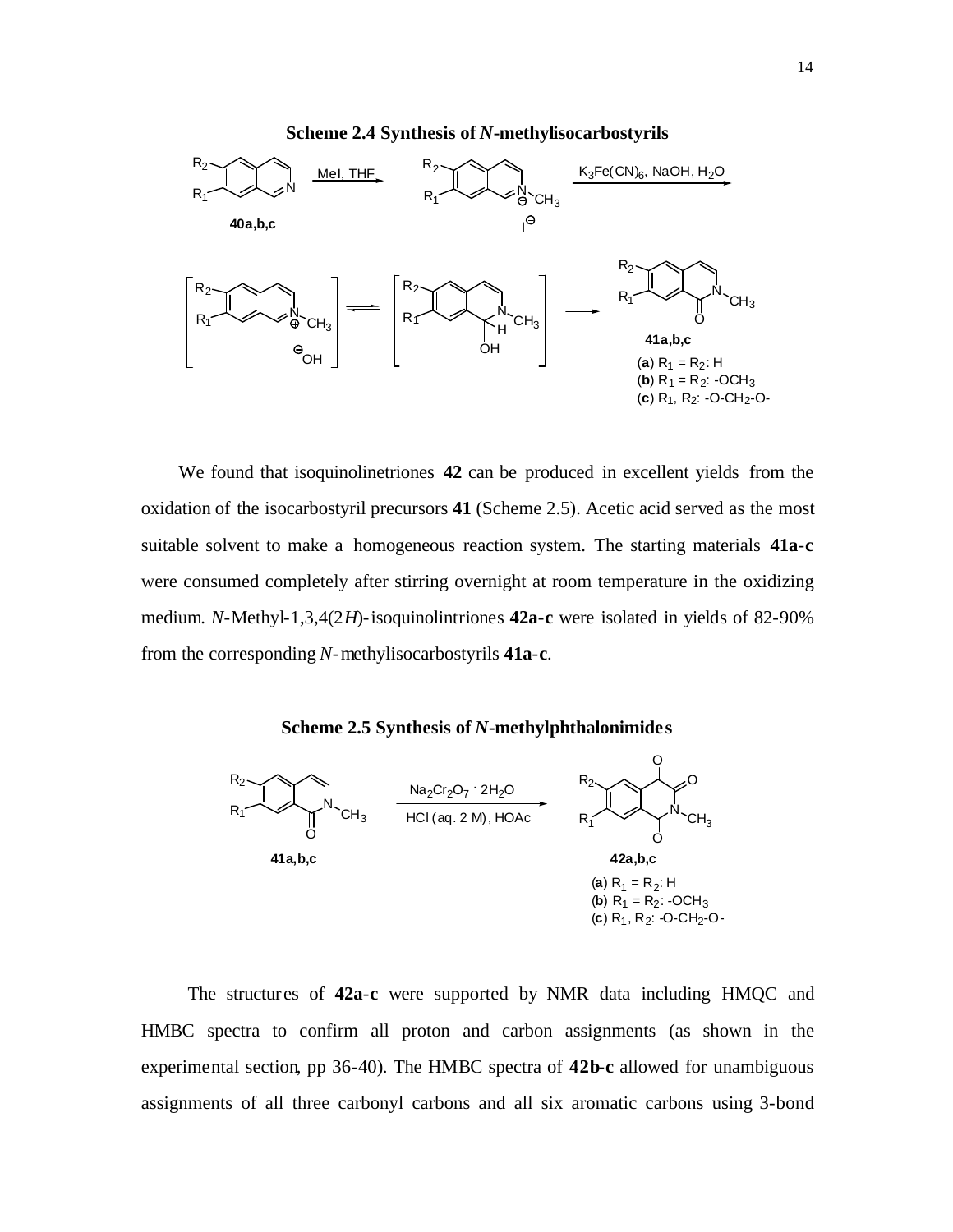connectivity peaks. Our methoxy methyl carbon and proton assignments determined in  $d_6$ -DMSO solvent are both reversed from the literature assignments determined in a mixture of  $\text{CDC}_3$  and  $\text{CD}_3\text{OD}$  (1:1).<sup>32</sup>

#### 2.1.2 Synthesis of Phthalonimides

 Encouraged by this result, we turned our attention to the synthesis of phthalonimide derivatives using the same strategy. The interest in these compounds based on current investigations of their biological activities increases the significance of developing a practical method for synthesizing phthalonimides.<sup>14</sup> Therefore, we continued our quest to synthesize phthalonimides starting from known isoquinolines through the intermediacy of isocarbostyrils in keeping with our general design philosophy.

 Isocarbostyrils **44** were prepared in three steps from the isoquinolines **40**. <sup>37</sup> In the beginning, *N*-methoxymethyl (MOM) substituted isocarbostyrils **43** were synthesized in high yield from isoquinolines **40** (Scheme 2.6). An excess amount of methoxymethyl chloride was used, and the residual was removed *in vacuo*. *N*-MOM-isocarbostyrils **43a**-**c** were obtained in overall yields ranging from 70 to 95% and could be used in the next step without further purification.





 The third step of the sequence involved deprotection of the amide nitrogen with 6 M aqueous HCl in methanol (Scheme 2.7). Isocarbostyrils **44a**-**c** were obtained in yields of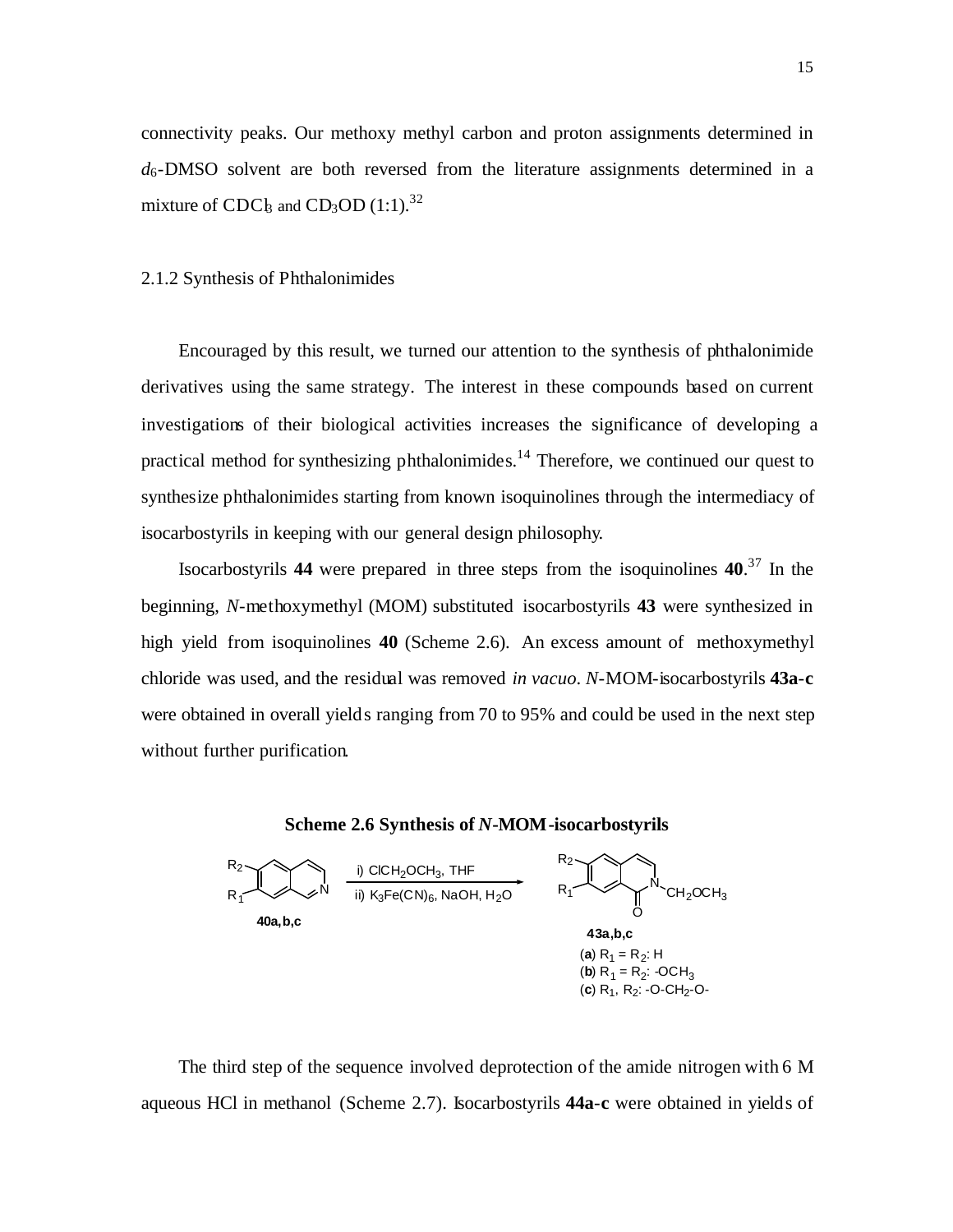74-88% after refluxing for a suitable time as determined by TLC monitoring to follow the disappearance of the starting materials. Although the use of methanol as a co-solvent prevented the decomposition of the products to some extent, **44b** proved particularly labile with by-products appearing after only 8 hours of reflux.



 As a model study, the first attempt to synthesize the phthalonimide **45a** involved the direct oxidation of isocarbostyril (**44a)** (Scheme 2.8). The reaction mixture was stirred for two days at room temperature. However, only a 17% yield of **45a** could be isolated by chromatography under condition A (sodium dichromate in 2M HCl). Under condition B (sodium dichromate in 3 M H2SO4), a 34% yield of **45a** was obtained in agreement with a reported result. <sup>35</sup> Compared to *N*-methylisocarbostyril, isocarbostyril (**44a**) appeared to be much less active under the same condition for this oxidation process.



 Therefore, the reaction sequence was revised by reversing the last two steps. We used the *N*-MOM substituted isocarbostyrils **43** as the substrates for the oxidation process and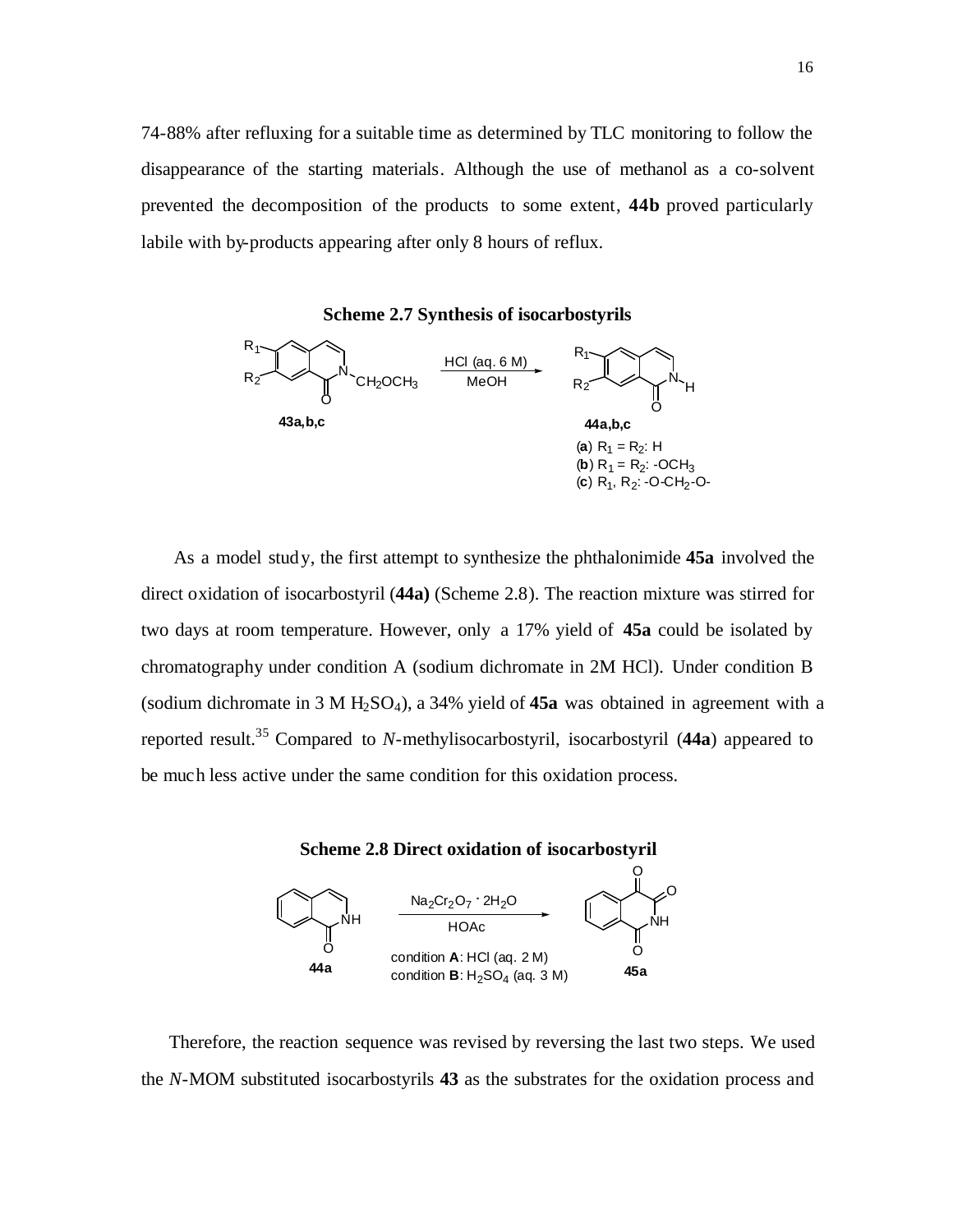removed the protecting group in the last reaction. Following the same procedure as for the synthesis of **42b**, the oxidation of **43b** was investigated first under condition A (sodium dichromate in 2 M HCl). The starting material was almost completely consumed after 18 hours to give **46b** and a small amount of the deprotected product **45b**, which could be detected by  ${}^{1}H$  NMR spectra. Surprisingly, the oxidation of **46b** was complete after only 15 minutes under condition B (sodium dichromate in  $3M H_2SO_4$ ), and the deprotected product **45b** was not detected unless the reaction was stirred for a much longer time. As shown in Scheme 2.9, the *N*-MOM substituted isoquinolintriones **46a**-**c** can be prepared easily in yields of 72-82% from **43a**-**c** under condition B. Apparently, an alkyl substituent on nitrogen, whether it be methyl or MOM, is necessary for high yields in this oxidation reaction.

**Scheme 2.9 Synthesis of** *N***-MOM-phthalonimide s**



 The last step involved the removal of the MOM group in **46a**-**c**. The procedure used for the deprotection of **43** (6 M HCl in methanol) resulted only in the recovery of the starting materials. The reaction of **46** under harsher conditions in concentrated HCl and methanol gave a mixture of decomposition products. An alternate procedure<sup>41</sup> using a mixture of 6 M sulfuric acid and acetic acid to remove the MOM group was successful for converting **46b** into **45b**. However, both **46a** and **46c** decomposed when refluxed with 6 M H2SO4 and acetic acid. As shown in Scheme 2.10, **45b** was obtained in 85% yield after refluxing for 15 hours. The reaction time was critical since **45b** also decomposed when the reflux period was extended to 24 hours.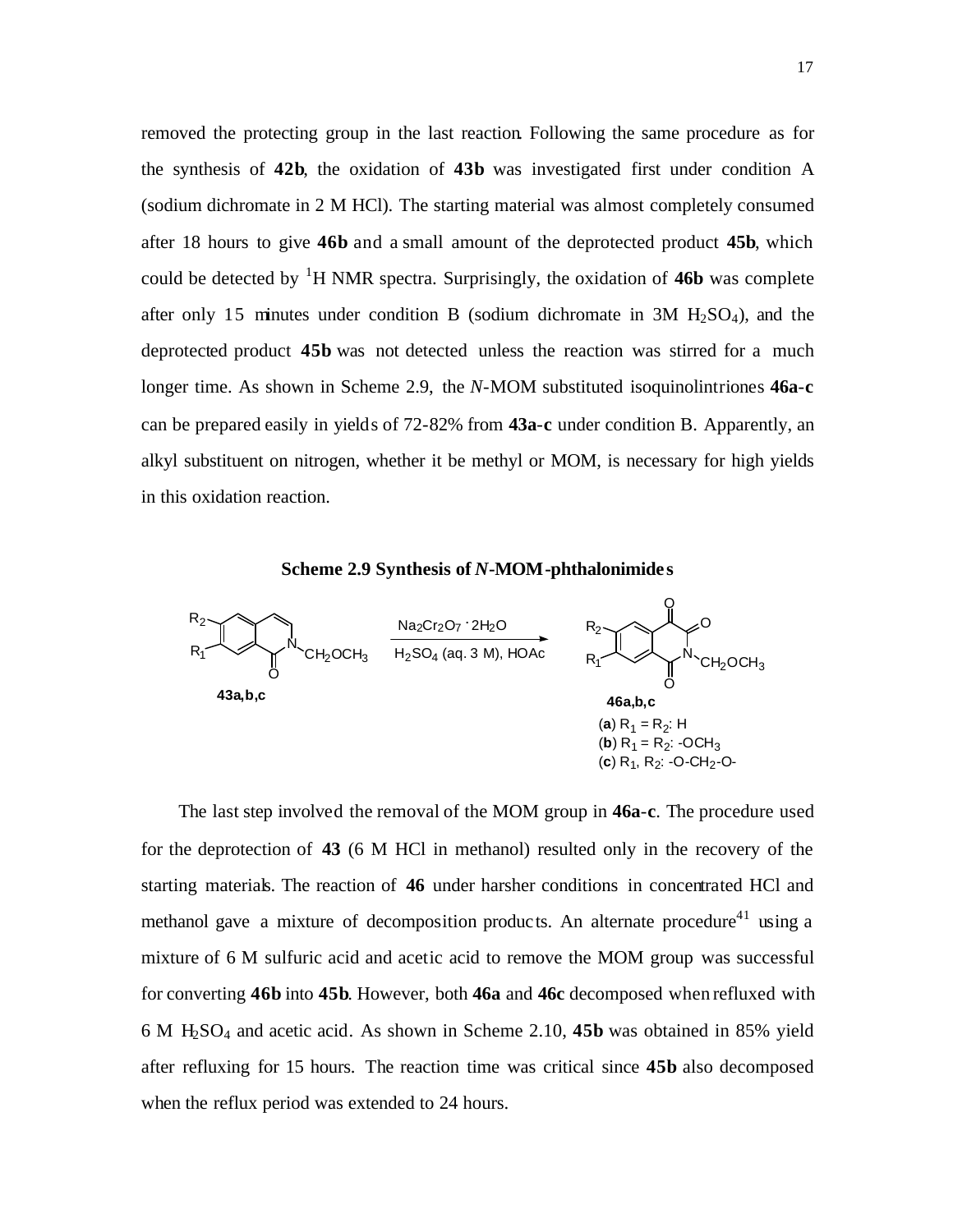

 We also attempted other methods for the removal of the MOM group in **46a** and **46c**. Both boron tribromide and boron trichloride in dichloromethane<sup>42</sup> at -78 °C failed due to extensive decomposition. The treatment of 46c with 3 M H<sub>2</sub>SO<sub>4</sub> in trifluoroacetic acid at reflux gave a small amount of **45c** after 24 hours, but extensive decomposition ensued after that time.

Since  $45b$  was relatively stable in the mixture of  $6M$   $H<sub>2</sub>SO<sub>4</sub>$  in acetic acid even at reflux for short reaction times, we examined the direct oxidation of isocarbostyrils using sodium dichromate in 6M H<sub>2</sub>SO<sub>4</sub> and acetic acid at overly extended reaction times at room temperature. Recall that condition B resulted in only a 34% conversion after 2 days at room temperature of **44a** to **45a**. However, as shown in Scheme 2.11, **45a** was obtained in 80% yield without decomposition after stirring for 3 days at room temperature. Both **45b** and **45c** were synthesized following the same procedure in yields of 68% and 27%, respectively. For a reason that is not obvious, **44c** appeared to be much less soluble in the mixture of 6 M  $H_2SO_4$  and acetic acid; and this is probably the cause of the poor yield.





(**b**)  $R_1 = R_2$ : -OCH<sub>3</sub> (c) R<sub>1</sub>, R<sub>2</sub>: -O-CH<sub>2</sub>-O-

O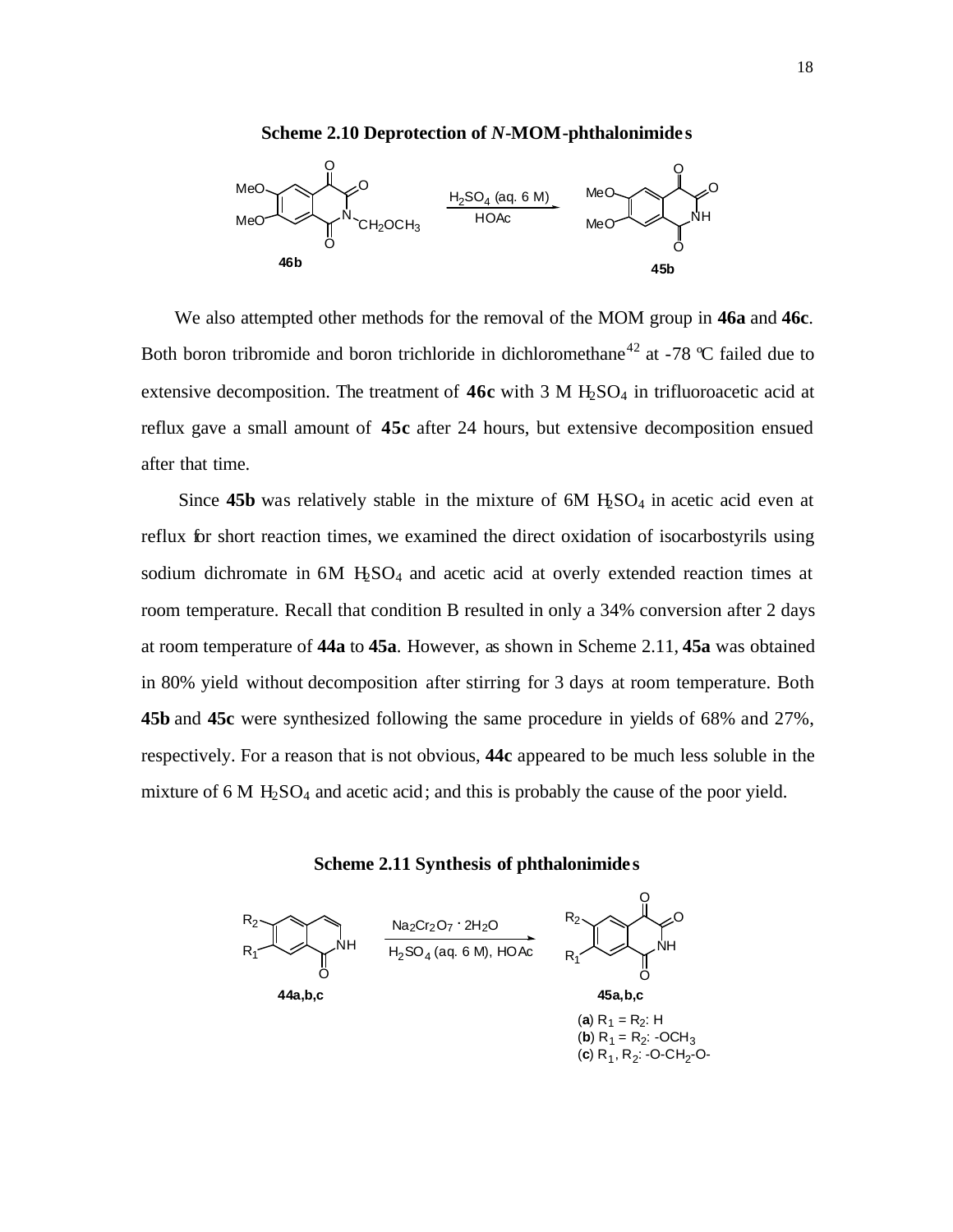Since **45c** is produced only in low yield by direct oxidation of **44c** and cannot be prepared by removal of the MOM group of **46c**, a strategy using a different protecting group was devised. The 2,2,2-trichloroethoxymethyl (TceOM) group, was used to replace the MOM group on nitrogen. Although 2,2,2-trichloroethyl chloromethyl ether is not commercially available, it can be prepared from 2,2,2-trichloroethanol, paraformaldehyde and gaseous hydrogen chloride.<sup>43</sup> The *N*-TceOM substituted isocarbostyril 47 was obtained in an overall yield of 62% from **40c** (Scheme 2.11).<sup>37</sup>



 Following the procedure for the synthesis of **46**, the oxidation of **47** to **48** was also unsatisfactory under condition A (sodium dichromate in 2M HCl) because of the deprotection of the product. It proceeded in 87% yield after stirring for 1 hour under condition B (sodium dichromate in  $3M$  H<sub>2</sub>SO<sub>4</sub>), as shown in Scheme 2.13.





 In the final step, the TceOM group in **48** was successfully removed by reductive cleavage with activated zinc dust in glacial acetic acid at reflux for 15 hours. As indicated in Scheme 2.14, **45c** was isolated by column chromatography in 64% yield. The use of potassium acetate as an additive gave a mixture of decomposition products,<sup>44</sup> and adding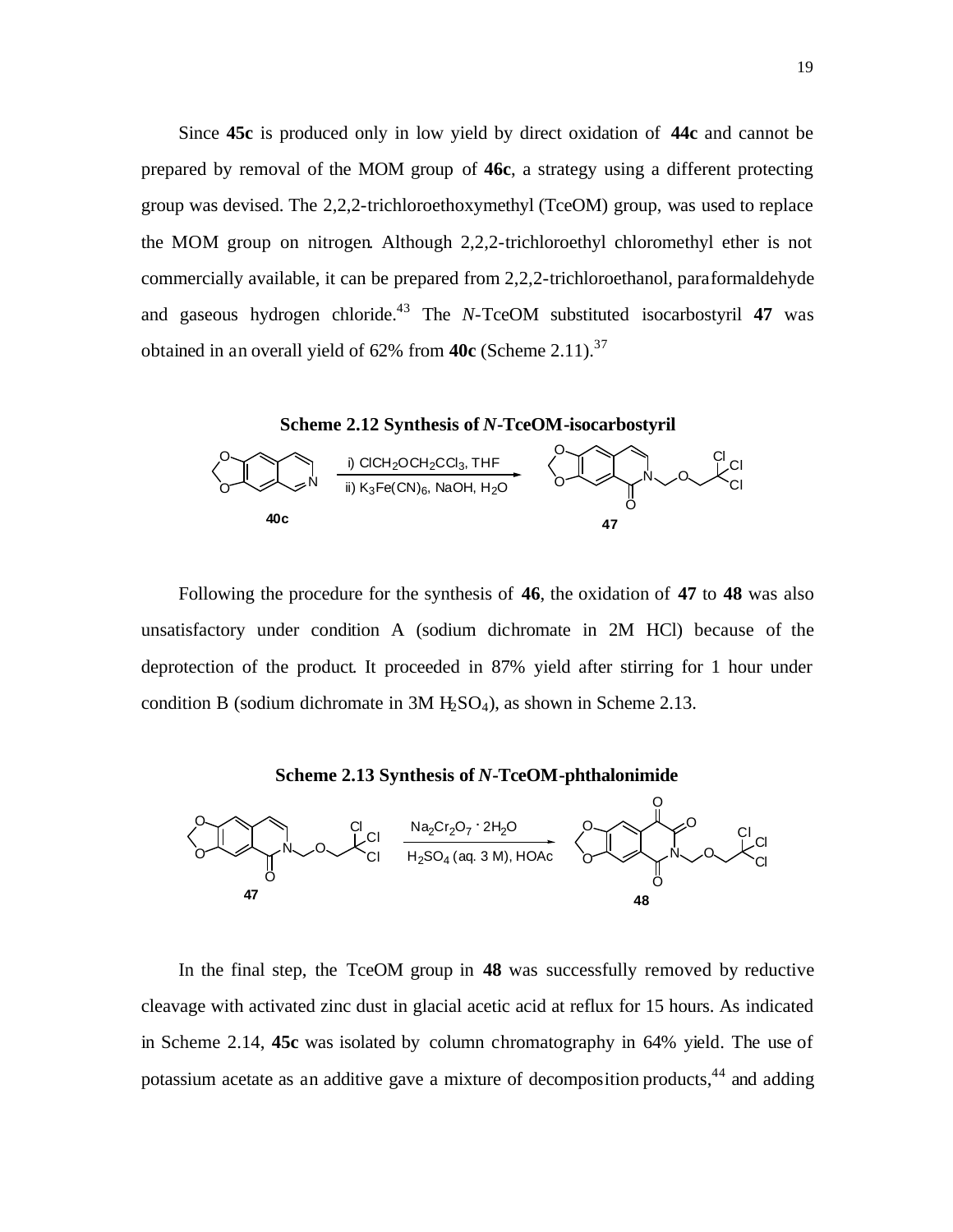methanol or dichloromethane as a co-solvent also failed to increase the yield. Similar to the case of **46c**, the deprotection of **48** using a mixture of  $3M$  H<sub>2</sub>SO<sub>4</sub> and acetic acid was also unsuccessful.

**Scheme 2.14 Deprotection of** *N***-TceOM-phthalonimide**



 In conclusion, we have demonstrated a practical method of synthesis for *N*-methyl phthalonimides. Two new methods for synthesizing substituted phthalonimides from the corresponding isocarbostyrils have also been developed. Phthalonimide derivatives were obtained by the oxidation of isocarbostyrils protected with MOM and TceOM groups. The direct oxidation of isocarbostyrils under different conditions was also investigated. These new methods as well as the phthalonimide derivatives themselves could be applied to the syntheses of alkaloids or other bioactive targets in the future.

#### **2.2 Synthesis of the Galanthan Skeleton via the [4+2] Cycloaddition Approach**

 According to frontier molecular orbital theory, the Diels-Alder reaction is controlled by the suprafacial *in phase* interaction of the highest occupied molecular orbital (HOMO) of one component and the lowest unoccupied molecular orbital (LUMO) of the other.<sup>45</sup> The closer these orbitals are in energy, the lower the transition state energy of the reaction (Figure 2.2). Normal electron-demand Diels-Alder reactions are accelerated by electron-donating substituents on the diene and by electron-withdrawing substituents on the dienophile, while inverse electron-demand Diels-Alder reactions are influenced by electronic effects in the opposite direction.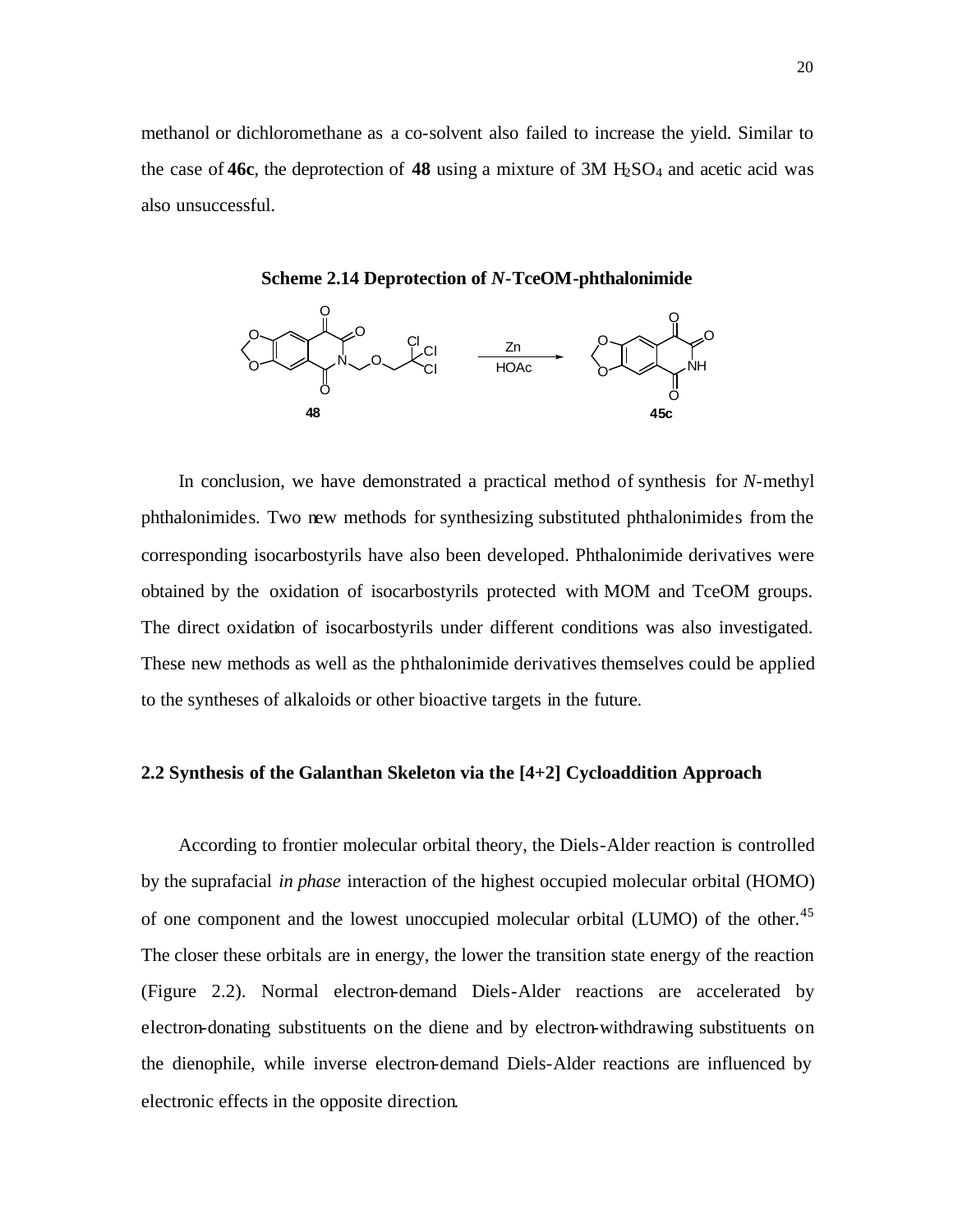

**Figure 2.2 Symmetry-allowed [4+2] cycloadditions**

The most fascinating feature of this intramolecular  $[4+2]$  cycloaddition is its ability to form two rings in a single step. Such [4+2] cycloadditions using unactivated dienes and enamides as dienophiles have been developed (Scheme 2.15). Example A illustrates the intramolecular Diels-Alder approach to hydroquinolines as a general method to prepare alkaloid backbone structures. <sup>46</sup> Reaction B demonstrates the use of an *N*-substituted oxazolone as a dienophile in an intramolecular Diels-Alder process. <sup>47</sup> Example C verifies the use of alkenylammonium salts in an intramolecular Diels-Alder reaction.<sup>48</sup>

**Scheme 2.15 Intramolecular [4+2] cycloaddition of enamides**



 Due to the aromaticity of both rings in isoquinoline, the most common strategies for the construction of the tetracyclic galanthan skeleton involve the cyclization of ring B at a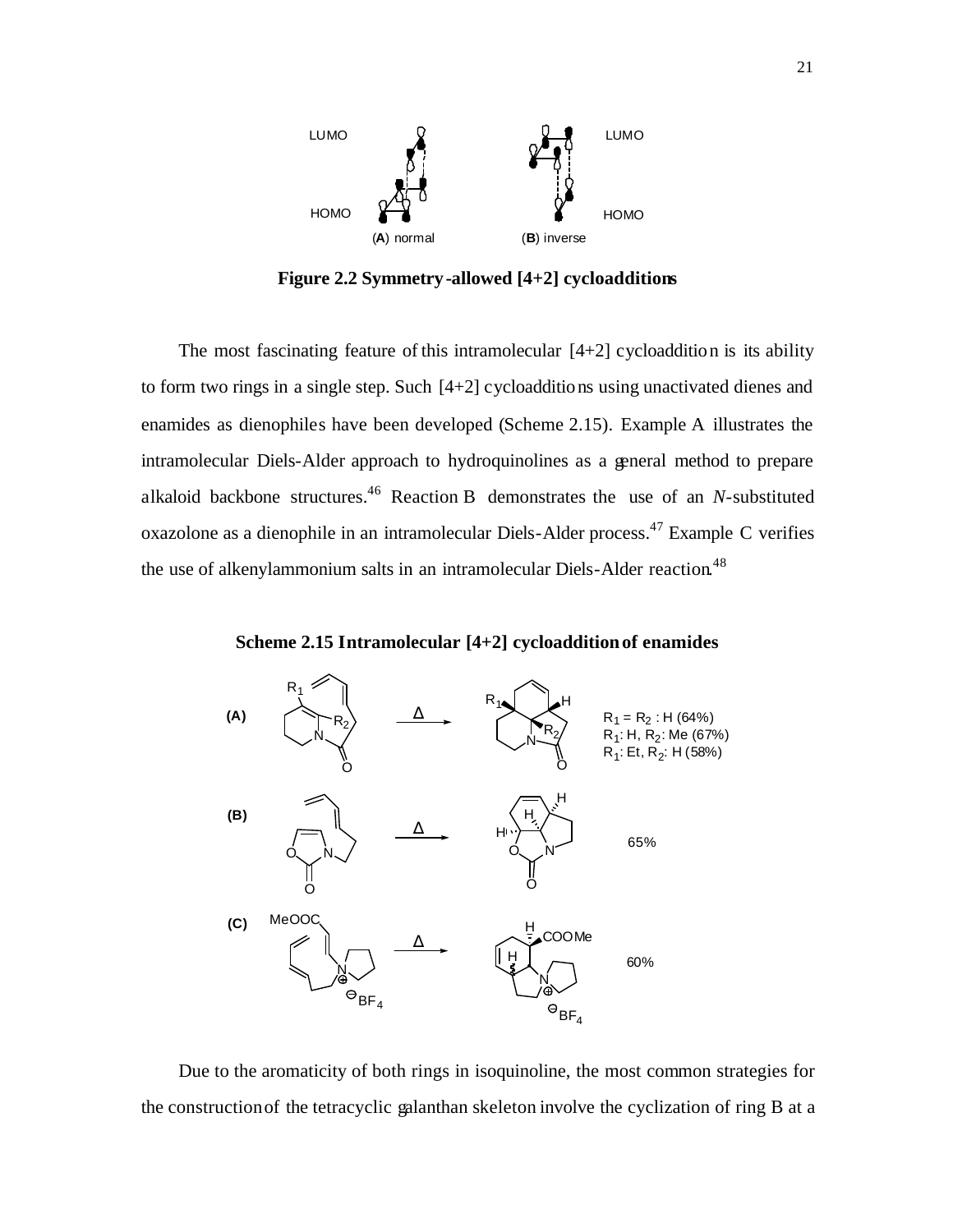late stage of the synthesis<sup>24</sup> as opposed to using isoquinoline itself as a primary starting material. However, the retrosynthetic analysis shown in Figure 2.3 illustrates a possible [4+2] cycloaddition approach starting from an isocarbostyril. Compared to isoquinoline, the B-ring of isocarbostyril is only weakly aromatic. Thus, the C=C double bond of the enamide becomes a potential dienophile for a [4+2] cycloaddition.



**Figure 2.3 Retrosynthetic analysis of Galanthan Skeleton**

#### 2.2.1 Synthesis of Dienes

 Since the hexadiene tether on nitrogen plays a critical role in our strategy, we began this project by synthesizing a series of diene synthons derived from commercially available sorbic acid (**49**) and ethyl sorbate (**51**). As shown in Scheme 2.16, 3,5-hexadienoic acid (**50**) was obtained from the deconjugation of **49** in nearly quantitative conversion. <sup>49</sup> Lithium diisopropylamide (LDA) was generated *in situ* by deprotonation of diisopropylamine with *n*-butyllithium at -78 ºC. The reaction of LDA with **49** produces the conjugated dianion which undergoes kinetic protonation at C-2 using 3 M HCl. The product can be isolated in 95% yield and requires storage at low temperature in a refrigerator.



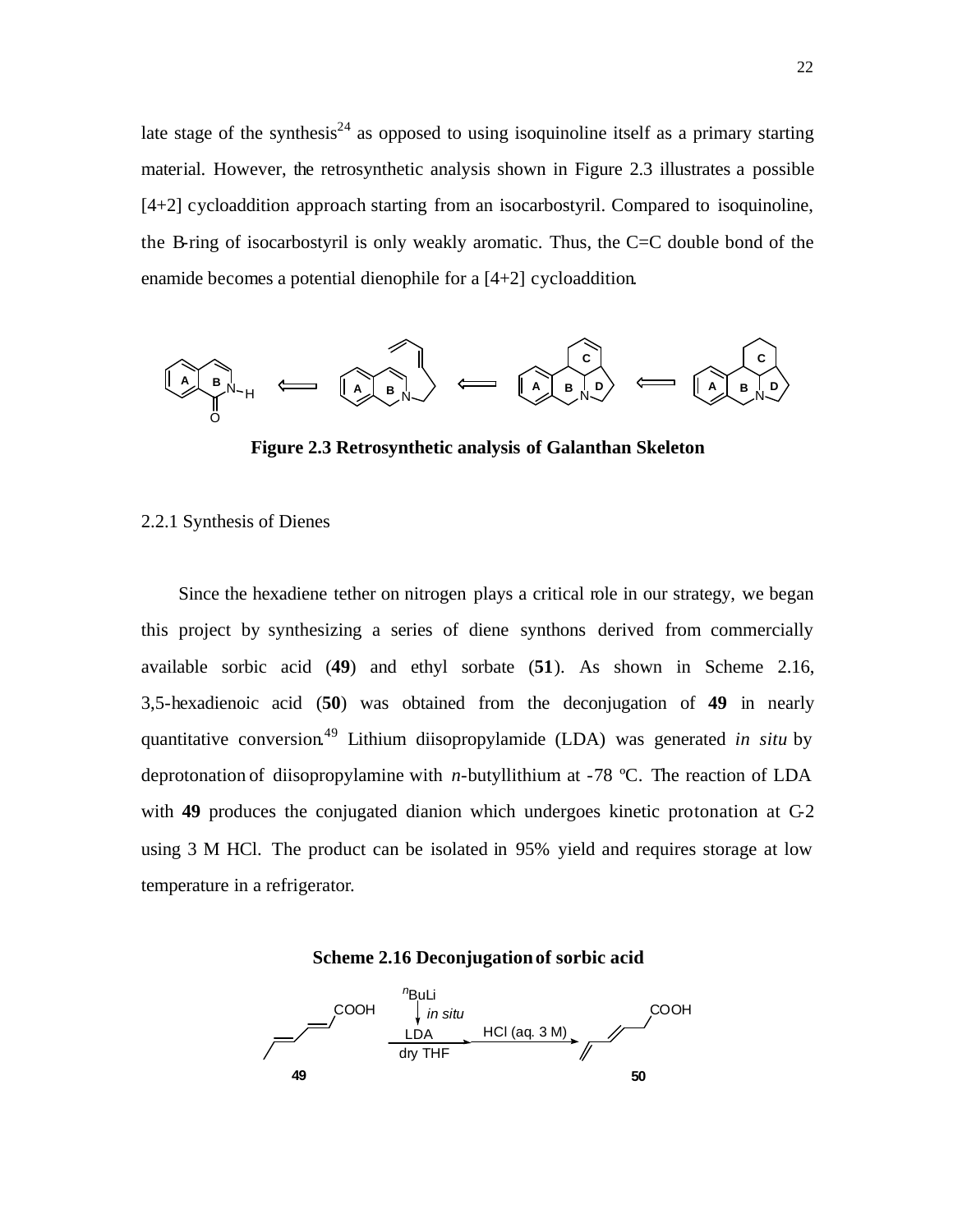Similarly, the deprotonation of ethyl sorbate (**51**) using the complex of LDA and hexamethylphosphoramide (HMPA) at -78 °C followed by kinetic protonation of the intermediate trienolate with aqueous acetic acid afforded the deconjugated ester **52** in 89% yield (Scheme 2.17). <sup>50</sup> Unlike the dianion of **49**, which forms easily with LDA alone, the enolate from  $51$  requires the addition of HMPA.<sup>51</sup> Luckily, HMPA can be completely removed by partitioning the reaction mixture between hexane and an aqueous phase.

**Scheme 2.17 Deconjugation of sorbic ester**



 The reduction of an acid derivative is a key method for preparing primary alcohols. The reduction of **52** with lithium aluminum hydride provided the alcohol **53** in 90% yield (Scheme  $2.18$ ).<sup>52</sup>



Anticipating the need for hexadienyl alkylating agents, we developed the methods for converting alcohol **53** into the corresponding bromide, tolylate, and iodide under mild conditions. An adaptation of the bromination procedure using carbon tetrabromide and triphenylphosphine allowed the synthesis of **54** in 64% yield (Scheme 2.19). <sup>53</sup> The by-product triphenylphosphine oxide precipitate was removed and the product was obtained by further purification via dry-column flash chromatography.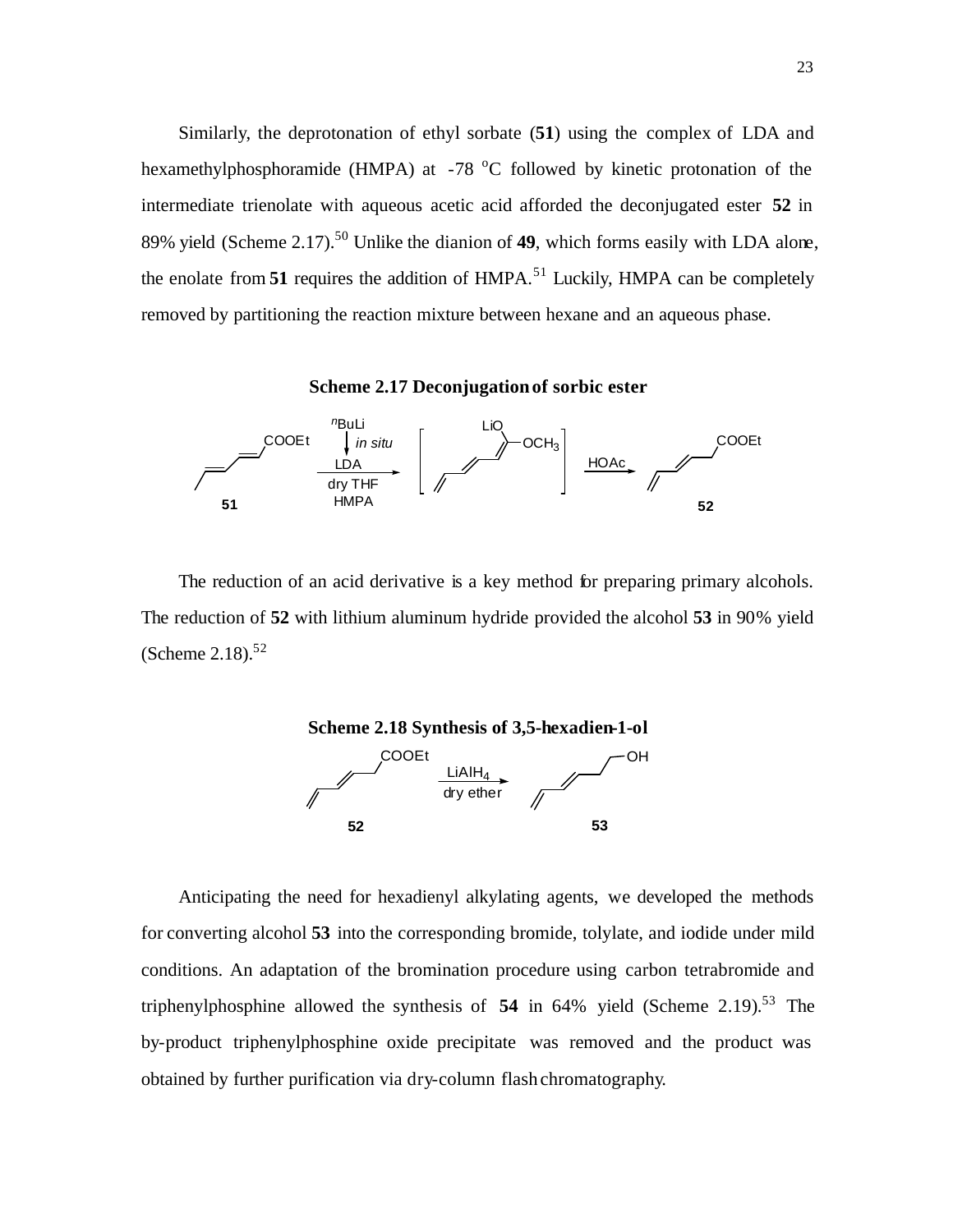

 Conversion of **53** to the iodide **56** involves two functional group transformations (Scheme 2.20).<sup>54</sup> The hydroxyl group is first converted to the tosylate using tosyl chloride and triethylamine instead of pyridine. Triethylamine can be removed by washing the aqueous layer with dilute HCl during the work-up process. The crude tosylate **55** can be obtained in 84% yield and used without further purification. The iodide **56** is then synthesized from the tosylate in 72% yield using the Finkelstein reaction with KI. The intermediate tosylate **55** is also a viable alkylating agent.

**Scheme 2.20 Synthesis of iodo-3,5-hexadiene**



 Since all of the dienes (**50**, **52**-**56**) could be prepared from sorbic acid or sorbic ester in multi-gram quantities, we were able to stockpile these important building blocks for attaching the diene tether to nitrogen in the isocarbostyril unit. The next step involved synthesizing precursors for the intramolecular Diels-Alder cycloaddition study.

#### 2.2.2 Synthesis of Diels-Alder Precursors and Dienophiles

 In our group's previous work, we attempted to introduce the diene tether into the isoquinoline nucleus using an acylation reaction with isocarbostyril.<sup>36</sup> However, the yield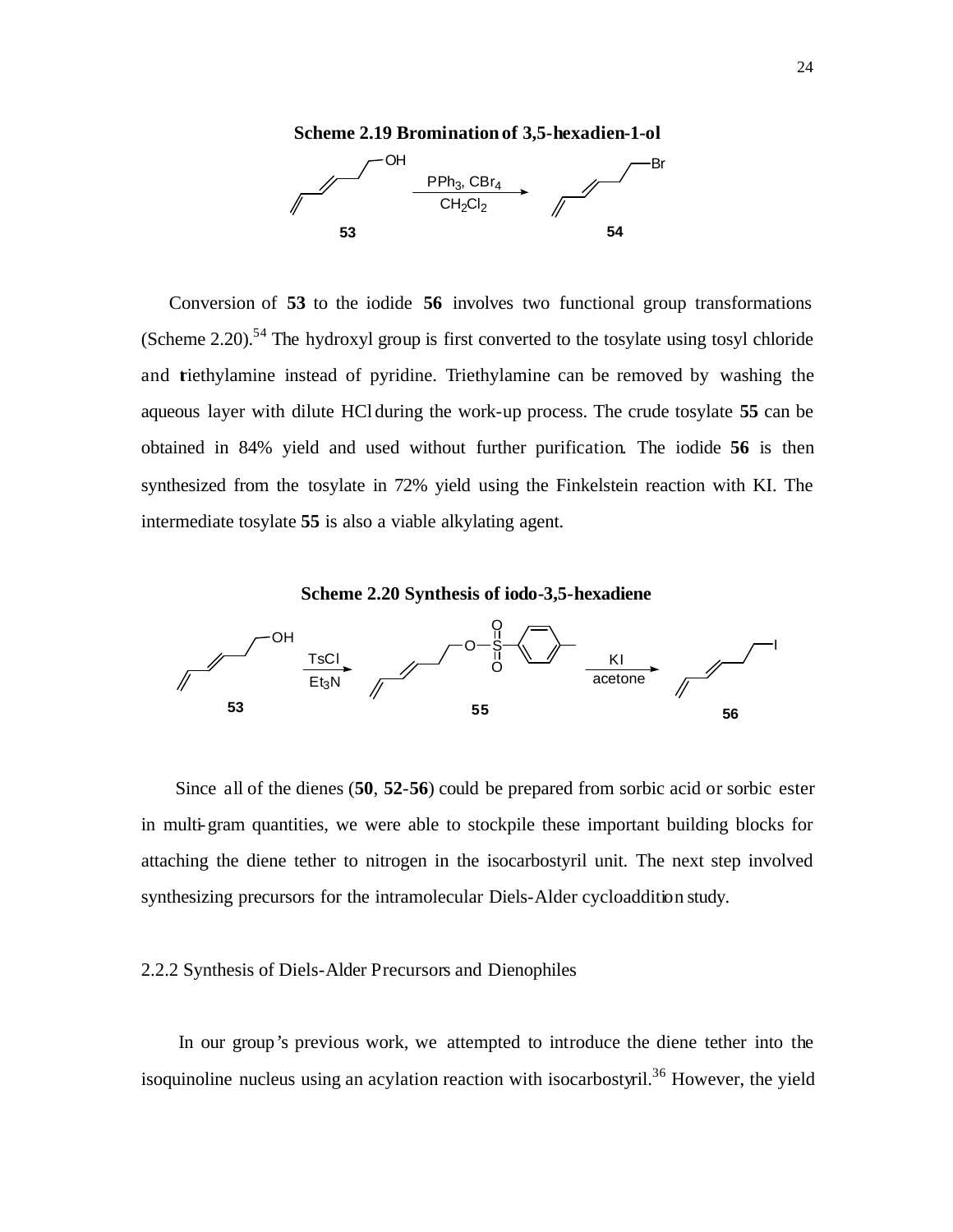of **58** was not satisfactory (Scheme 2.21). We also attempted a one-pot *N*-acylation using sorbic acid with acetic anhydride acting as both an activating and a dehydrating agent.<sup>55</sup> Unfortunately, only *N*-acetylisocarbostyril rather than **58** was produced.





Then we tried to carry out *N*-alkylations of the isocarbostyril ring nitrogen using the electrophilic agents **54-56**; and in fact, 6-bromo-1,3-hexadiene (**54**) proved to be suitable for this reaction. In order to improve the solubility of **44a** in the reaction mixture, DMF was chosen as the solvent and sodium hydride served as the base. Under these conditions, only a 9% yield of **59** was isolated by chromatography. Using a published procedure for the high yield alkylation of **44c** with 4-bromo-1-butene and  $LiBr<sup>56</sup>$  improved the yield to only 18% (Scheme 2.22). This yield is even lower than Winslow's five-step method from isoquinoline, and is not a competitive way to synthesize **59**. 57





We also attempted two alternative methods to synthesize **59** (Scheme 2.23). The ferricyanide oxidation of the corresponding isoquinoline salt could be an effective way. However, the reactions of isoquinoline with **54**-**56** in dry THF at room temperature were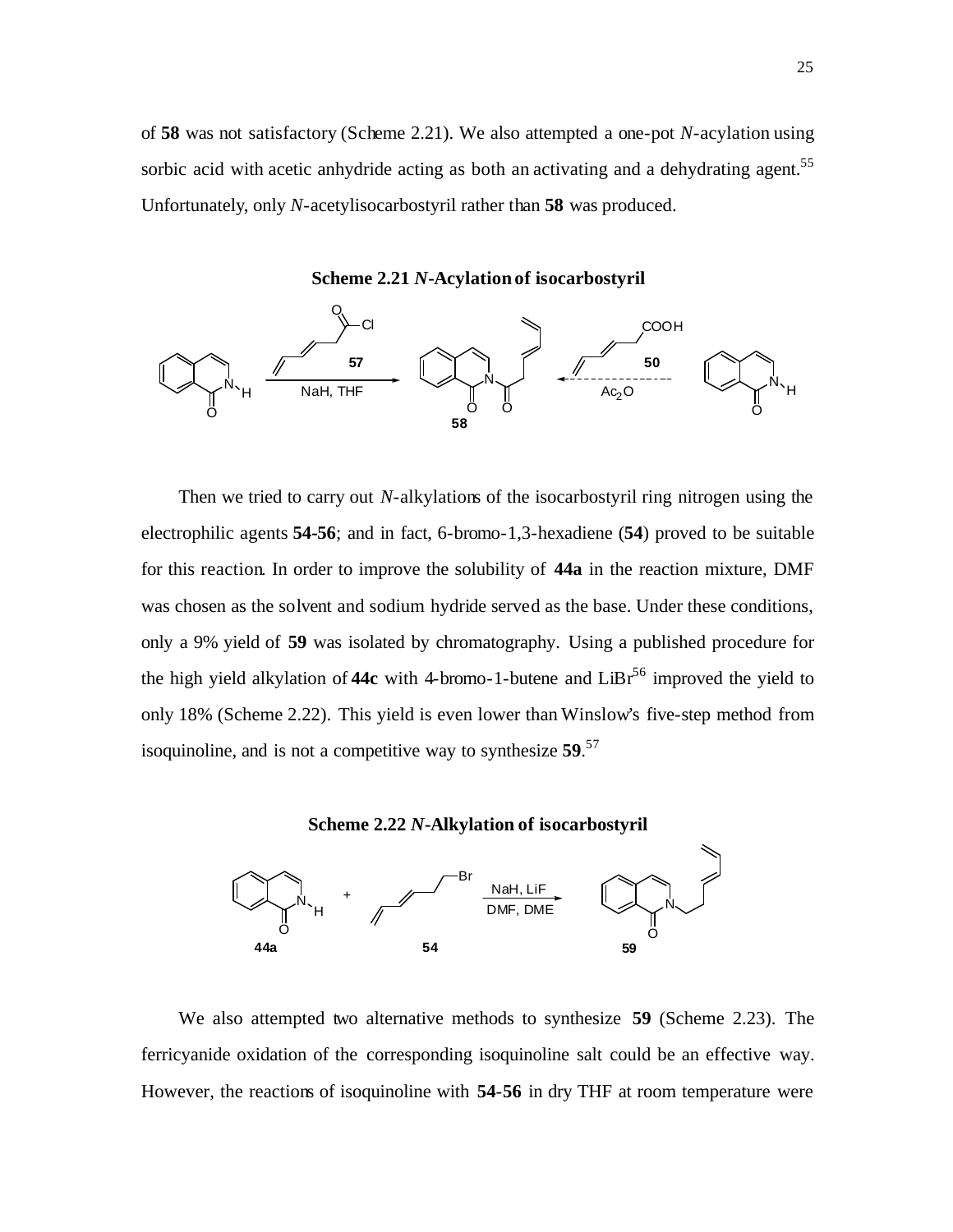extremely slow. A trace amount of the quaternary salt was detected by TLC after heating for a short time at reflux, but continued refluxing caused extensive decomposition. A modification using the Grignard reagent prepared from 56 also failed.<sup>58</sup> On the other hand, a new approach to *N*-alkylated isocarbostyrils using the Mitsunobu reaction has been reported,<sup>59</sup> but our experiments show that **53** is not a suitable substrate for this reaction.



 Considering the difficulty of finding a short, efficient synthesis of **59** coupled with the fact that our group's preliminary work<sup>37,57</sup> on the  $[4+2]$  cycloadditions of both 58 and **59** was not successful, we abandoned the development of *N*-substituted isocarbostyrils for this project in favor of an *N*-substituted 1,2-dihydroisoquinoline such as **60** in Scheme 2.24.

#### **Scheme 2.24 Attempted synthesis of 60**



 In looking for alternatives to **58** and **59**, the amide **60** was a logical choice since it is electronically similar to  $35$ , which Martin used in his lycorane syntheses.<sup>31</sup> An attempt to prepare this compound using known methodology is shown in Scheme 2.24.<sup>60</sup> The acid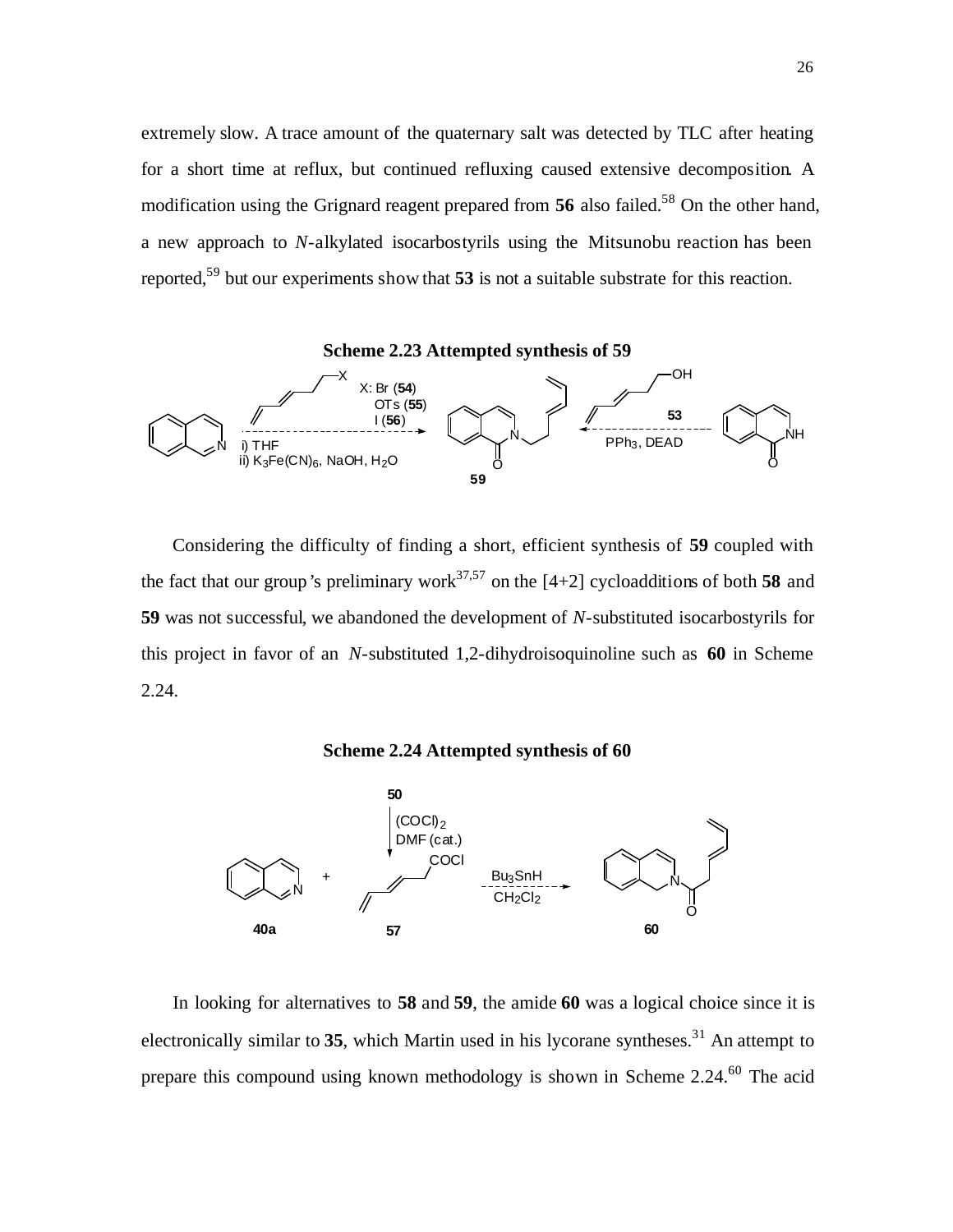chloride **57** was prepared *in situ* by the treatment of **50** with oxalyl chloride in methylene chloride and catalytic DMF. An attempt to prepare and reduce the *N*-acylisoquinolinium salt with tributyltin hydride did not produce the desired product.

 Another approach to a similar diene **63** is potentially available from a modification of the synthesis of **40b** (Scheme 2.3). As shown in Scheme 2.25, the intermediate **62** could be obtained by the treatment of amine **61** with the acid chloride **57** in the pyridine or triethylamine. The cyclization of **62** under acidic conditions could be effected by the addition of Lewis acids.<sup>61</sup> Although time did not permit an investigation of this plan, it provides a starting point for future study.

**Scheme 2.25 Proposed Diels-Alder precursor**



In addition to these precursors for the intramolecular Diels-Alder reaction, we also attempted to develop the intermolecular [4+2] cycloaddition of isocarbostyril ring. In the literature, only a few examples of such reactions have been developed. $62$ 



**Scheme 2.26 Attempted Diels-Alder reaction of isocarbostyrils**

We tried to use the isocarbostyrils **44a** and **43a** as the dienophiles for **52** (Scheme 2.26). However, no detectable amount of the cyclization products (such as **64**) was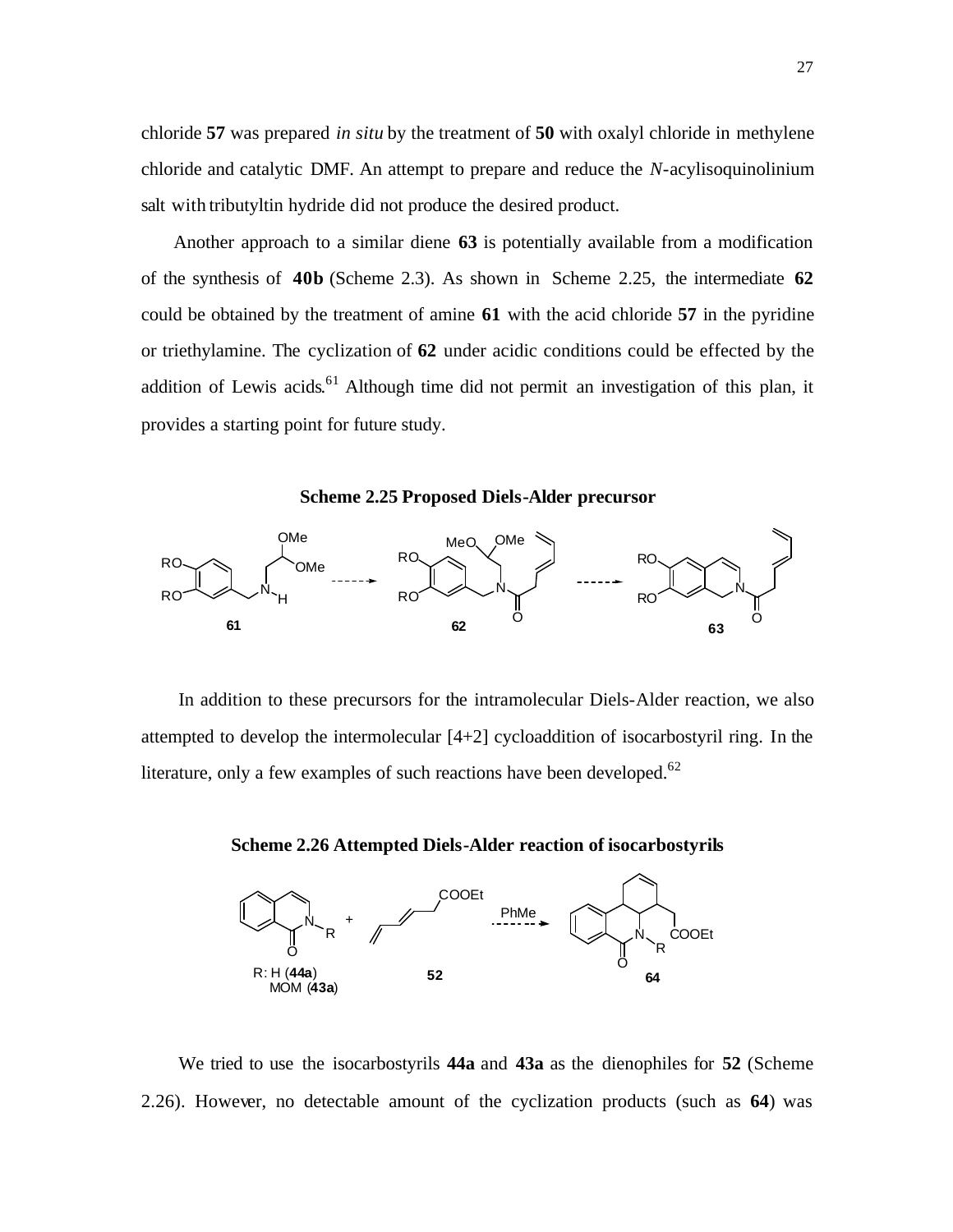produced after refluxing in anhydrous toluene for 15-24 hours. Attempts to catalyze the reaction with Lewis acids such as titanium tetrachloride, aluminum trichloride and boron trifloride diethyl etherate also failed. In another model reaction, no cycloadduct was formed by heating butadiene sulfone with *N*-methylisocarbostyril (**41b**).

 Since isocarbostyrils appeared not to be useful, we investigated the possibility that 1,2-dihydroisoquinoline derivatives could be potential dienophiles for the intermolecular Diels-Alder reaction. Based on its synthetic availability from isoquinoline, *N*-acetyl-1,2-dihydroisoquinoline (**65**) was synthesized according to a known procedure (Scheme 2.27).<sup>63</sup> However, **66** was not formed when **65** and butadiene sulfone were heated in refluxing *m*-xylene for 48 hours.

**Scheme 2.27 Synthesis of** *N***-acyl-1,2-dihydroisoquinoline**



 One last attempt to carry out an intermolecular Diels-Alder reaction involved using components for an inverse electron-demand process. For this, it appeared that the *N*-methyl-1,2-dihydroisoquinoline derivatives might be sufficiently electron-rich to serve as the dienophile. In fact, the alkaloid **68** (Scheme 2.28), which was isolated from the leaves of *Doryphora sassafras* in 1965, <sup>64</sup> had already been characterized. We tried to synthesize **68** from the readily available amine intermediate **38c**. The methyl group was introduced by a reductive amination.<sup>65</sup> However, the cyclization of  $67$  under the same conditions used previously for the preparation of isoquinolines (Scheme 2.3) or by using aluminum trichloride in  $THF<sup>61</sup>$  was not successful. In retrospect, 68 could probably have been made much more easily by the reduction of the corresponding *N*-methylisoquinolinium iodide salt.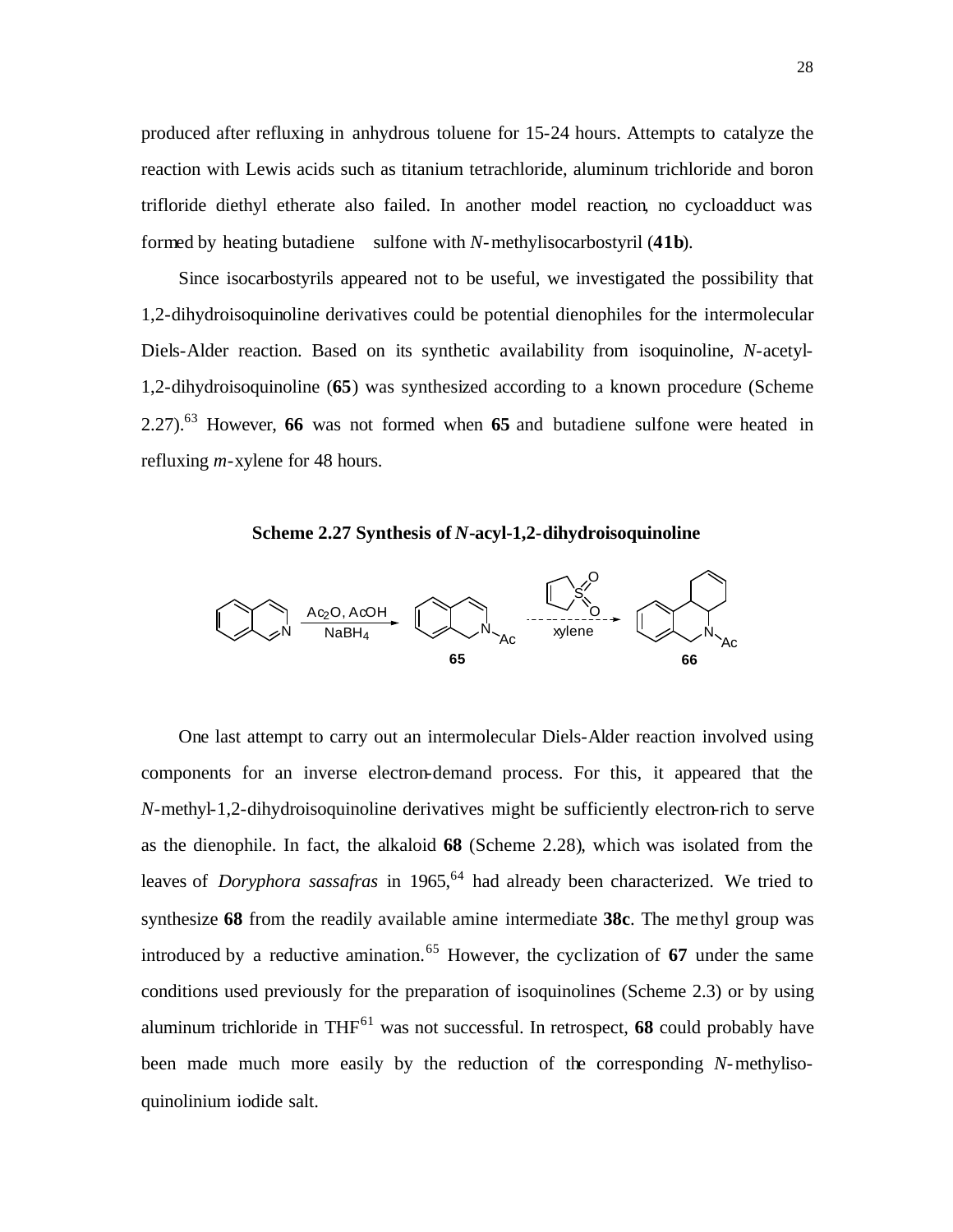

 In conclusion, we have successfully synthesized six dienes for potential use in the development of a [4+2] cycloaddition approach to the galanthan ring system. These precursors and dienophiles are based on dihydroisoquinoline and isocarbostyril nuclei. As such, this work provides the basis for future investigations.

#### **2.3 Summary**

 The 1,3,4(2*H*)-isoquinolinetrione alkaloid **42b** and its analogues were synthesized in two steps with good overall yields (62-80%) starting from readily available isoquinolines. The methods for the synthesis of phthalonimide and its derivatives were developed from the corresponding isocarbostyrils, which could be easily prepared from isoquinolines according to the general philosophy of our group's approach to this research .

 In addition, we have synthesized six dienes for potential use in the development of a [4+2] cycloaddition approach to the galanthan tetracyclic ring system. These precursors and dienophiles are based on and derived from isoquinolines and isocarbostyrils.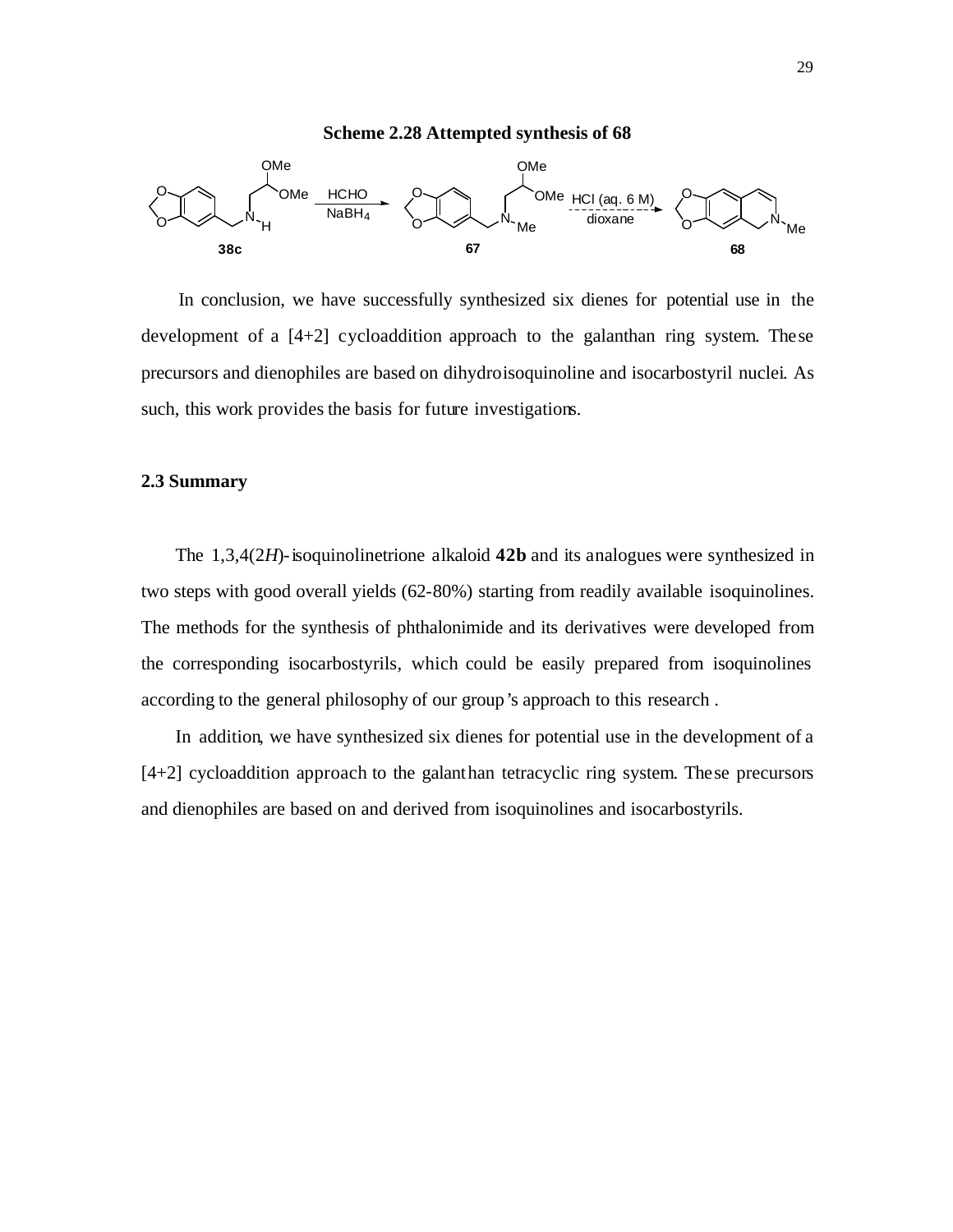#### **3. EXPERIMENTAL SECTION**

#### **3.1 General Procedures**

 All reagents were obtained from commercial sources and used as purchased without further purification unless otherwise indicated. Tetrahydrofuran (THF) was dried and distilled from calcium hydride and subsequently from sodium and benzophenone under nitrogen atmosphere. Dichloromethane  $(CH_2Cl_2)$  was dried and distilled from calcium hydride prior to use. Isoquinoline was distilled *in vacuo* and stored under nitrogen. The technical grade of methoxymethyl chloride from Sigma-Aldrich was sufficient for direct usage. Chloromethyl 2,2,2-trichloroethyl ether was prepared using an extension of the Boeckman protocol for benzyl chloromethyl ether and stored over anhydrous calcium chloride in a refrigerator.<sup>43</sup> Column chromatography was performed using silica gel (60 Å, 230-400 mesh). Thin layer chromatography (TLC) was performed using silica gel plastic plates visualized by irradiation with UV light. All reactions involving air- and/or moisture-sensitive reagents were carried out under nitrogen atmosphere. Solvents were removed using a Buchi R110 rotary evaporator under the reduced pressure. A mechanical pump was used to remove the residual solvents at room temperature and 0.1 torr.

<sup>1</sup>H NMR and <sup>13</sup>C NMR spectra were recorded with either a Varian Mercury<sup>PLUS</sup> 300 NMR spectrometer (operating at 300.05 MHz for <sup>1</sup>H NMR and 75.45 MHz for <sup>13</sup>C NMR) or a Varian Inova 400 NMR spectrometer (operating at 399.97 MHz for  ${}^{1}H$  NMR and 100.58 MHz for <sup>13</sup>C NMR). Chemical shifts are reported in ppm (d) using CDC<sub>k</sub> or  $d_6$ -DMSO as solvent, and tetramethylsilane (TMS) as internal standard. Observed coupling constants  $(J)$  are reported in Hertz  $(Hz)$ , and the multiplicities are reported as singlet  $(s)$ , doublet (d), triplet (t), quartet (q), multiplet (m). Melting points were determined using a Mel-Temp II capillary melting point apparatus made by Laboratory Devices and are uncorrected. Elemental analyses of new compounds were provided by Atlantic Microlab.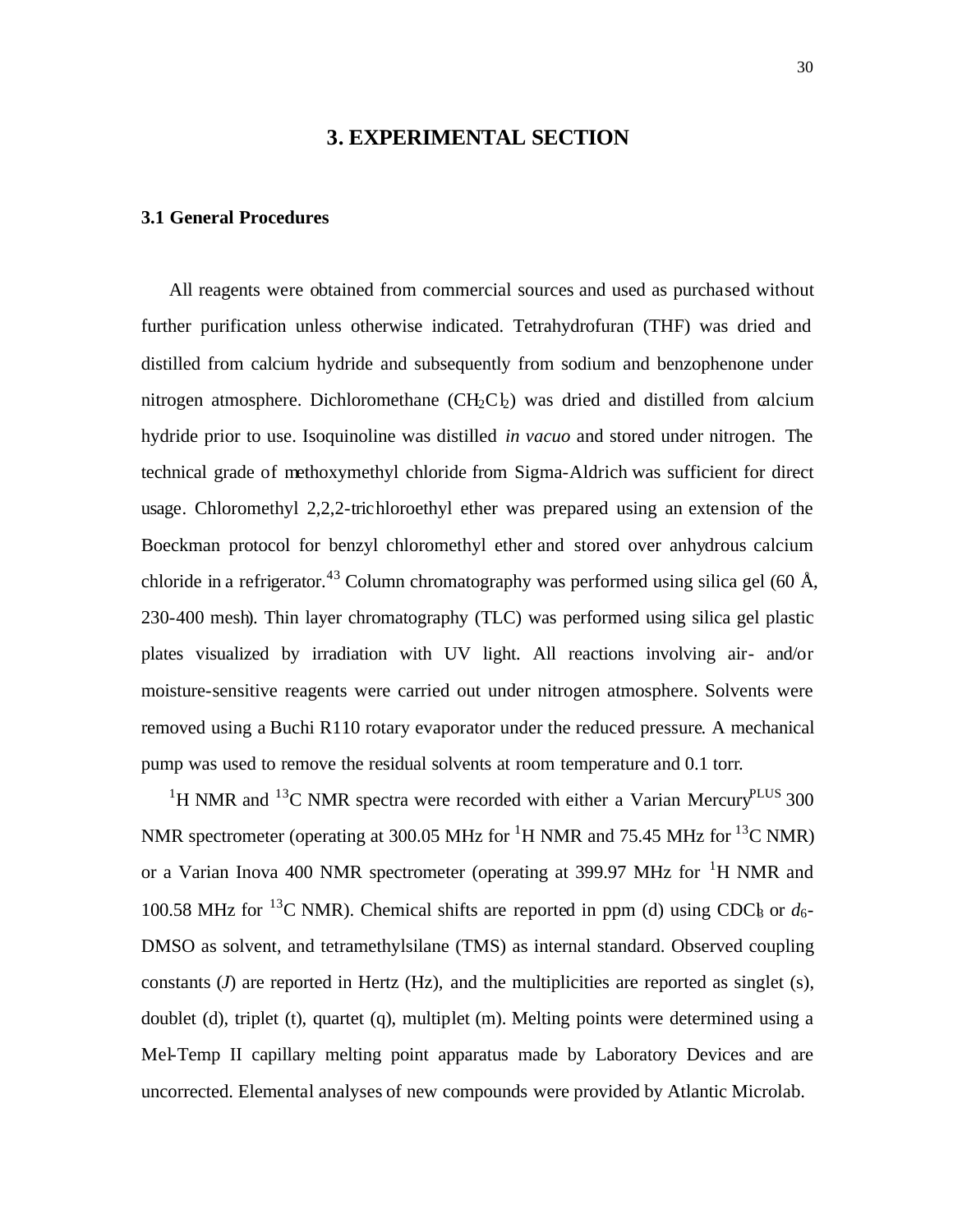#### **3.2 Synthesis of Isoquinolines**



*N***-(2,2-Dimethoxyethyl)-3,4-dimethoxybenzylamine (38b).** A mixture containing 24.9 g (150 mmol) of 3,4-dimethoxybenzaldehyde and 20 mL (19.3 g, 184 mmol) of aminoacetaldehyde dimethyl acetal was heated under nitrogen at  $70\text{ °C}$  for 4.5 hours in a 250-mL round-bottomed flask with condenser. The crude product was cooled and used without further purification. A solution of the imine in 175 mL of 95% ethanol was cooled to 0  $\degree$ C, and sodium borohydride (5.0 g, 130 mmol) was added in small portions over 30 minutes. After complete addition, the yellow solution was allowed to stir at room temperature under nitrogen for 18 hours. The reaction was quenched by addition of 175 mL of water. After hydrogen evolution ceased (approx. 1 hour), the reaction mixture was transferred to a 1 L separatory funnel containing 375 mL of water. The product was extracted with dicholoromethane (4 x 125 mL), dried over sodium sulfate, and rotary evaporated. After removal of residual solvent using a mechanical pump, 36.4 g (95.1 % over 2 steps) of yellow oil was obtained. The crude sample was spectrally pure by NMR analysis and used for the next step without further purification.

**<sup>1</sup>H NMR (300 MHz, CDCl3):** 2.75 (2H, d, *J* = 5.6 Hz), 3.38 (6H, s), 3.76 (2H, s), 3.87 (3H, s), 3.89 (3H, s), 4.49 (1H, t, *J* = 5.6 Hz), 6.83 (2H, m), 6.88 (1H, m).

**<sup>13</sup>C NMR (75 MHz, CDCl3):** 50.7, 53.9, 54.2, 56.1, 56.2, 104.1, 111.2, 111.6, 120.5, 133.0, 148.3, 149.2.

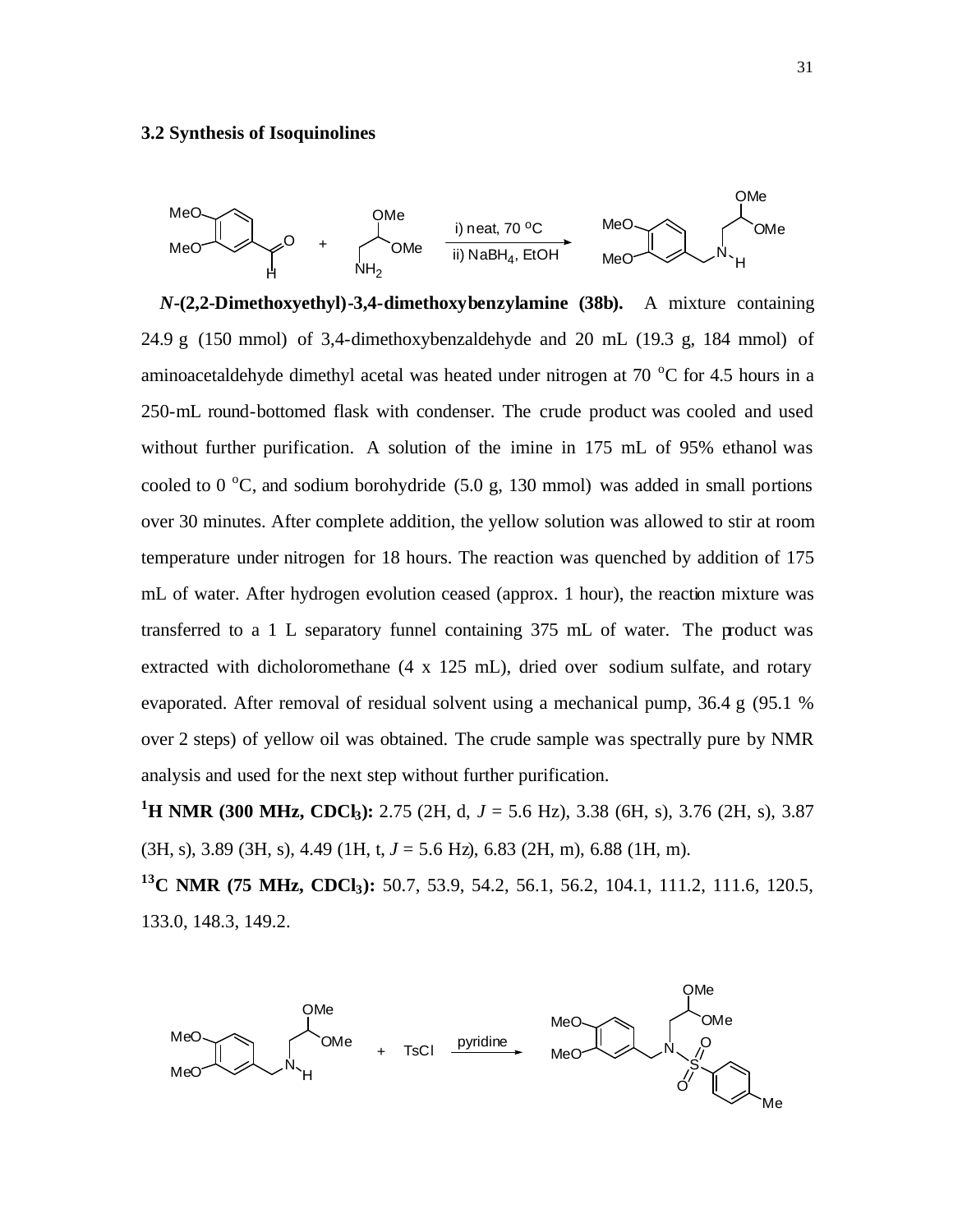*N***-(2,2-Dimethoxyethyl)-***N***-[(3,4-dimethoxyphenyl)methyl]-4-toluenesulfonamide**

**(39b).** A solution of crude **38b** (36.4 g, 142.7 mmol) in 150 mL of dry pyridine was cooled to  $0^{\circ}$ C, and tosyl chloride (37.6 g, 197 mmol) was added all at once after which the water-ice bath was removed. After stirring for 48 hours at room temperature, the reaction mixture was poured into 500 mL of water. Saturated sodium bicarbonate solution was added at  $0^{\circ}$ C with rapid stirring until the evolution of  $CO<sub>2</sub>$  ceased and the solution tested alkaline to litmus. The reaction mixture was transferred to a 1 L separatory funnel and extracted with dichloromethane (5 x 100 mL). The combined extracts were washed repeatedly with 1 M HCl until the spot for pyridine disappeared in the TLC analysis. The organic layer was washed with brine, dried over sodium sulfate, rotary evaporated, and then pumped. The crude product (57.4 g of brown oil, 98%) was spectrally pure by NMR analysis and suitable for use in the next step without further purification.

**<sup>1</sup>H NMR (300 MHz, CDCl3):** 2.43 (3H, s), 3.21 (2H, d, *J* = 5.3 Hz), 3.26 (6H, s), 3.75 (3H, s), 3.85 (3H, s), 4.36 (1H, t, *J* = 5.3 Hz), 4.41 (2H, s), 6.67 (1H, s), 6.74 (2H, m), 7.31 (2H, d, *J* = 8.5 Hz), 7.74 (2H, d, *J* = 8.2 Hz).

**<sup>13</sup>C NMR (75 MHz, CDCl3):** 21.7, 48.6, 52.5, 54.9, 55.9, 56.1, 104.2, 111.0, 111.6, 121.4, 127.4, 128.7, 129.9, 138.0, 143.5, 148.8, 149.3.



**6,7-Dimethoxyisoquinoline (40b).** The crude tosylamide **39b** (57.4 g, 140.3 mmol) was dissolved in 600 mL of dioxane and 110 mL of 6 M HCl. The resulting mixture was heated at reflux under nitrogen in the dark overnight. The solution was concentrated using a simple distillation to remove most of the dioxane. The residue was cooled and poured into 500 mL of water. The resulting solution was washed with ether (4 x 300 mL) and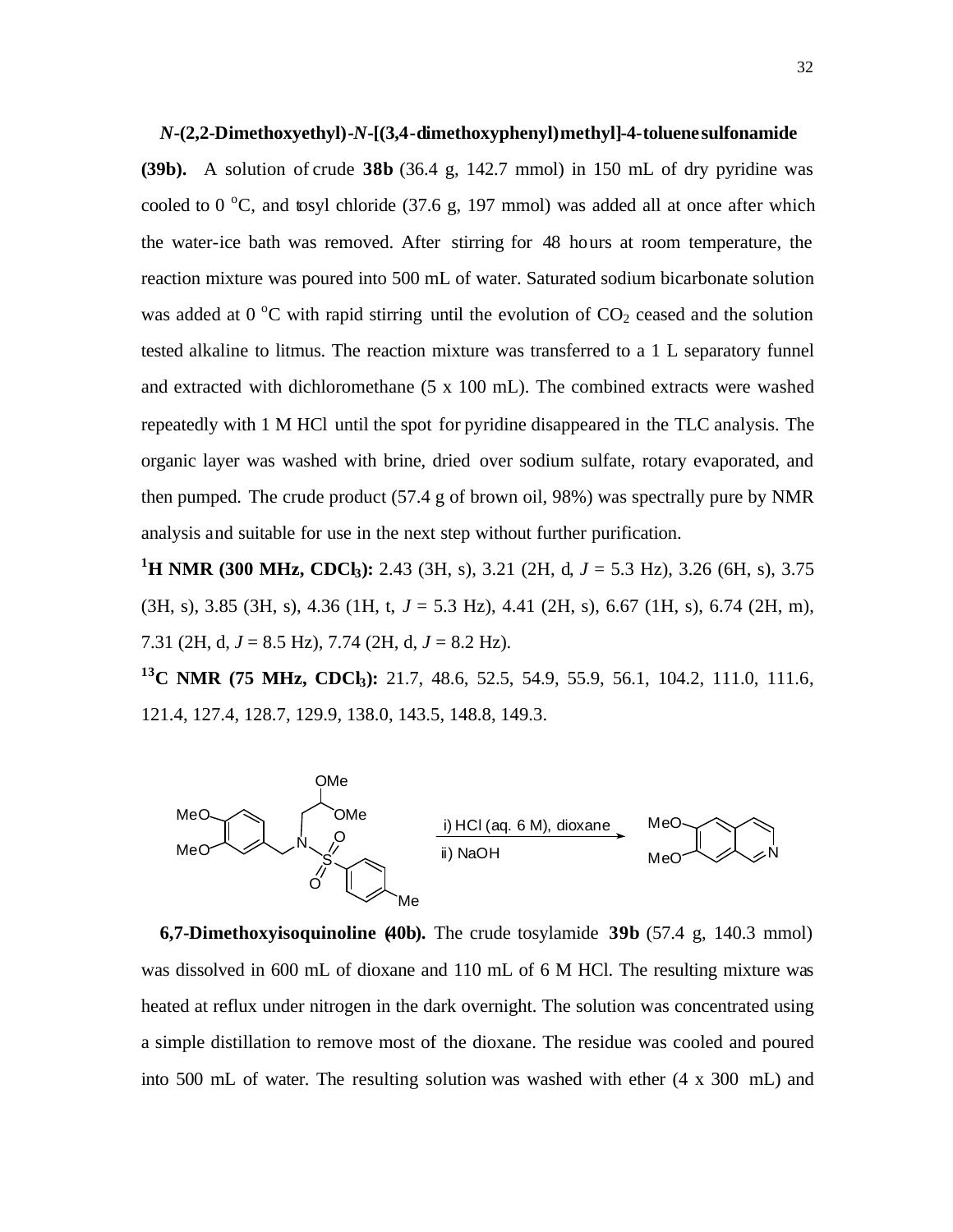then made alkaline by the addition of 250 mL of 10% NaOH. The product was extracted with ether (3 x 200 mL) and dichloromethane (3 x 200 mL). The combined extracts were washed with brine, dried over sodium sulfate, and rotary evaporated. The brown oil was pumped on a vacuum line overnight to give 22.5 g (85%) of pale yellow solid, m.p. 80-82 <sup>o</sup>C. The sample was spectrally pure by NMR analysis and ready to use without further purification.

**<sup>1</sup>H NMR (300 MHz, CDCl3):** 4.04 (6H, s), 7.07 (1H, s), 7.21 (1H, s), 7.51 (1H, d, *J* = 5.6 Hz), 8.40 (1H, d, *J* = 5.6 Hz), 9.05 (1H, s).

**<sup>13</sup>C NMR (75 MHz, CDCl3):** 56.28, 56.33, 104.8, 105.5, 119.4, 125.0, 132.8, 142.3, 150.2, 150.5, 153.2.



 *N***-(2,2-Dimethoxyethyl)-3,4-methylenedioxybenzylamine (38c).** A mixture containing 22.5 g (150 mmol) of 3,4-methylenedioxybenzaldehyde and 20 mL (19.3 g, 184 mmol) of aminoacetaldehyde dimethyl acetal was heated under nitrogen at 70  $^{\circ}$ C for 4.5 hours in a 250-mL round-bottomed flask with condenser. The crude product was cooled and used without further purification. A solution of the imine in 175 mL of 95% ethanol was cooled to 0  $\degree$ C and sodium borohydride (5.0 g, 130 mmol) was added in small portions over 30 minutes. After complete addition, the yellow solution was allowed to stir under nitrogen at room temperature for 18 hours. The reaction was quenched by addition of 175 mL of water. After hydrogen evolution ceased (approx. 1 hour), the reaction mixture was transferred to a 1 L separatory funnel containing 375 mL of water. The product was extracted with dichloromethane (4 x 125 mL), dried over sodium sulfate, and rotary evaporated. After removal of residual solvent using a mechanical pump, 34.8 g (97% over 2 steps) of yellow oil was obtained. The sample was spectrally pure by NMR analysis and used for the next step without further purification.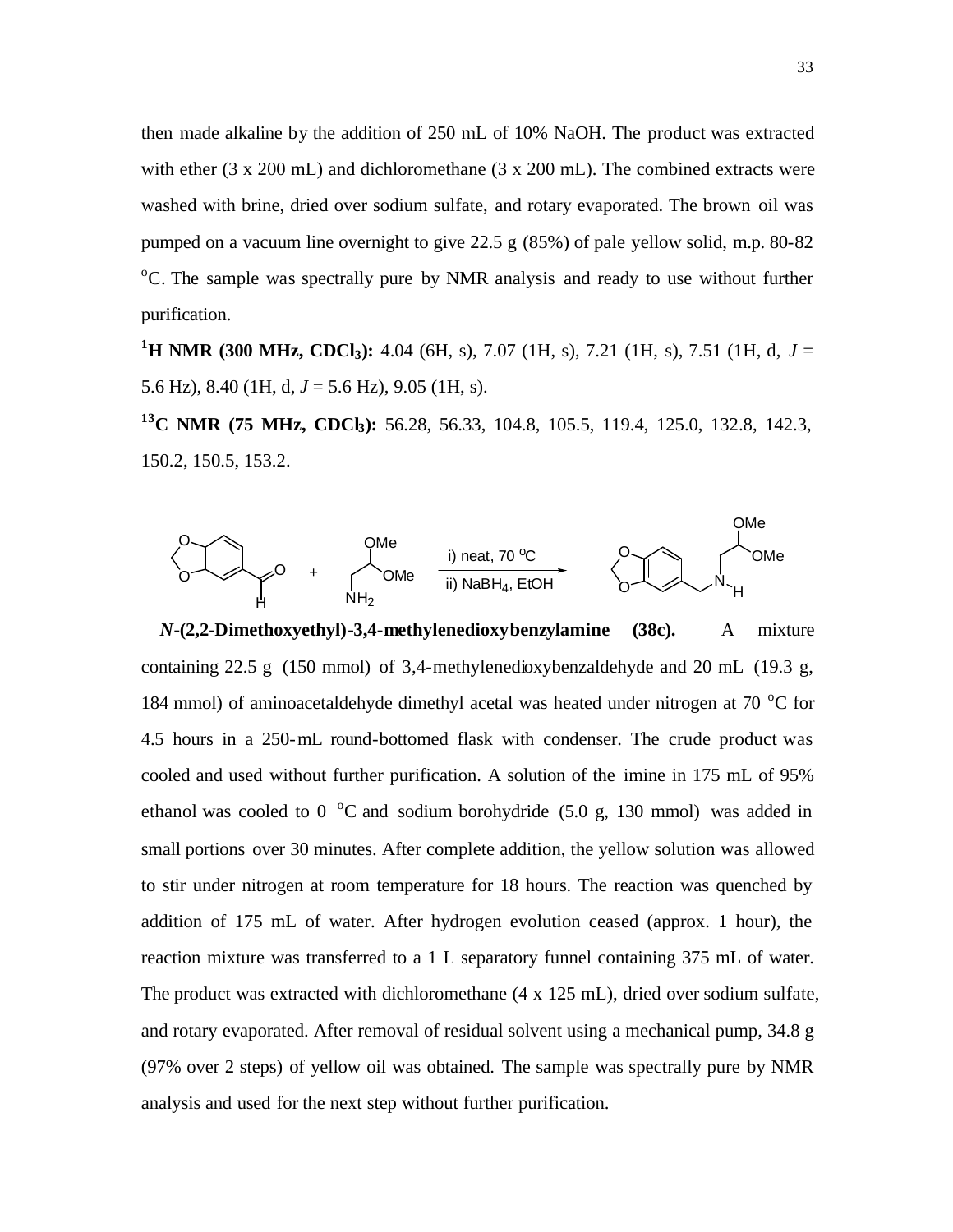**<sup>1</sup>H NMR (300 MHz, CDCl3):** 2.72 (2H, d, *J* = 5.6 Hz), 3.37 (6H, s), 3.71 (2H, s), 4.48 (1H, t, *J* = 5.6 Hz), 5.93 (2H, s), 6.75 (2H, m), 6.83 (1H, s).

**<sup>13</sup>C NMR (75 MHz, CDCl3):** 50.5, 53.9, 54.2, 101.1, 104.1, 108.3, 108.9, 121.5, 134.3, 146.7, 147.9.



*N***-(3,4-Methylenedioxybenzyl)-***N***-(2,2-dimethoxyethyl)-4-toluenesulfonamide (39c).** A solution of crude 38c (17.4 g, 72.8 mmol) in 75 mL of dry pyridine was cooled to  $0^{\circ}$ C, and tosyl chloride (18.8 g, 98.5 mmol) was added all at once after which the water-ice bath was removed. After stirring for 48 hours at room temperature, the reaction mixture was poured into 250 mL of water. Saturated sodium bicarbonate solution was added at 0  $\rm{^{\circ}C}$  with rapid stirring until the evolution of  $\rm{CO_2}$  ceased and the solution tested alkaline to litmus. The reaction mixture was transferred to a 500 mL separatory funnel and extracted with dichloromethane (5 x 50 mL). The combined extract was washed repeatedly with 1 M HCl until the spot for pyridine disappeared in the TLC analysis. The organic layer was washed with brine, dried over sodium sulfate, rotary evaporated, and then pumped. The crude product (28.05 g of brown solid, 98%; m.p. 58-60  $^{\circ}$ C) was spectrally pure by NMR analysis and suitable for use in the next step without further purification.

**<sup>1</sup>H NMR (300 MHz, CDCl3):** 2.44 (3H, s), 3.21 (2H, d, *J* = 5.3 Hz), 3.26 (6H, s), 4.33- 4.36 (3H, m), 5.93 (2H, s), 6.68-6.72 (3H, m), 7.31 (2H, d, *J* = 8.5 Hz), 7.73 (2H, d, *J* = 8.2 Hz).

**<sup>13</sup>C NMR (75 MHz, CDCl3):** 21.8, 48.6, 52.5, 54.9, 101.3, 104.1, 108.2, 109.2, 122.3, 127.4, 129.9, 130.1, 137.8, 143.6, 147.4, 148.1.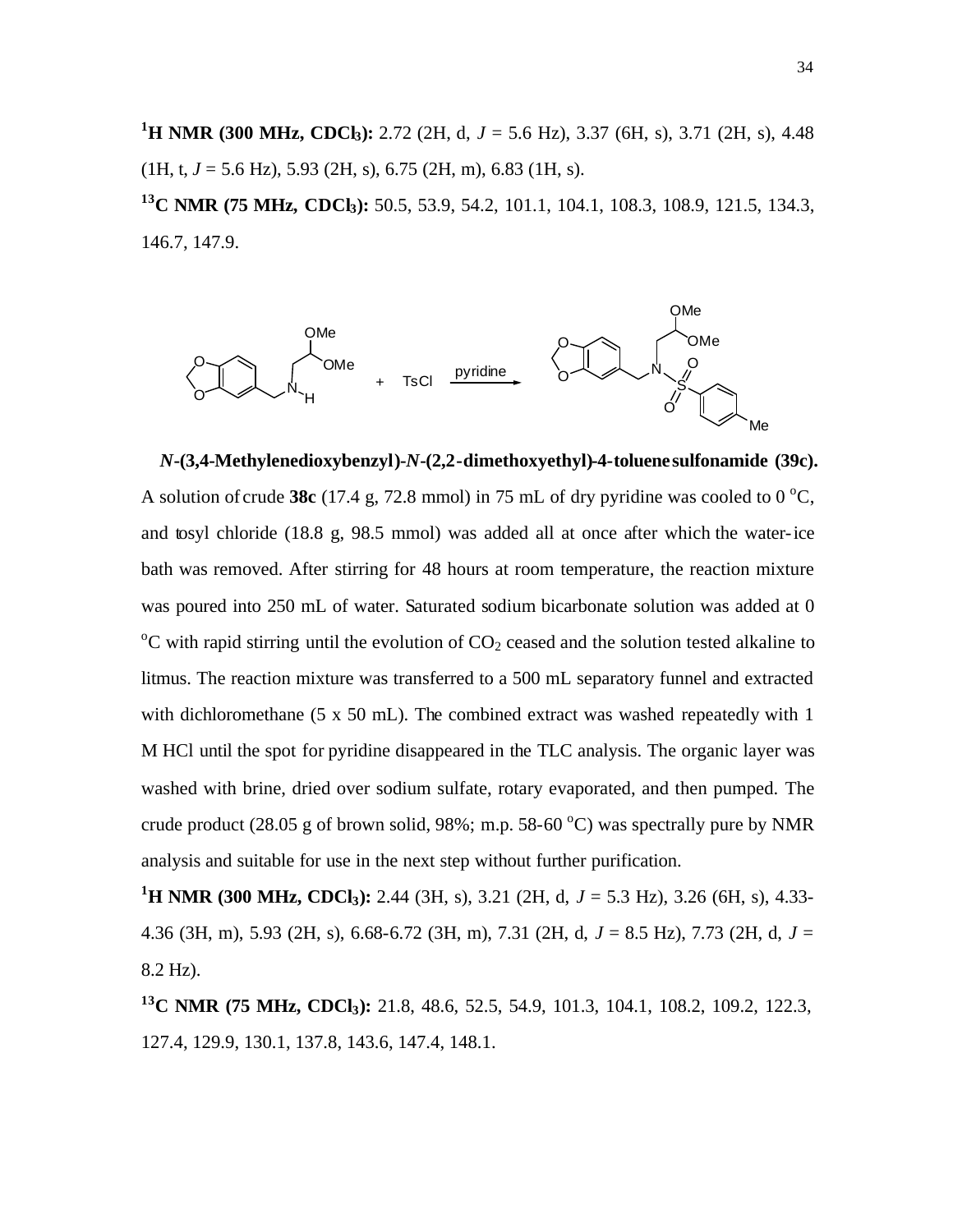

**6,7-Methylenedioxyisoquinoline (40c).** The crude tosylamide **39c** (28.05 g, 71.4 mmol) was dissolved in 300 mL of dioxane and 55 mL of 6 M HCl. The resulting mixture was heated at reflux under nitrogen in the dark overnight. The solution was concentrated using a simple distillation to remove most of dioxane. The residue was cooled and poured into 250 mL of water. The resulting solution was washed with ether (4 x 150 mL) and made alkaline by the addition of 125 mL of 10% NaOH. The aqueous phase was then extracted with ether  $(3 \times 100 \text{ mL})$  and dichloromethane  $(3 \times 100 \text{ mL})$ . The combined extracts were washed with brine, dried over sodium sulfate, and rotary evaporated. The tan oil was pumped on a vacuum line overnight to give 11.3 g (92%) of off-white solid, m.p. 119-120  $\degree$ C. The sample was spectrally pure by NMR analysis and ready to use without further purification.

**<sup>1</sup>H NMR (300 MHz, CDCl3):** 6.11 (2H, s), 7.08 (1H, s), 7.20 (1H, s), 7.49 (1H, d, *J* = 5.6 Hz), 8.38 (1H, d, *J* = 5.6 Hz), 9.00 (1H, s).

**<sup>13</sup>C NMR (75 MHz, CDCl3):** 101.7, 102.4, 103.1, 120.1, 126.0, 134.2, 142.3, 148.4, 150.3, 150.9.

#### **3.3 Synthesis of** *N***-Methylisoquinolinetriones**



 *N***-Methylisocarbostyril (41a).** A solution of isoquinoline (2.95 mL, 3.24 g, 25.1 mmol) and methyl iodide (3.13 mL, 7.13 g. 50.3 mmol) in 50 mL of dry THF was stirred overnight in a round-bottomed flask under dry nitrogen. The reaction was kept in the dark,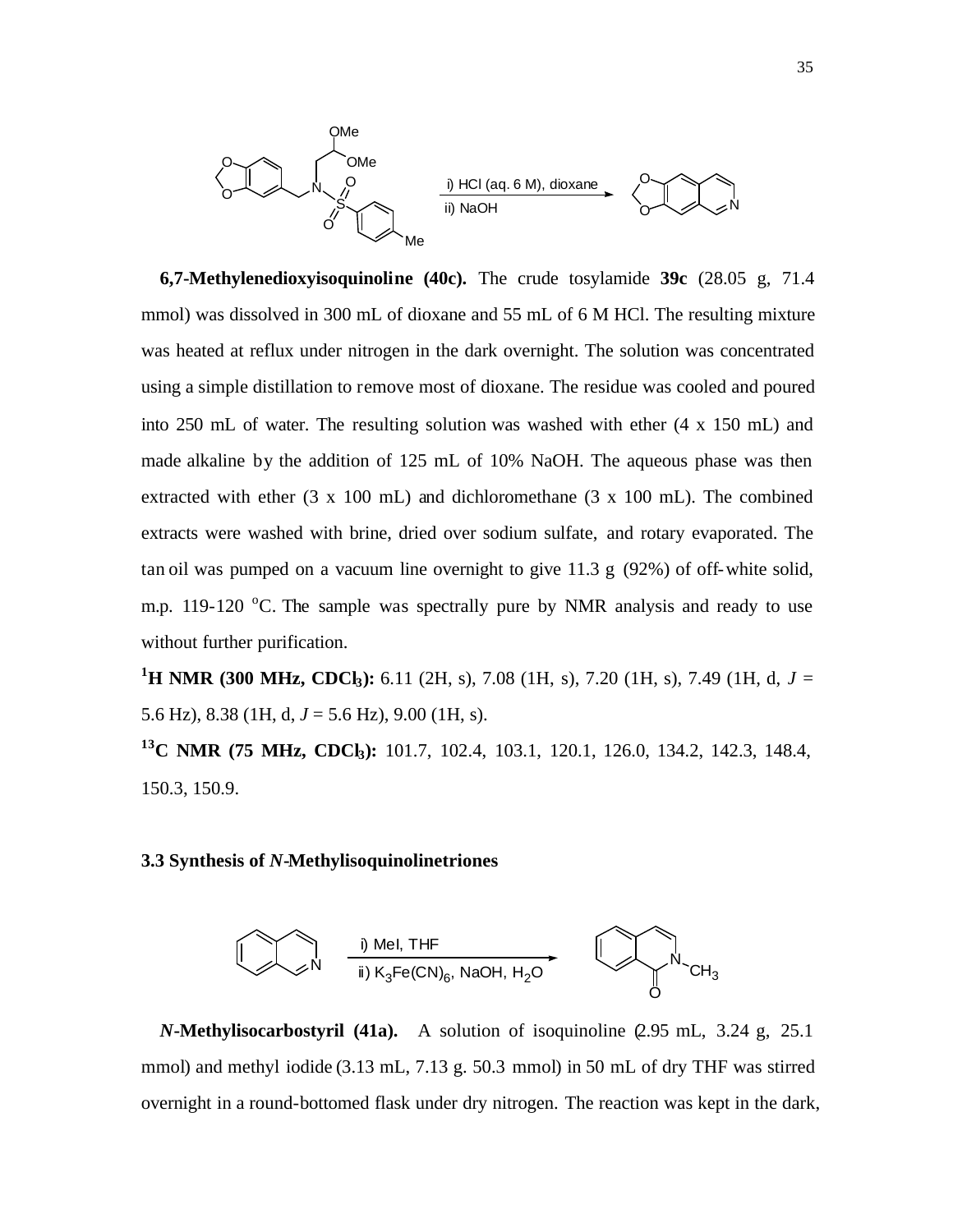and a large amount of yellow solid was formed. The product was isolated by filtration, washed with dry ether, and then dissolved in 50 mL of distilled water in a 250-mL three necked round-bottomed flask. The mixture was cooled with an ice-water bath as solution A (4.7 g of NaOH in 25 mL of water) and half of solution B (16.35 g  $K_3Fe(CN)_6$  in 50 mL of water) were added simultaneously while maintaining the temperature below 20  $^{\circ}$ C. After the remainder of solution B was added, the ice-water bath was removed and the reaction mixture was opened to the atmosphere and stirred overnight. The product was extracted with dicholoromethane (3 x 100 mL). The combined extracts were washed with brine and then dried over magnesium sulfate. After removal of the residual solvent by rotary evaporation and mechanical pumping, 2.73 g (69% over 2 steps) of yellow oil was obtained. The sample is spectrally pure by NMR analysis and used in the next step without further purification.<sup>40b</sup>

**<sup>1</sup>H NMR (300 MHz, CDCl3):** 3.58 (3H, s), 6.45 (1H, d, *J* = 7.3 Hz), 7.03 (1H, d, *J* = 7.3 Hz), 7.43-7.49 (2H, m), 7.60 (1H, m), 8.42 (1H, m).

**<sup>13</sup>C NMR (75 MHz, CDCl3):** 37.2, 106.1, 126.1, 126.3, 127.0, 127.8, 132.2, 132.6, 137.3, 162.8.



 *N***-Methyl-1,3,4(2***H***)-isoquinolinetrione (42a).** A 50-mL round-bottom flask was charged with a magnetically stirred solution of **41a** (0.16 g, 1.0 mmol) in 6 mL of acetic acid. A solution of sodium dichromate dihydrate (0.89 g, 3.0 mmol) in 6 mL of 2 M HCl was added dropwise at such a rate that the reaction temperature did not exceed  $30^{\circ}$ C. The mixture was opened to the atmosphere and stirred overnight. The product was extracted with ethyl acetate (3 x 30 mL). The combined extracts were first neutralized by the addition of solid sodium bicarbonate, then washed with brine and dried over magnesium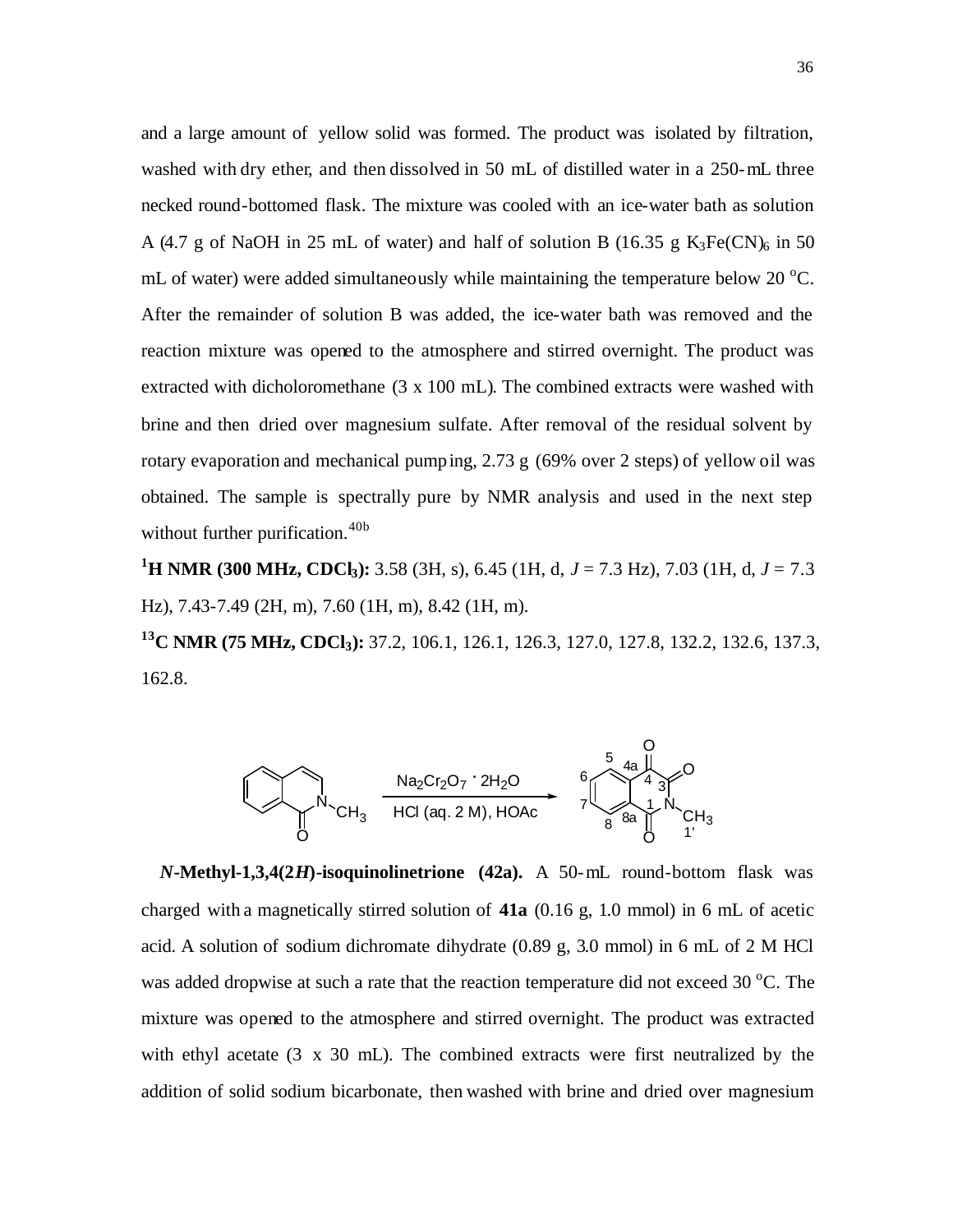sulfate. After removal of the residual solvents by rotary evaporation and mechanical pumping, 0.17 g (90%) of yellow solid was obtained. An analytical sample obtained by recrystallization from dichloromethane had a melting point of 180-182  $^{\circ}$ C (lit.:<sup>40b</sup> m.p. 186.5-188.0 °C, recrystalized from ethanol).

**<sup>1</sup>H NMR (400 MHz, CDCl3):** 3.48 (3H, s, H-1'), 7.85 (1H, ddd, *J* = 7.7, 7.5, 1.3 Hz, H-6), 7.93 (1H, ddd, *J* = 7.8, 7.5, 1.4 Hz, H-7), 8.22 (1H, ddd, *J* = 7.7, 1.4, 0.5 Hz, H-5), 8.35 (1H, ddd, *J* = 7.8, 1.3, 0.5 Hz, H-8).

**<sup>13</sup>C NMR (100 MHz, CDCl3):** 27.6 (C-1'), 127.8 (C-5), 129.9 (C-8a), 129.8 (C-8), 130.7 (C-4a), 134.5 (C-6), 136.1 (C-7), 157.3 (C-3), 162.4 (C-1), 174.5 (C-4).



 **Doryphornine methyl ether (41b).** A solution of **40b** (0.95 g, 5.0 mmol) and methyl iodide (0.63 mL, 1.43 g, 10.1 mmol) in 10 mL of dry THF was stirred overnight in a round-bottomed flask under dry nitrogen. The reaction was kept in the dark, and a large amount of yellow solid was formed. The crude product was isolated by filtration and washed by dry ether. The dry salt (1.65 g, 5.0 mmol) was dissolved in 10 mL of distilled water in a 50-mL three necked round-bottomed flask. The mixture was cooled in an ice-water bath as solution A (0.94 g of NaOH in 5 mL of water) and half of solution B  $(3.27 \text{ g } K_3\text{Fe(CN)}_6$  in 10 mL of water) were added simultaneously while maintaining the temperature below 20  $^{\circ}$ C. After the remainder of solution B was added, the ice-water bath was removed. The reaction mixture was opened to the atmosphere and stirred overnight. The product was extracted with dichloromethane (3 x 30 mL). The combined extracts were washed with brine and then dried over magnesium sulfate. After removal of the residual solvents by rotary evaporation and mechanical pumping, 1.00 g (91.3% over two steps) of an off-white solid was obtained. This material was suitable for use in the next step without further purification. An analytical sample was obtained by recrystallization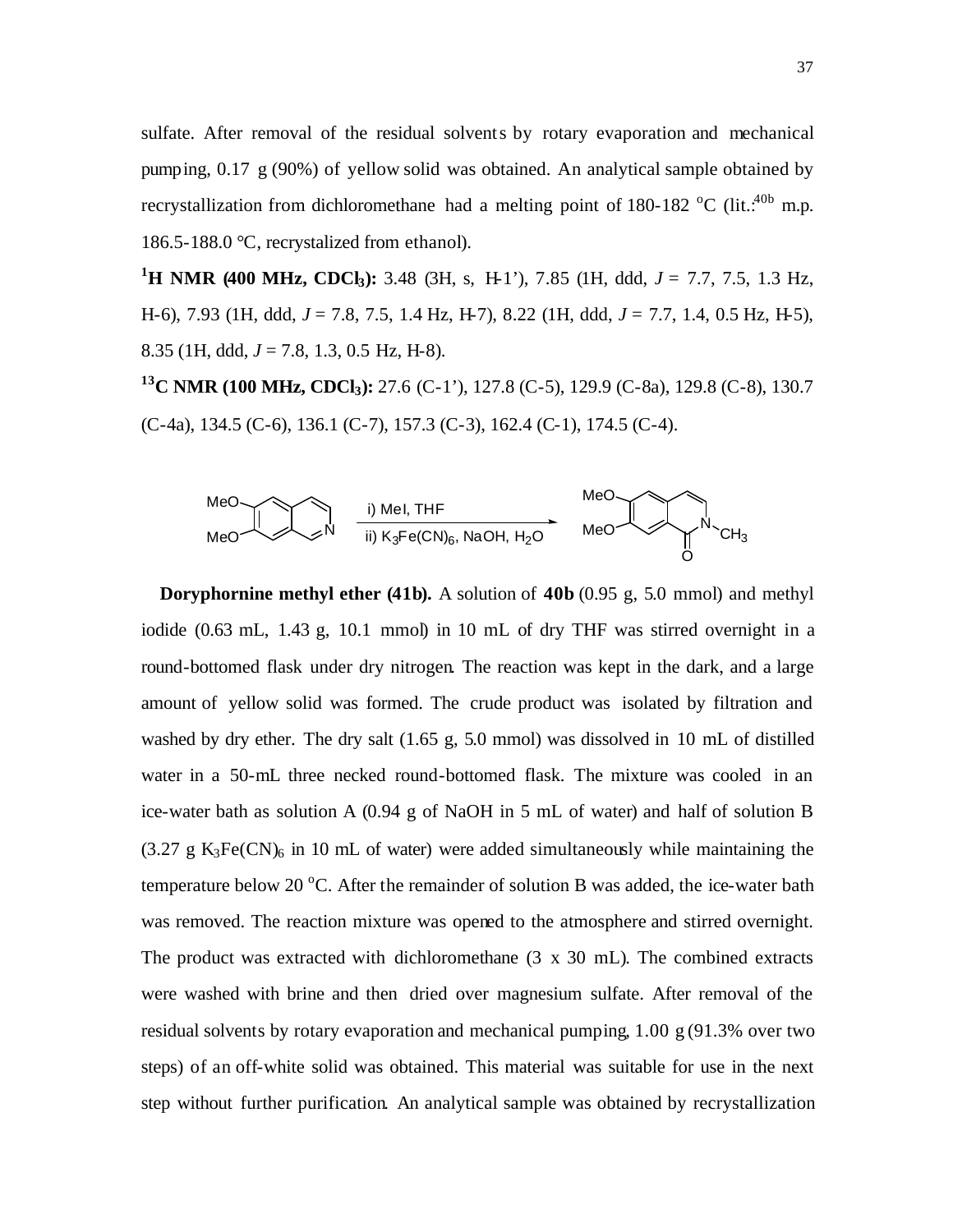from dichloromethane and hexanes, m.p.  $108-109$  °C. The physical and spectroscopic data were in agreement with the literature values.<sup>66</sup>

**<sup>1</sup>H NMR (300 MHz, CDCl3):** 3.60 (3H, s), 3.98 (3H, s), 4.01 (3H, s), 6.40 (1H, d, *J* = 7.3 Hz), 6.86 (1H, s), 7.00 (1H, d, *J* = 7.3 Hz), 7.80 (1H, s).

**<sup>13</sup>C NMR (75 MHz, CDCl3):** 37.3, 56.2, 56.4, 105.6, 106.1, 107.7, 120.3, 131.3, 132.8, 149.4, 153.4, 162.1.



 **6,7-Dimethoxy-2-methylisoquinoline -1,3,4(2***H***)-trione (42b).** A round-bottom flask was charged with a magnetically stirred solution of **41b** (0.22 g, 1.0 mmol) in 6 mL of acetic acid. A solution of sodium dichromate dehydrate (0.89 g, 3.0 mmol) in 6 mL of 2 M HCl was added dropwise at such a rate that the reaction temperature did not exceed 30 <sup>o</sup>C. The mixture was opened to the atmosphere and stirred overnight. The product was extracted with dichloromethane (3 x 30 mL). The combined extracts were neutralized by addition of solid sodium bicarbonate, then washed with brine and dried over magnesium sulfate. After removal of residual solvents by rotary evaporation and mechanical pumping, 0.22 g (88.3%) of yellow solid was obtained. An analytical sample recrystallized from dichloromethane melted at 262-263 °C (lit.:  $57$  m.p. 256-257 °C).

**<sup>1</sup>H NMR (400 MHz, DMSO):** 3.24 (3H, s, H-1'), 3.95 (3H, s, H-6a), 3.98 (3H, s, H-7a), 7.48 (1H, s, H-5), 7.60 (1H, s, H-8).

**<sup>13</sup>C NMR (100 MHz, DMSO):** 26.7 (C-1'), 56.3 (C-7a), 56.2 (C-6a), 107.7 (C-5), 109.8 (C-8), 124.4 (C-8a), 125.3 (C-4a), 152.9 (C-6), 154.3 (C-7), 157.6 (C-3), 162.3 (C-1), 173.1 (C-4).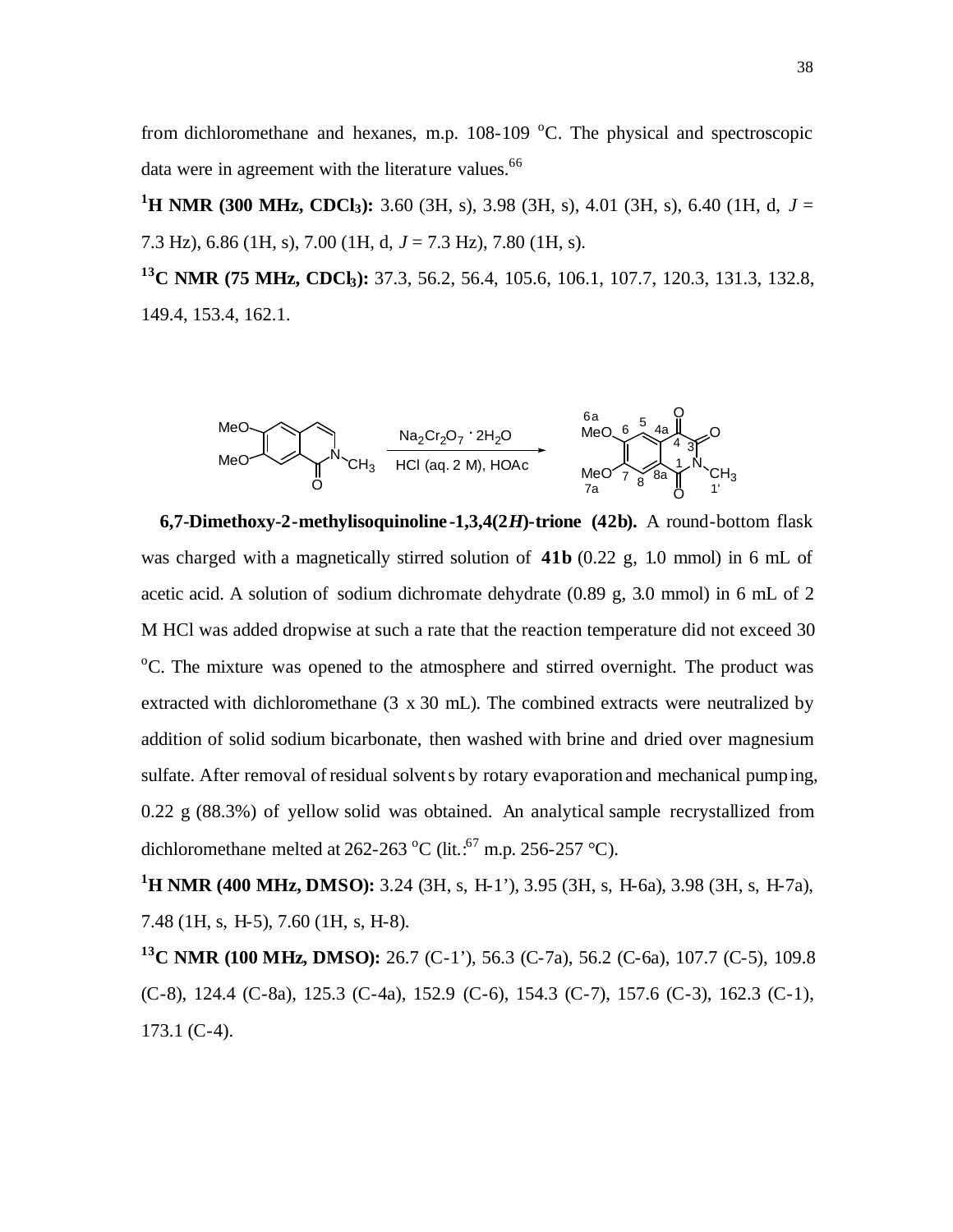

 **Doryanine (41c).** A solution of **40c** (0.87 g, 5.0 mmol) and methyl iodide (0.63 mL, 1.44 g, 10.1 mmol) in 10 mL of dry THF was stirred overnight in a round-bottomed flask under dry nitrogen. The reaction was kept in the dark, and a large amount of yellow solid was formed. The crude product was isolated by filtration and washed with dry ether. The dry salt (1.57 g, 4.98 mmol) was dissolved in 10 mL of distilled water in a 50-mL three necked round-bottomed flask. The mixture was cooled in an ice-water bath as solution A (0.94 g of NaOH in 5 mL of water) and half of solution B  $(3.27 \text{ g } K_3\text{Fe(CN)}_6$  in 10 mL of water) were added simultaneously while maintaining the temperature below 20  $^{\circ}$ C. After the remainder of solution B was added, the ice-water bath was removed. The reaction mixture was opened to the atmosphere and stirred overnight. The product was extracted with dichloromethane (3 x 30 mL). The combined extracts were washed with brine and then dried over magnesium sulfate. After removal of the residual solvents by rotary evaporation and mechanical pumping, 0.93 g (91.6% over two steps) of yellowish solid, m.p. 157-159  $\degree$ C, was obtained. The sample was spectrally pure by NMR analysis and used in the next step without further purification. The physical and spectroscopic data were in agreement with the literature values.<sup>66</sup>

**<sup>1</sup>H NMR (300 MHz, CDCl3):** 3.58 (3H, s), 6.06 (2H, s), 6.36 (1H, d, *J* = 7.3 Hz), 6.84 (1H, s), 6.98 (1H, d, *J* = 7.3 Hz), 7.77 (1H, s).

**<sup>13</sup>C NMR (75 MHz, CDCl3):** 37.3, 101.9, 103.9, 105.8, 106.0, 121.9, 131.5, 134.6, 148.1, 151.9, 162.1.

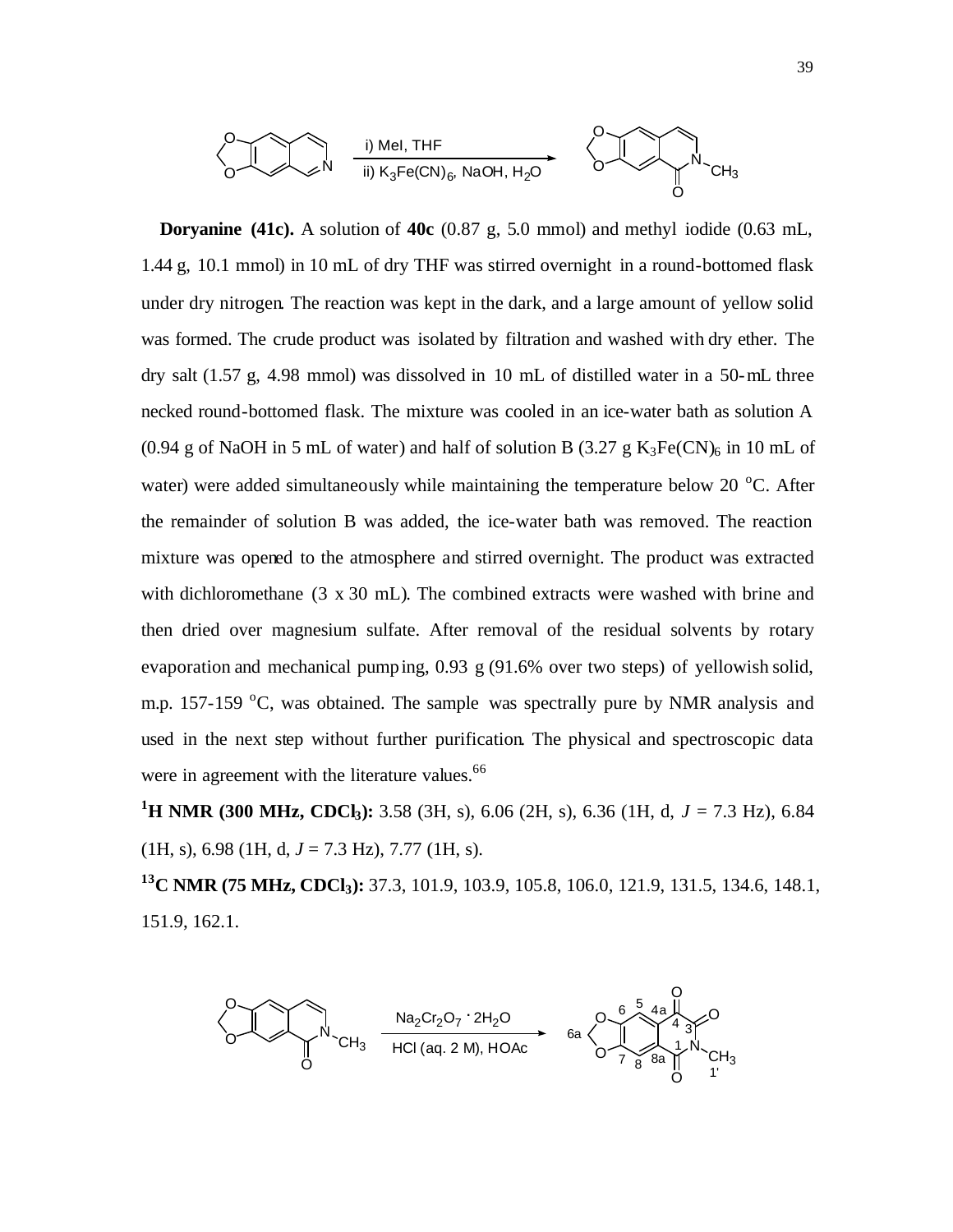**6,7-Methylenedioxy-2-methylisoquinoline -1,3,4(2***H***)-trione (42c).** A round-bottom flask was charged with a magnetically stirred solution of **41c** (0.20g, 0.99 mmol) in 6 mL of acetic acid. A solution of sodium dichromate dihydrate (0.89 g, 3.0 mmol) in 6 mL of 2 M HCl was added dropwise at such a rate that the reaction temperature did not exceed 30 <sup>o</sup>C. The mixture was opened to the atmosphere and stirred overnight. The product was extracted with dichloromethane (3 x 30 mL). The combined extracts were neutralized by addition of solid sodium bicarbonate, then washed with brine and dried over magnesium sulfate. Removal of the residual solvents by rotary evaporation and mechanical pumping gave 0.19 g (82.3%) of yellow solid. An analytical sample obtained by recrystallization from dichloromethane had a melting point of 216-217  $^{\circ}$ C (lit.<sup>19</sup> m.p. 232  $^{\circ}$ C, recryst. from chloroform).

**<sup>1</sup>H NMR (400 MHz, DMSO):** 3.23 (3H, s, H-1'), 6.31 (2H, s, H-6a), 7.46 (1H, s, H-5), 7.57 (1H, s, H-8).

**<sup>13</sup>C NMR (100 MHz, DMSO):** 26.9 (C-1'), 103.6 (C-6a), 105.2 (C-5), 107.4 (C-8), 126.9 (C-8a), 127.9 (C-4a), 152.2 (C-6), 153.3 (C-7), 157.4 (C-3), 162.1(C-1), 172.8  $(C-4)$ .

#### **3.4 Synthesis of Isocarbostyrils**



*N***-(Methoxymethyl)isocarbostyril (43a).** A solution of isoquinoline (4.6 mL, 5.0 g, 39.0 mmol) and methoxymethyl chloride (4.5 mL, 4.8 g, 59.6 mmol) in 100 mL of dry THF in a round-bottomed flask was stirred overnight under dry nitrogen. A large amount of white solid was formed. The solvent was removed by rotary evaporation and the dry salt was dissolved in 50 mL of distilled water in a three necked round-bottomed flask. The mixture was cooled in an ice bath as solution A (4.7 g of NaOH in 7 mL of water)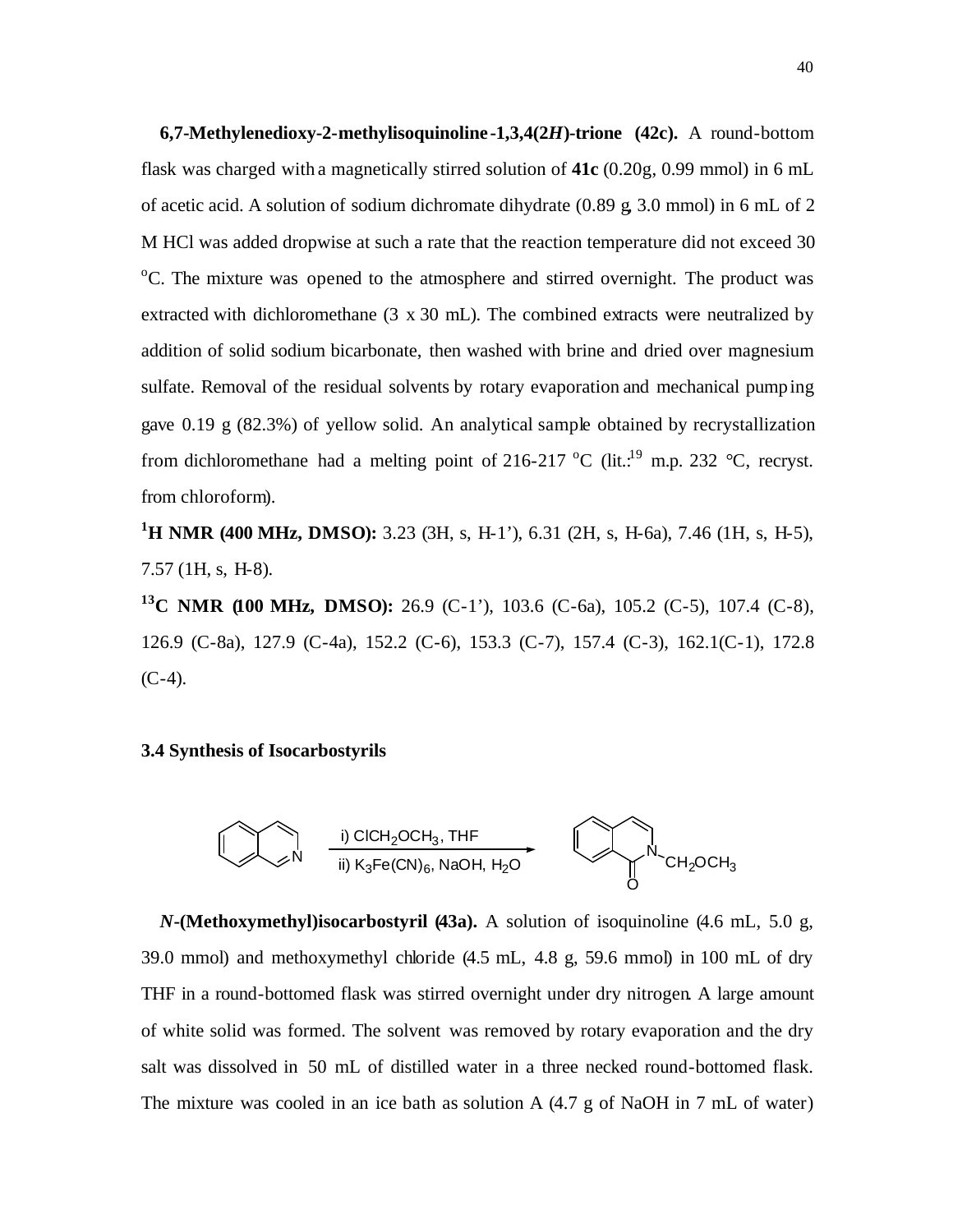and half of solution B (16 g  $K_3Fe(CN)_6$  in 40 mL of water) were added simultaneously while maintaining the temperature below 20  $^{\circ}$ C. After the remainder of solution B was added, the ice bath was removed. The reaction mixture was opened to the atmosphere and stirred overnight. The product was extracted with dicholoromethane (3 x 50 mL). The combined extracts were washed with 50 mL of 1M HCl, 50 mL of brine, and then dried over magnesium sulfate. After removal of the residual solvents by rotary evaporation and mechanical pumping, 5.06 g (68.7% over 2 steps) of brown oil was obtained. The sample was spectrally pure by NMR analysis and used without further purification in the next step.

**<sup>1</sup>H NMR (300 MHz, CDCl3):** 3.41 (3H, s), 5.41 (2H, s), 6.54 (1H, dd, *J* = 7.5, 0.6 Hz, H-4), 7.18 (1H, d, *J* = 7.5 Hz), 7.52 (2H, m, H-5, H-7), 7.66 (1H, ddd, *J* = 8.0, 7.0, 1.4 Hz, H-6), 8.44 (1H, dddd, *J* = 8.0, 1.4, 0.8, 0.6 Hz, H-8).

**<sup>13</sup>C NMR (75 MHz, CDCl3):** 57.0, 78.2, 106.8 (C-4), 126.3 (C-5), 126.4 (C-8a), 127.3  $(C-7)$ , 128.4  $(C-8)$ , 130.3  $(C-3)$ , 132.9  $(C-6)$ , 137.3  $(C-4a)$ , 163.0  $(C-1)$ .



**Isocarbostyril (44a).** A solution of **43a** (5.06 g, 26.8 mmol) in 45 mL of 6M HCl and 6 mL of methanol was heated at reflux overnight. After cooling the mixture to room temperature and neutralizing the acid with saturated sodium bicarbonate solution, 3.31 g (85%) of white solid was isolated by filtration, m.p. 201-202 °C (lit.:68 m.p. 203-205 °C, recryst. from benzene). This material was suitable for use in the next step without further purification, although it could be recrystallized from chloroform.

**<sup>1</sup>H NMR (300 MHz, CDCl3):** 6.59 (1H, d, *J* = 7.3 Hz, H-4), 7.20 (1H, d, *J* = 7.0 Hz, H-3), 7.54 (2H, m), 7.69 (1H, m, H-6), 8.43 (1H, m, H-8), 11.5 (1H, br. s, NH).

**<sup>13</sup>C NMR (75 MHz, CDCl3):** 107.0 (C-4), 126.3, 126.5, 127.0, 127.5, 127.9, 132.9 (C-6), 138.4 (C-4a), 164.7 (C-1).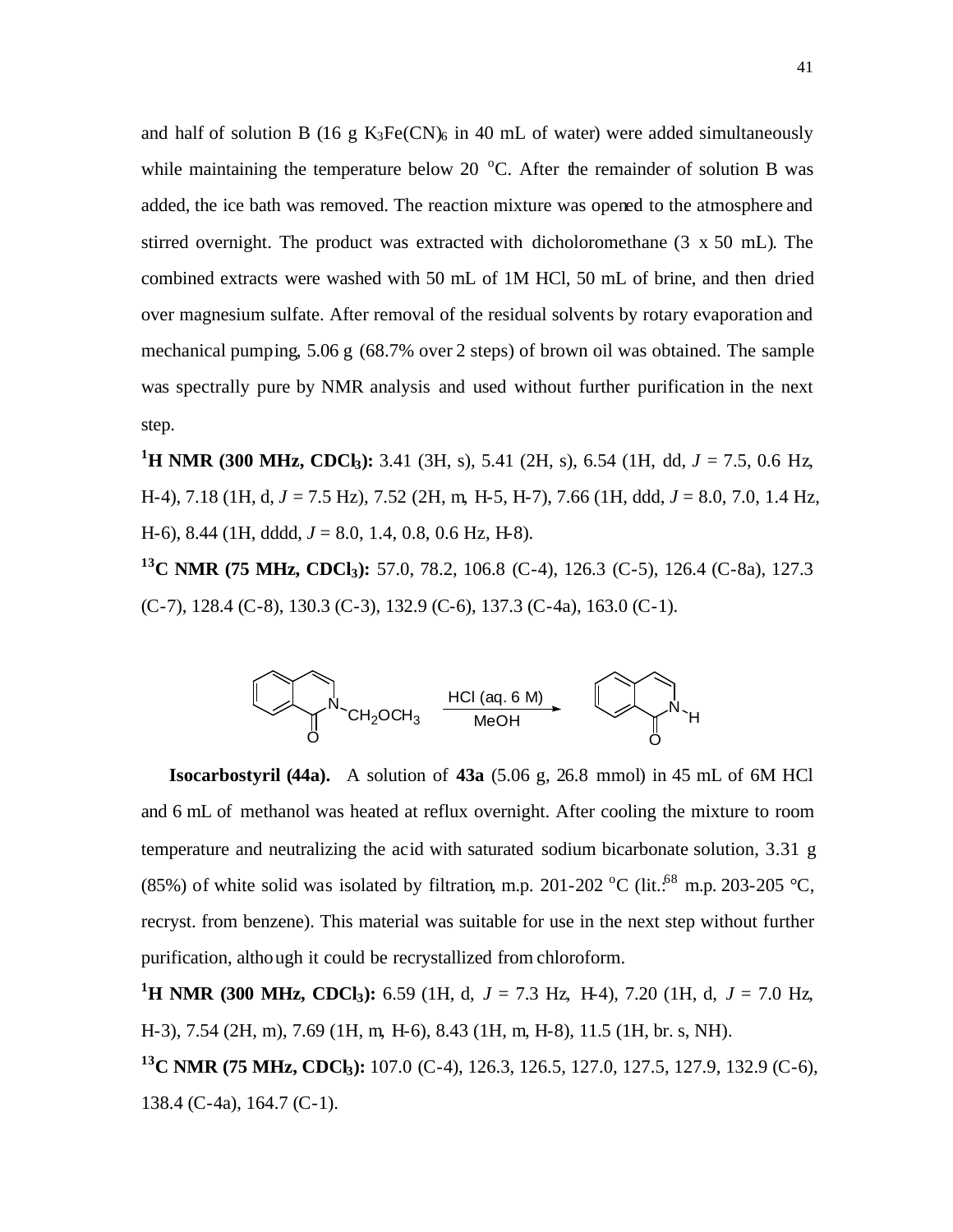

*N***-Methoxymethyl-6,7-dimethoxyisocarbostyril (43b).** A solution containing 6,7-dimethoxyisoquinoline (3.81 g, 20.2 mmol) and methoxymethyl chloride (2.0 mL, 2.1 g, 26.1 mmol) in 50 mL of dry THF in a round-bottomed flask was stirred overnight under dry nitrogen. A large amount of yellowish precipitate was formed. The solvent was removed by rotary evaporation and the dry salt was dissolved in 50 mL of distilled water in a three necked round-bottomed flask. The mixture was cooled in an ice-water bath as solution A (3.8 g of NaOH in 5 mL of water) and half of solution B (13.2 g  $K_3Fe(CN)_6$  in 20 mL of water) were added simultaneously while maintaining the temperature below 20 <sup>o</sup>C. After the remainder of solution B was added, the ice-water bath was removed. The reaction mixture was opened to the atmosphere and stirred overnight. The product was extracted with dicholoromethane (3 x 30 mL). The combined extracts were washed with 30 mL of 1M HCl, 50 mL of brine, and then dried over magnesium sulfate. After removal of the residual solvents by rotary evaporation and mechanical pumping, 4.78 g (95.0% over two steps) of off-white solid was obtained. The sample was spectrally pure by NMR analysis and used in the next step without further purification, m.p.  $88-89^{\circ}$ C.

**<sup>1</sup>H NMR (300 MHz, CDCl3):** 3.40 (3H, s), 4.00 (3H, s), 4.01 (3H, s), 5.41 (2H, s), 6.46 (1H, d, *J* = 7.4 Hz, H-4), 6.88 (1H, s, H-5), 7.11 (1H, d, *J* = 7.4 Hz, H-3), 7.82 (1H, s, H-8).

**<sup>13</sup>C NMR (75 MHz, CDCl3):** 56.3, 56.4, 57.0, 78.3, 106.4 (C-4, C-5), 108.3 (C-8), 120.1 (C-8a), 129.1 (C-3), 132.8 (C-4a), 149.5 (C-7), 153.8 (C-6), 162.3 (C-1).



**6,7-Dimethoxyisocarbostyril (44b).** A solution of **43b** (0.125 g, 0.50 mmol) in 5 mL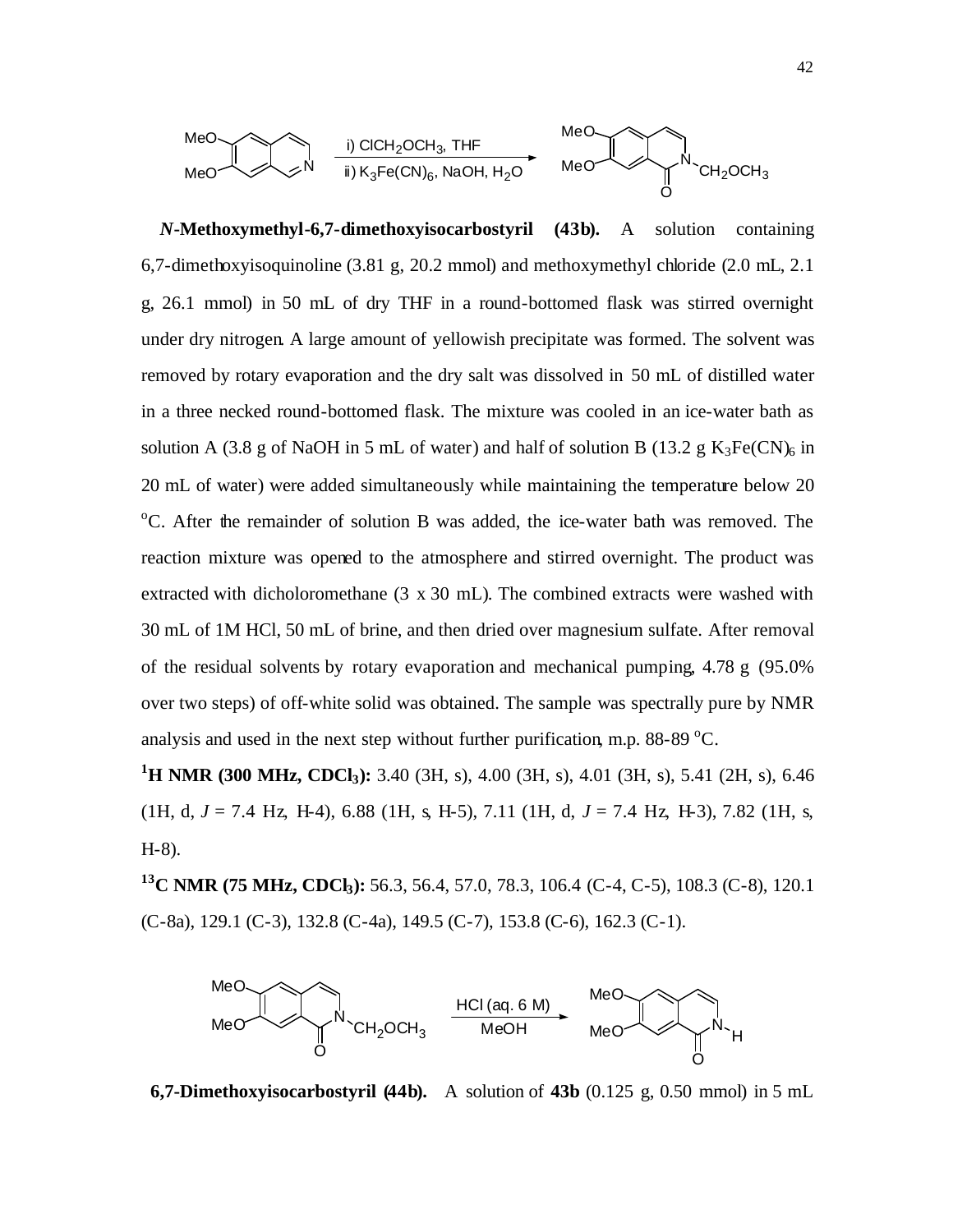of 6M HCl and 2 mL of methanol was heated at  $70\degree$ C for 6 hours. After cooling the mixture to room temperature, 10 mL of water was added. The product was extracted with ethyl acetate (3 x 20 mL). The combined extracts were neutralized by the addition of solid sodium bicarbonate, washed with brine, and then dried over magnesium sulfate. After removal of residual solvents by rotary evaporation and mechanical pumping, 0.90 g (87.8%) of white solid was obtained. An analytical sample obtained by recrystallization from a mixture of ethyl acetate and hexanes had a melting point of 226-228  $^{\circ}$ C (lit.: $^{69}$  m.p. 233-234 °C, recryst. from benzene).

**<sup>1</sup>H NMR (300 MHz, CDCl3):** 4.01 (3H, s), 4.03 (3H, s), 6.51 (1H, d, *J* = 7.0 Hz, H-4), 6.93 (1H, s, H-5), 7.15 (1H, d, *J* = 7.0 Hz, H-3), 7.79 (1H, s, H-8), 11.80 (1H, br. s, NH). **<sup>13</sup>C NMR (75 MHz, CDCl3):** 56.3, 56.4, 106.42 (C-5), 106.45 (C-4), 107.1 (C-8), 120.1 (C-8a), 126.7 (C-3), 134.1 (C-4a), 149.5 (C-7), 153.9 (C-6), 163.9 (C-1).



*N***-Methoxymethyl-6,7-methylenedioxyisocarbostyril (43c).** A solution containing 6,7- methylenedioxyisoquinoline (3.03 g, 17.5 mmol) and methoxymethyl chloride (2 mL, 2.1 g, 26.1 mmol) in 25 mL of dry THF in a round-bottomed flask was stirred overnight under dry nitrogen. A large amount of yellow precipitate was formed. The solvent was removed by rotary evaporation and the dry salt was dissolved in 6 mL of distilled water in a three necked round-bottomed flask. The mixture was cooled in an ice-water bath as solution A (3.35 g of NaOH in 5 mL of water) and half of solution B (15 g  $K_3Fe(CN)_6$  in 50 mL of water) were added simultaneously while maintaining the temperature below 20 <sup>o</sup>C. After the remainder of solution B was added, the ice-water bath was removed. The reaction mixture was opened to the atmosphere and stirred overnight. The product was extracted with dichloromethane (3 x 50 mL). The combined extracts were washed with 50 mL of 1M HCl, 50 mL of brine, and then dried over magnesium sulfate. After removal of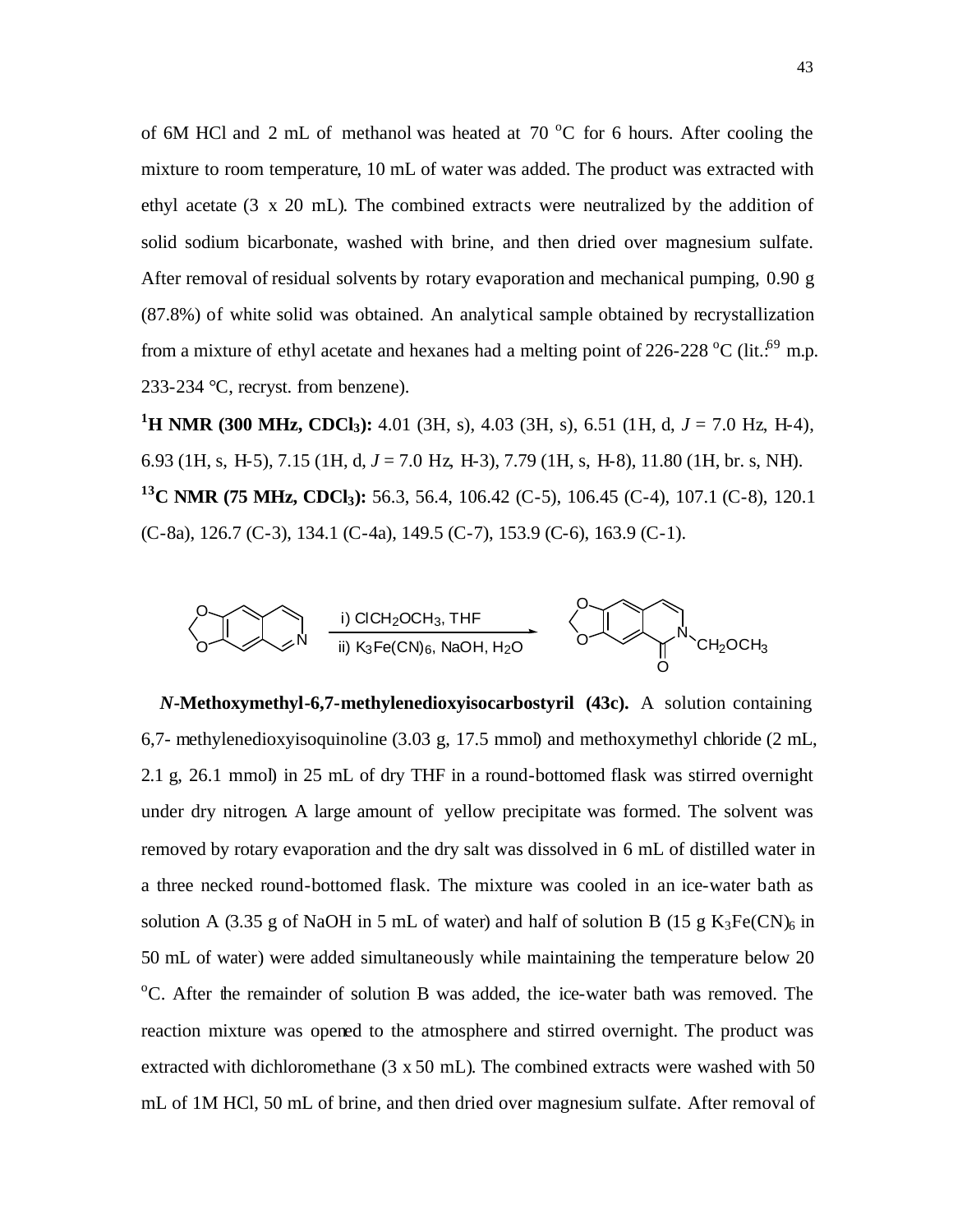the residual solvents by rotary evaporation and mechanical pumping, 3.57 g (87.5% over two steps) of yellow solid was obtained. The sample was spectrally pure by NMR analysis and used in the next step without further purification, m.p.  $111-112$  °C.

**<sup>1</sup>H NMR (300 MHz, CDCl3):** 3.39 (3H, s), 5.38 (2H, s), 6.08 (2H, s), 6.41 (1H, d, *J* = 7.4 Hz, H-4), 6.86 (1H, s, H-5), 7.08 (1H, d, *J* = 7.4 Hz. H-3), 7.78 (1H, s, H-8). **<sup>13</sup>C NMR (75 MHz, CDCl3):** 57.0, 78.3, 102.0, 104.2 (C-5), 106.3 (C-8), 106.7 (C-4), 121.8 (C-8a), 129.2 (C-3), 134.6 (C-4a), 148.2 (C-7), 152.3 (C-6), 162.1 (C-1).



**6,7-Methylenedioxyisocarbostyril (44c).** A solution of **43c** (1.0 g, 4.3 mmol) in 10 mL of 6M HCl and 2 mL of methanol was heated at reflux for 12 hours. The product crystallized as needles upon cooling the reaction mixture to room temperature. Vacuum filtration afforded 0.6 g (73.8%) of yellowish solid, m.p. 270-271 °C (lit.<sup>56</sup> m.p. 283-284 °C, recryst. from ethanol). This material was suitable for use in the next step without further purification, although it could be recrystallized from chloroform.

**<sup>1</sup>H NMR (400 MHz, CDCl3):** 6.07 (2H, s, H-6a), 6.42 (1H, d, *J* = 7.3 Hz, H-4), 6.88 (1H, s, H-5), 7.02 (1H, d, *J* = 7.3 Hz, H-3), 7.74 (1H, s, H-8), 10.25 (1H, br. s, NH). **<sup>13</sup>C NMR (100 MHz, CDCl3):** 101.9 (H-6a), 104.1 (H-5), 105.2 (H-8), 106.7 (H-4), 121.7 (H-8a), 126.2 (H-3), 135.6 (H-4a), 148.0 (H-7), 152.3 (H-6), 162.9 (H-1).

#### **3.5 Synthesis of Phthalonimide Derivatives**

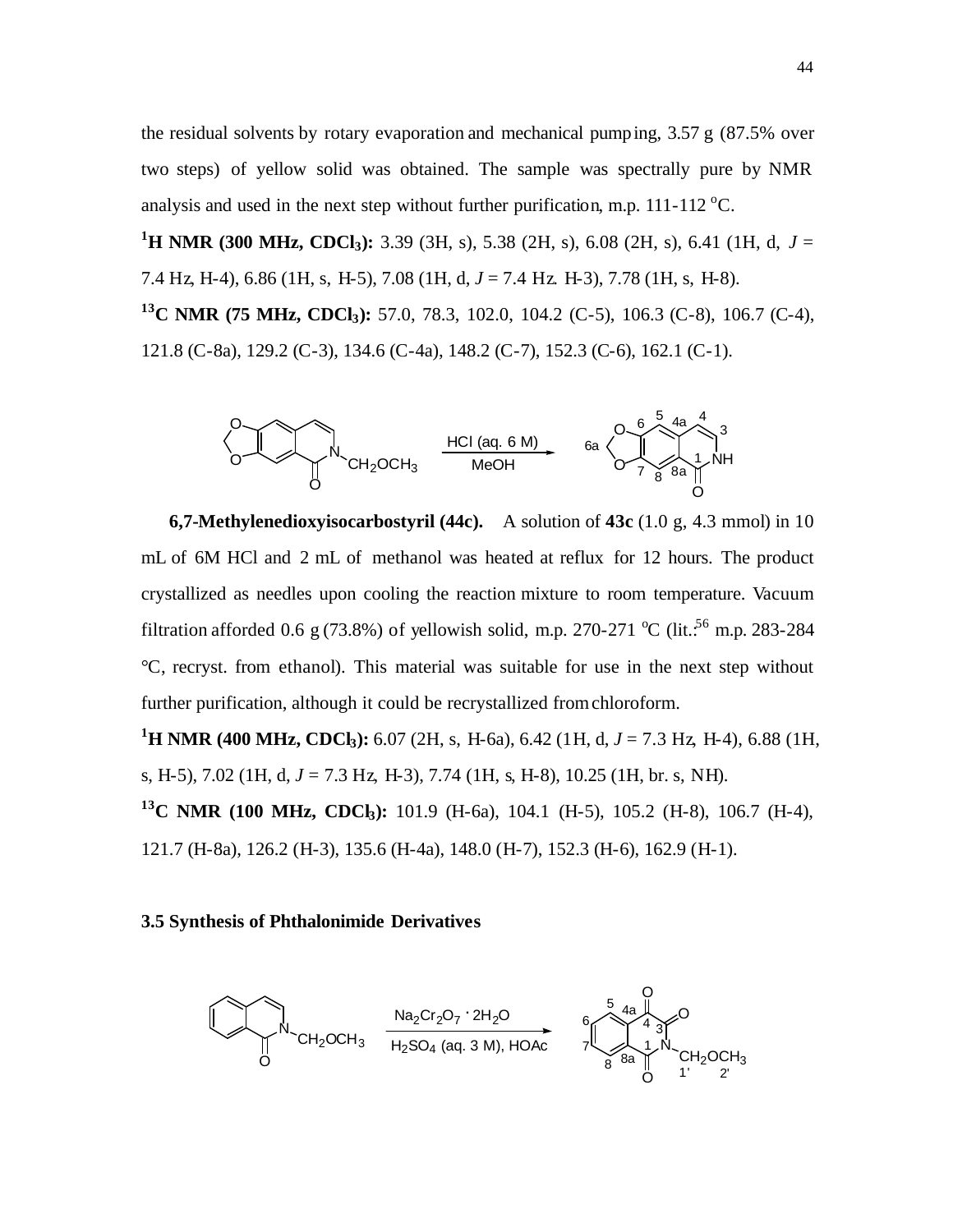*N***-Methoxymethyl-1,3,4(2***H***)-isoquinolinetrione (46a).** A round-bottomed flask was charged with a magnetically stirred solution of **43a** (0.19 g, 1.0 mmol) in 5 mL of acetic acid and cooled in an ice/water bath. A solution of sodium dichroma te dihydrate (0.89 g, 3.0 mmol) in 5 mL of 3 M  $HSO<sub>4</sub>$  was added dropwise at such a rate that the reaction temperature did not exceed 30  $^{\circ}$ C. The mixture was opened to the atmosphere and stirred for 15 mins. Then 10 mL of water was added and the product was extracted with ethyl acetate (3 x 20 mL). The combined extracts were neutralized by addition of solid sodium bicarbonate, washed with brine, and then dried over magnesium sulfate. After removal of the residual solvents by rotary evaporation and mechanical pumping,  $0.18 \text{ g} (82.2\%)$  of yellow solid was obtained. This material was suitable for use in the next step without further purification. An analytically pure sample was obtained by recrystallization from a mixture of ethyl acetate and hexanes, m.p. 127-128 °C. Elemental analysis: Anal. Calcd. for C<sub>11</sub>H<sub>9</sub>NO<sub>4</sub>·0.2H<sub>2</sub>O: C, 59.30; H, 4.09. Found: C, 59.36; H, 4.04.

**<sup>1</sup>H NMR (400 MHz, CDCl3):** 3.48 (3H, s, H-2'), 5.50 (2H, s, H-1'), 7.89 (1H, ddd, *J* = 7.7, 7.7, 1.4 Hz, H-6), 7.96 (1H, ddd, *J* = 7.8, 7.7, 1.4 Hz, H-7), 8.24 (1H, ddd, *J* = 7.7, 1.4, 0.5 Hz, H-5), 8.38 (1H, ddd, *J* = 7.8, 1.4, 0.5 Hz, H-8).

**<sup>13</sup>C NMR (100 MHz, CDCl3):** 58.2 (C-2'), 71.9 (C-1'), 127.9 (C-5), 129.5 (C-8a), 130.1 (C-8), 131.0 (C-4a), 134.8 (C-6), 136.3 (C-7), 157.0 (C-3), 162.2 (C-1), 174.5 (C-4).



**6,7-Dimethoxy-2-methoxymethylisoquinoline -1,3,4(2***H***)-trione (46b).** A roundbottomed flask was charged with a magnetically stirred solution of **43b** (0.50 g, 2.0 mmol) in 10 mL of acetic acid and cooled in an ice/water bath. A solution of sodium dichromate dihydrate (1.78 g, 6.0 mmol) in 10 mL of 3 M  $H_2SO_4$  was added dropwise at such a rate that the reaction temperature did not exceed 30  $^{\circ}$ C. The mixture was opened to the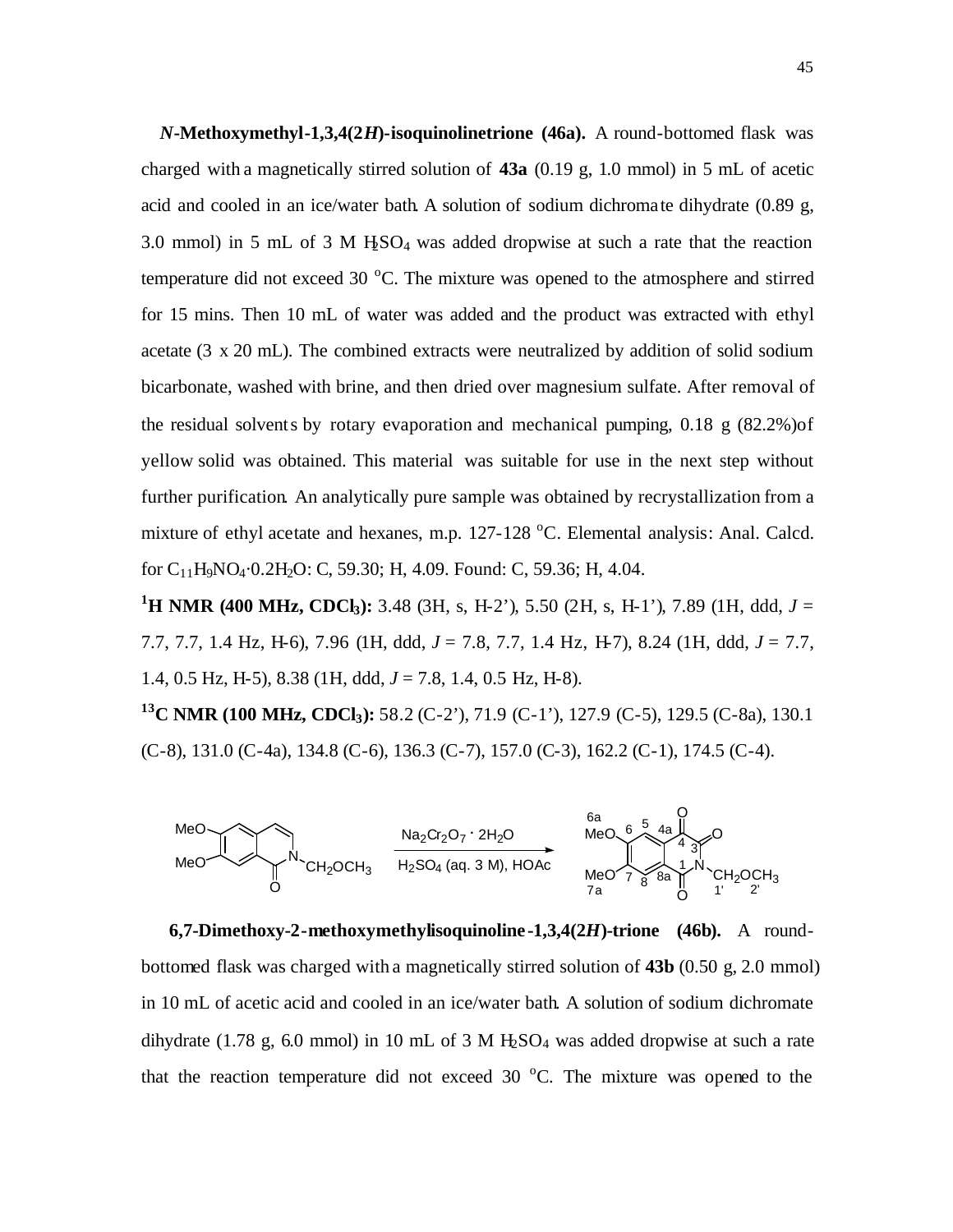atmosphere and stirred for 15 mins. Then 20 mL of water was added and the product was extracted with ethyl acetate (3 x 40 mL). The combined extracts were neutralized by the addition of solid sodium bicarbonate, washed with brine, and then dried over magnesium sulfate. After removal of the residual solvents by rotary evaporation and mechanical pumping, 0.42 g (75.3%) of yellow solid was obtained. This material was suitable for use in the next step without further purification. An analytically pure sample, m.p. 194-195 <sup>o</sup>C, was obtained by recrystallization from a mixture of dichloromethane and hexanes. Elemental analysis: Anal. Calcd. for  $C_{13}H_{13}NO_6$ : C, 55.91; H, 4.69. Found: C, 55.67; H, 4.73.

**<sup>1</sup>H NMR (400 MHz, CDCl3):** 3.48 (3H, s, H-2'), 4.05 (3H, s, H-6a), 4.09 (3H, s, H-7a), 5.49 (2H, s, H-1'), 7.60 (1H, s, H-5), 7.74 (1H, s, H-8).

**<sup>13</sup>C NMR (100 MHz, CDCl3):** 56.8 (C-6a), 56.9 (C-7a), 58.1 (C-2'), 71.7 (C-1'), 108.4 (C-5), 110.7 (C-8), 124.5 (C-8a), 125.7 (C-4a), 154.2 (C-6), 155.8 (C-7), 157.4 (C-3), 162.2 (C-1), 173.3 (C-4).



**6,7-Methylenedioxy-2-methoxymethylisoquinoline -1,3,4(2***H***)-trione (46c).** A round-bottomed flask charged with a magnetically stirred solution of **43c** (0.23 g, 0.99 mmol) in 5 mL of acetic acid was cooled in an ice/water bath. A solution of sodium dichromate dehydrate (0.89 g, 3.0 mmol) in 5 mL of 3 M  $H_5SO_4$  was added dropwise at such a rate that the reaction temperature did not exceed  $30^{\circ}$ C. The mixture was opened to the atmosphere and stirred for 15 mins. Then 10 mL of water was added and the product was extracted with ethyl acetate (3 x 20 mL). The combined extracts were neutralized by addition of solid sodium bicarbonate, washed with brine, and then dried over magnesium sulfate. After removal of residual solvents by rotary evaporation and mechanical pumping,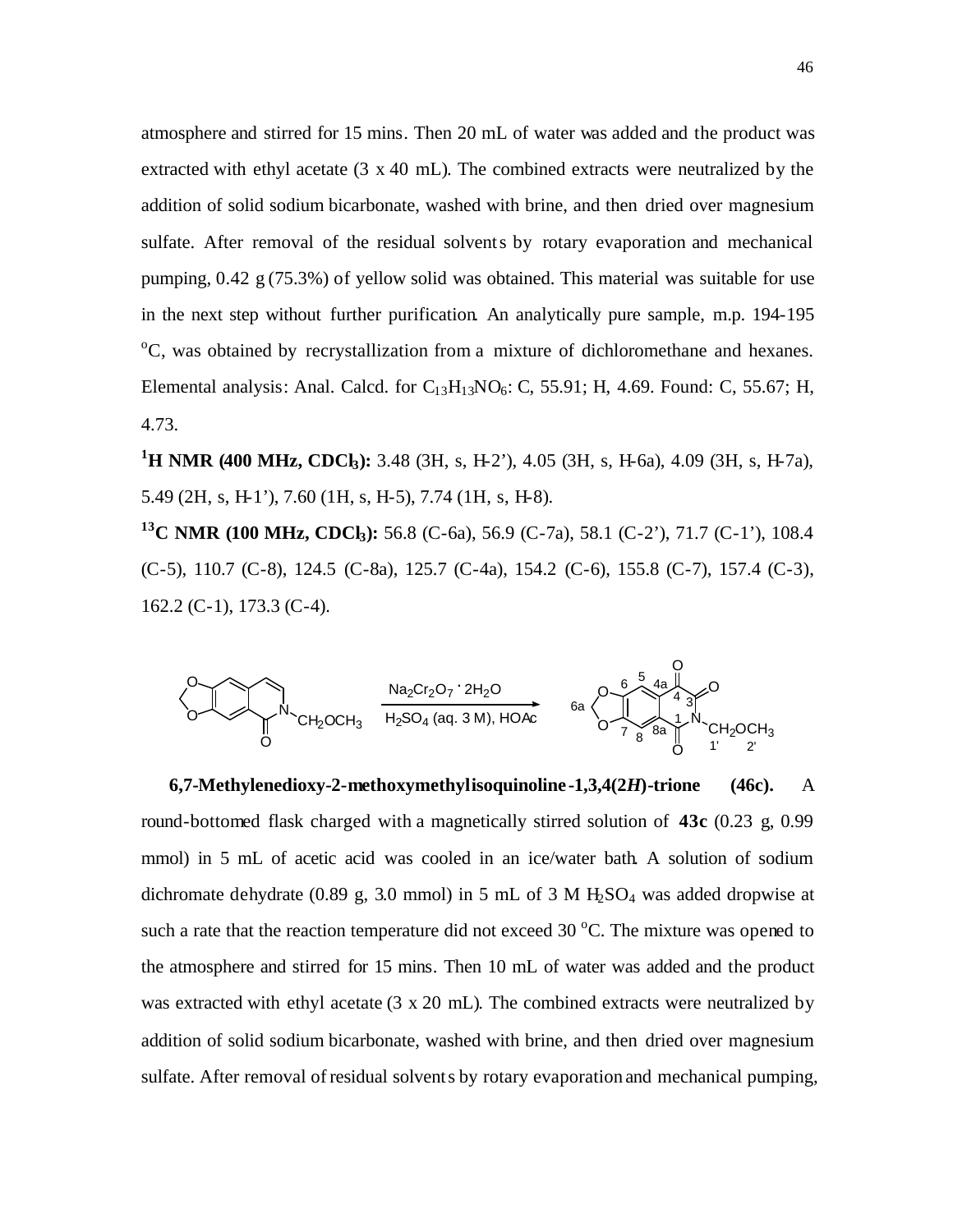0.19 g (73.1%) of yellow solid was obtained, m.p. 186-187  $^{\circ}$ C. Elemental analysis: Anal. Calcd. for  $C_{12}H_9NO_6$ : C, 54.76; H, 3.45. Found: C, 54.30; H, 3.45.

**<sup>1</sup>H NMR (400 MHz, CDCl3):** 3.48 (3H, s, H-2'), 5.47 (2H, s, H-1'), 6.24 (2H, s, H-6a), 7.56 (1H, s, H-5), 7.71 (1H, s, H-8).

**<sup>13</sup>C NMR (100 MHz, CDCl3):** 58.2 (C-2'), 71.9 (C-1'), 103.5 (C-6a), 106.4 (C-5), 108.9 (C-8), 127.0 (C-8a), 128.0 (C-4a), 153.2 (C-6), 154.6 (C-7), 157.0 (C-3), 161.6 (C-1), 172.9 (C-4).



**6,7-Dimethoxy-1,3,4(2***H***)-isoquinolinetrione (45b).** A reaction mixture containing  $0.14$  g  $(0.50$  mmol) of  $46b$ , 5 mL of acetic acid, and 10 mL of 6 M H<sub>2</sub>SO<sub>4</sub> was heated at reflux for 15 hours. After cooling the mixture to room temperature, 10 mL of water was added. The product was extracted with ethyl acetate (3 x 20 mL). The combined extracts were neutralized by the addition of solid sodium bicarbonate, washed with brine, and then dried over magnesium sulfate. After removal of residual solvents by rotary evaporation and mechanical pumping, 0.10 g (85.1%) of yellow solid was obtained. An analytically pure sample was obtained by recrystallization from ethyl acetate, m.p. 258-260  $^{\circ}$ C (lit.:<sup>70</sup>) m.p. 269-275 °C).

**<sup>1</sup>H NMR (400 MHz, CDCl3):** 4.06 (3H, s, H-6a), 4.09 (3H, s, H-7a), 7.63 (1H, s, H-5), 7.68 (1H, s, H-8), 8.56 (1H, br. s, NH).

**<sup>13</sup>C NMR (100 MHz, CDCl3):** 56.8 (C-6a), 56.9 (C-7a), 108.9 (C-5), 110.2 (C-8), 124.0 (C-8a), 126.1 (C-4a), 154.3 (C-6), 155.8 (C-7), 156.3 (C-3), 161.5 (C-1), 173.9 (C-4).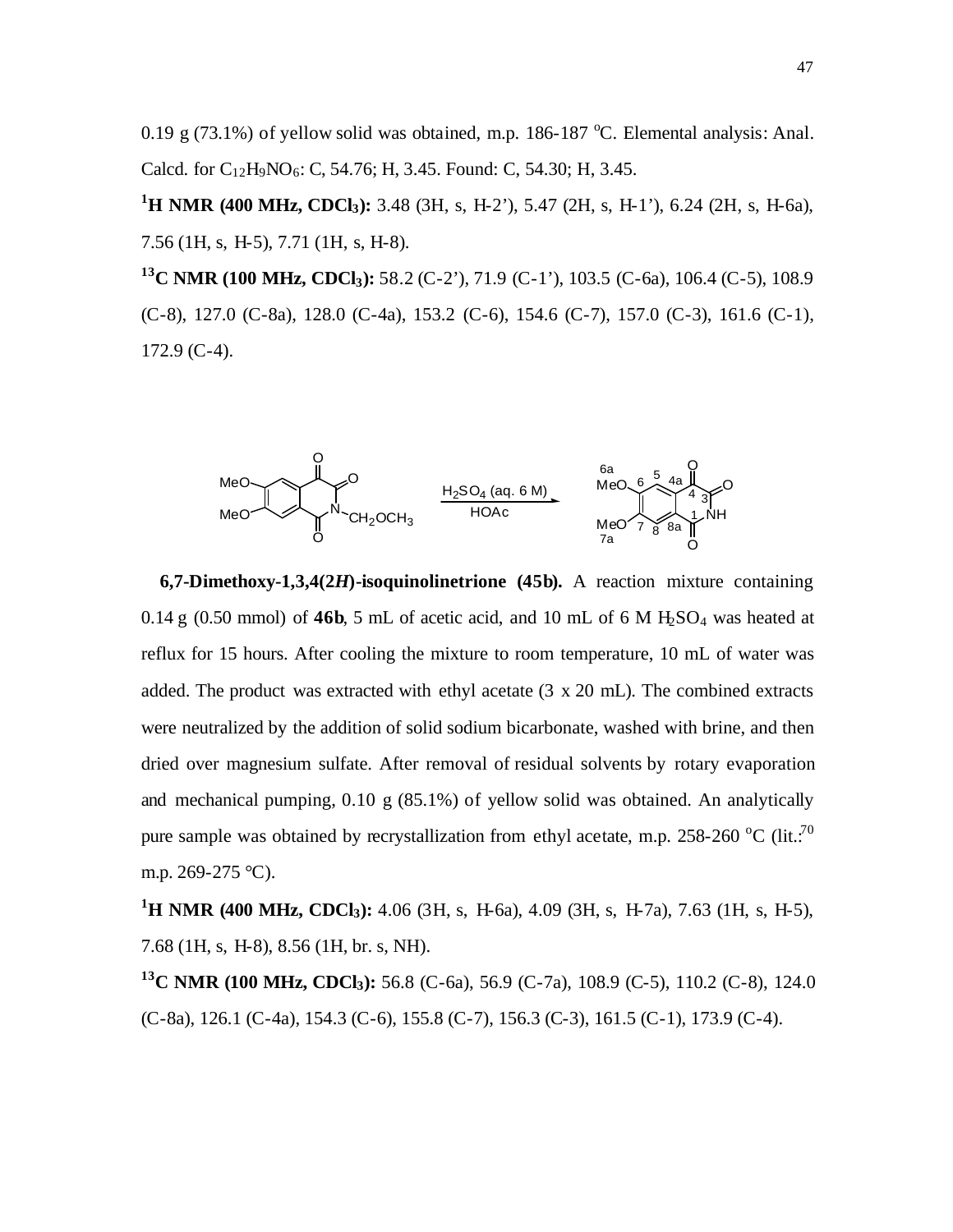

**1,3,4(2***H***)-Isoquinolinetrione (45a).** A round-bottom flask charged with a magnetically stirred solution of **43a** (0.145 g, 1.00 mmol) in 5 mL of acetic acid was cooled in an ice/water bath. A solution of sodium dichromate dihydrate (0.89 g, 3.0 mmol) in 5 mL of 6 M  $H_2SO_4$  was added dropwise at such a rate that the reaction temperature did not exceed 30  $^{\circ}$ C. The mixture was opened to the atmosphere and stirred for 3 days. Then 10 mL of water was added and the product was extracted with ethyl acetate (3 x 20 mL). The combined extracts were neutralized by the addition of solid sodium bicarbonate, washed with brine, and then dried over magnesium sulfate. After removal of the residual solvents by rotary evaporation and mechanical pumping,  $0.140 \text{ g} (80.0\%)$  of yellowish solid was obtained. An analytical sample was obtained by recrystallization from ethyl acetate, m.p. 220-221  $^{\circ}$ C (lit.<sup>35</sup> m.p. 221-223  $^{\circ}$ C).

**<sup>1</sup>H NMR (400 MHz, DMSO):** 7.88 (1H, ddd, *J* = 7.6, 7.4, 1.4 Hz, H-6), 7.93 (1H, ddd, *J* = 7.4, 7.4, 1.7 Hz, H-7), 8.06 (1H, ddd, *J* = 7.6, 1.7, 0.7 Hz, H-5), 8.13 (1H, ddd, *J* = 7.4, 1.4, 0.7 Hz, H-8), 11.98 (1H, br.s, NH).

**<sup>13</sup>C NMR (100 MHz, DMSO):** 126.6 (C-5), 128.0 (C-8), 129.7 (C-8a), 132.2 (C-4a), 133.9 (C-6), 134.8 (C-7), 157.4 (C-3), 163.1 (C-1), 175.4 (C-4).



*N***-(2,2,2-Trichloroethoxymethyl)-6,7-methylenedioxyisocarbostyril (47).** A solution of 6,7-methylenedioxyisoquinoline (1.40 g, 8.1 mmol) and 2,2,2-trichloroethoxymethyl chloride (1.6 g, 8.1 mmol) in 10 mL of dry THF in a round-bottomed flask was stirred under dry nitrogen for 72 hours. A large amount of precipitate was formed, and the solvent was removed by rotary evaporation. The dry salt was transferred to a three necked round-bottomed flask and dissolved in 7 mL of distilled water. The mixture was cooled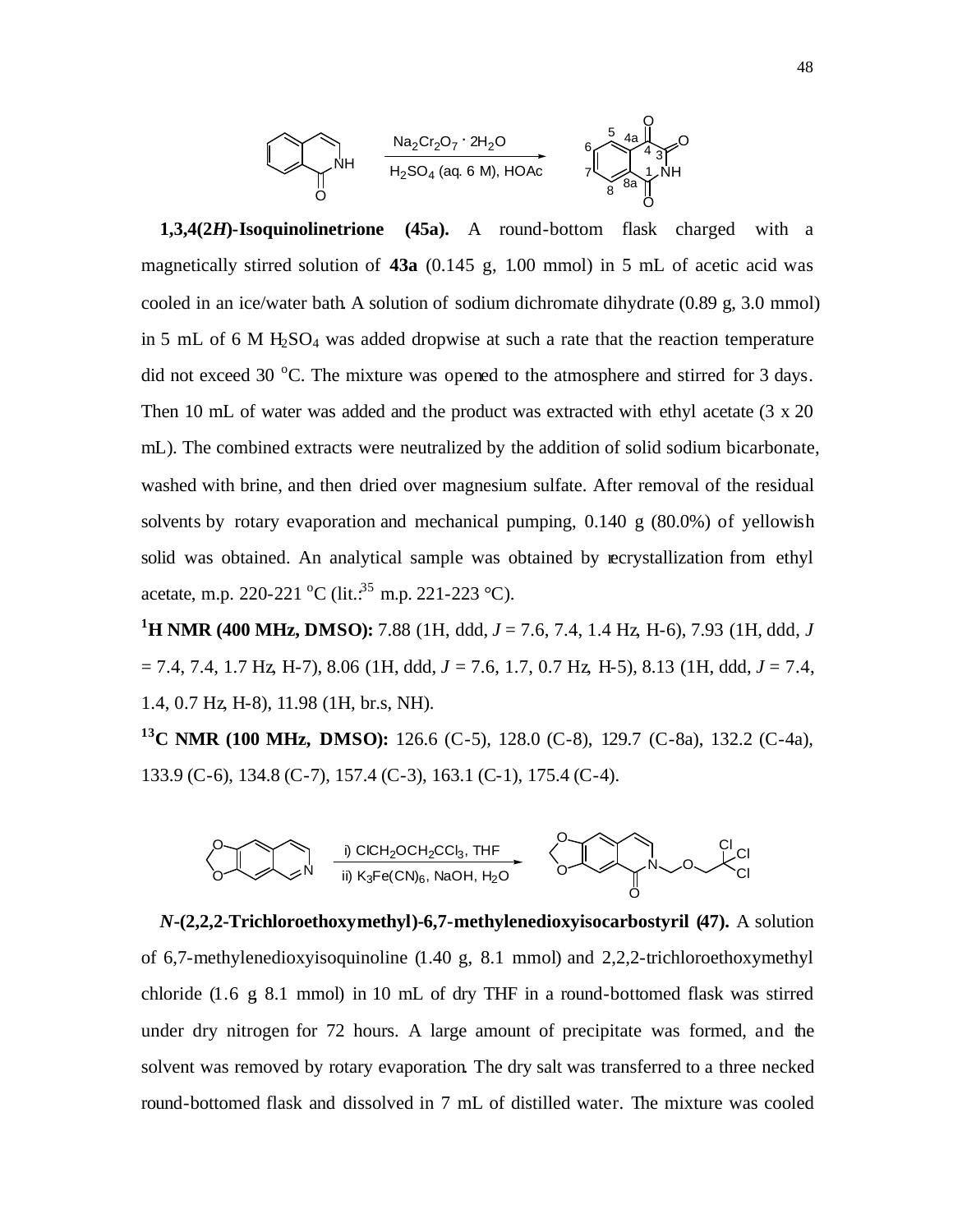with an ice-water bath as solution A  $(0.54 \text{ g of NaOH}$  in 6 mL of water) and half of solution B  $(4.87 \text{ g } K_3\text{Fe(CN)}_6 \text{ in } 25 \text{ mL of water})$  were added simultaneously while maintaining the temperature below 20  $^{\circ}$ C. After the remainder of solution B was added, the ice-water bath was removed. The reaction mixture was opened to the atmosphere and stirred overnight, after which the product was extracted with ethyl acetate (3 x 25 mL). The combined extracts were washed with 25 mL of 1M HCl, 25 mL of brine, and then dried over magnesium sulfate. After removal of the residual solvents, the product was recrystallized from a mixture of ethyl acetate and hexanes to give 1.75 g (61.8% over two steps) of yellow solid, m.p.  $169-170$  °C.

**<sup>1</sup>H NMR (300 MHz, CDCl3):** 3.39 (3H, s), 5.38 (2H, s), 6.08 (2H, s), 6.41 (1H, d, *J* = 7.3 Hz), 6.86 (1H, s), 7.08 (1H, d, *J* = 7.3 Hz), 7.78 (1H, s).

**<sup>13</sup>C NMR (75 MHz, CDCl3):** 57.0, 78.3, 102.0, 104.2, 106.3, 106.7, 121.8, 129.2, 134.6, 148.2, 152.3, 162.1.

H2SO<sup>4</sup> (aq. 3 M), HOAc Na2Cr2O<sup>7</sup> **.** 2H2<sup>O</sup> N O O O O Cl Cl Cl O Cl Cl Cl <sup>N</sup> O O O 5 8 3 4 8a 4a 1 1' 6 7 O O 6a 2' 3'

**6,7-Methylenedioxy-2-(2,2,2-trichloroethoxymethyl)isoquinoline -1,3,4(2***H***)-trione (48).** A round-bottom flask charged with a magnetically stirred solution of **47** (0.35 g, 1.0 mmol) in 5 mL of acetic acid was cooled in an ice-water bath. A solution of sodium dichromate dihydrate (0.89 g, 3.0 mmol) in 5 mL of 3 M  $H<sub>5</sub>O<sub>4</sub>$  was added dropwise at such a rate that the reaction temperature did not exceed  $30^{\circ}$ C. The mixture was opened to the atmosphere and stirred for 1 hour. Then 10 mL of water was added and the product was extracted with dichloromethane (3 x 20 mL). The combined extracts were neutralized by the addition of solid sodium bicarbonate, washed with brine, and then dried over magnesium sulfate. After the removal of residual solvents by rotary evaporation and mechanical pumping, 0.33 g (86.9%) of yellow powder was obtained. Although this material was suitable for use in the next step without further purification, an analytical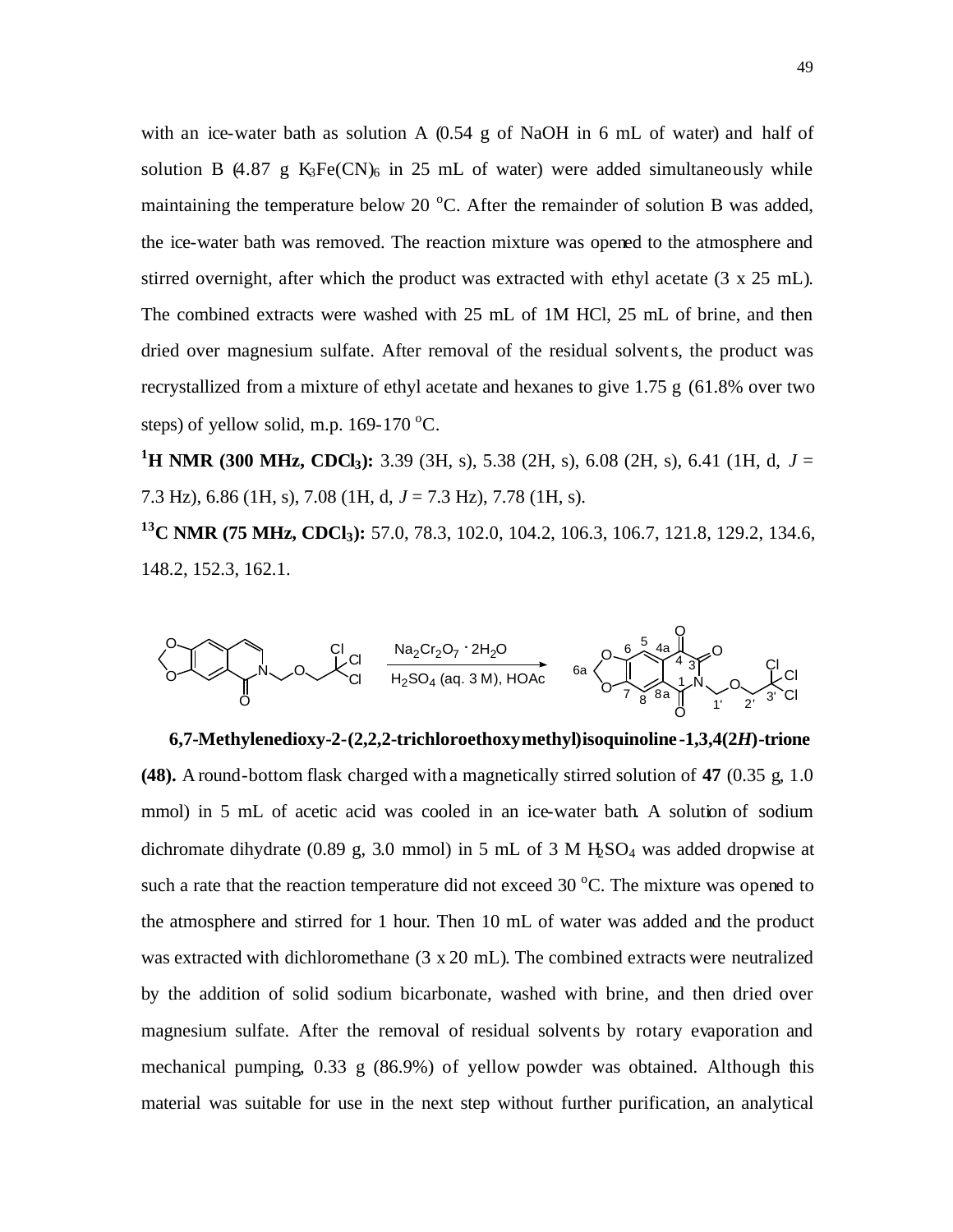sample was obtained by recrystallization from a mixture of ethyl acetate and hexanes, m.p. 156-158 °C. Elemental analysis: Anal. Calcd. for  $C_{13}H_8NO_6Cl_3$ : C, 41.03; H, 2.12. Found: C, 42.23; H, 2.17.

**<sup>1</sup>H NMR (400 MHz, CDCl3):** 4.39 (2H, s, H-2'), 5.78 (2H, s, H-1'), 6.25 (2H, s, H-6a), 7.58 (1H, s, H-5), 7.72 (1H, s, H-8).

**<sup>13</sup>C NMR (100 MHz, CDCl3):** 72.0 (C-1'), 83.5 (C-2'), 96.7 (C-3'), 103.6 (C-6a), 106.6 (C-5), 109.0 (C-8), 126.7 (C-8a), 128.1 (C-4a), 153.4 (C-6), 154.7 (C-7), 156.8 (C-3), 161.4 (C-1), 172.6 (C-4).



**6,7-Methylenedioxy-1,3,4(2***H***)-isoquinolinetrione (45c).** To a solution of 48 (0.19 g, 0.50 mmol) in 5 mL of acetic acid was added 0.2 g of freshly activated zinc dust (Zinc dust was washed with aqueous 2% hydrochloric acid, then ether, and dried *in vacuo*). The mixture was stirred and heated at reflux for 15 hours and then cooled to room temperature. The reaction mixture was diluted with 10 mL of water and the product was extracted with dichloromethane (3 x 20 mL). The combined extracts were washed with water and brine, then dried over magnesium sulfate. Removal of the solvent at reduced pressure followed by flash silica gel chromatography (hexanes/ethyl acetate, 3:1) gave 0.070 g (64.2%) of **45c** as a yellow solid, m.p. 268-269 °C. Elemental analysis: Anal. Calcd. for  $C_{10}H_5NO_5$ : C, 54.81; H, 2.30. Found: C, 54.22; H, 2.44.

**<sup>1</sup>H NMR (400 MHz, DMSO):** 6.31 (2H, s, H-6a), 7.46 (1H, s, H-5), 7.52 (1H, s, H-8), 11.93 (1H, br.s, NH).

**<sup>13</sup>C NMR (100 MHz, DMSO):** 103.4 (C-6a), 105.3 (C-5), 106.8 (C-8), 126.8 (C-8a), 128.8 (C-4a), 152.1 (C-6), 153.1 (C-7), 157.2 (C-3), 162.4 (C-1), 173.9 (C-4).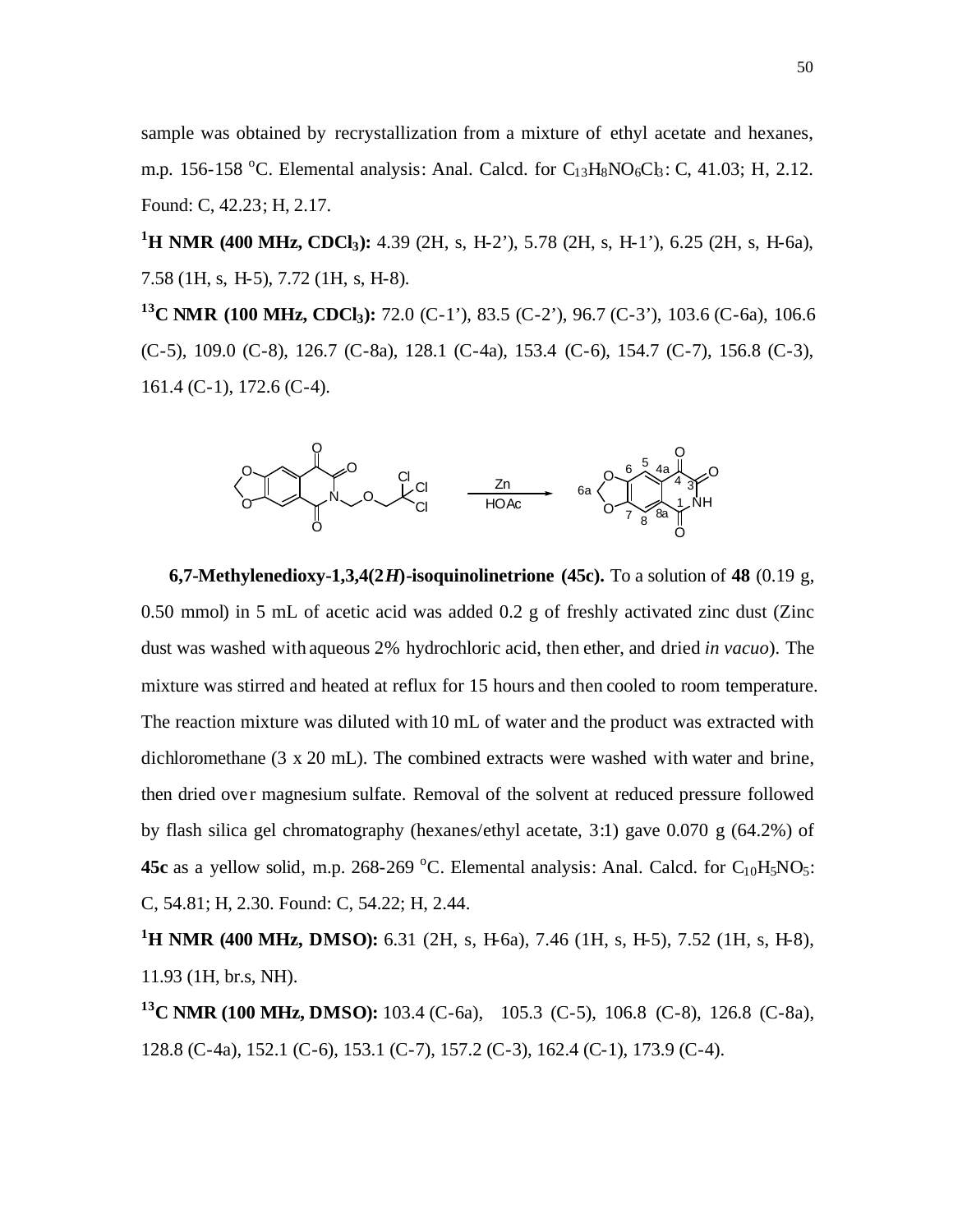#### **3.6 Synthesis of Dienes**



**3,5-Hexadienoic acid (50).** To a solution of diisopropylamine (7.0 mL, 5.04 g, 50.0 mmol) in 30 mL of anhydrous THF, 20.0 mL (50.0 mmol) of *n*-butyllithium (2.5 M in hexanes) was added dropwise at  $-78$  °C under dry nitrogen. After stirring for 2 hours, a solution of sorbic acid (2.50 g, 22.3 mmol) in 10 mL of anhydrous THF was added dropwise to the LDA at -78  $^{\circ}$ C. A white precipitate formed immediately and the light green/yellow solution gradually turned orange. After the addition was complete, the reaction mixture was stirred at room temperature overnight and then quenched with 3 M HCl to  $pH \sim 5$ . (Caution: the flask was fitted with a reflux condenser and cooled in the ice-water bath during this process). The organic layer was separated, and the aqueous layer was extracted with ether (3 x 50 mL). The combined extracts were dried over magnesium sulfate. The solvent was removed by rotary evaporation under reduced pressure to give 2.38 g (95.2%) of yellowish oil.

**<sup>1</sup>H NMR (300 MHz, CDCl3):** 3.17 (2H, d, *J* = 7.3 Hz), 5.08 (1H, d, *J* = 10.0 Hz), 5.13 (1H, d, *J* = 17.0 Hz), 5.77 (1H, m), 6.15 (1H, m), 6.30 (1H, m), 11.40 (1H, br. s) **<sup>13</sup>C NMR (75 MHz, CDCl3):** 37.8, 117.6, 124.8, 135.1, 136.4, 178.4.



**Ethyl 3,5-hexadienoate (52).** To a stirred solution of diisopropylamine (10.0 mL, 7.22 g, 71.4 mmol) in 50 mL of anhydrous THF, 32 mL (80 mmol) of *n*-butyllithium (2.5 M in hexanes) was added dropwise at -78  $^{\circ}$ C under dry nitrogen. After 2 hours, 16 mL of hexamethyl phosphoramide (HMPA) was added and the reaction mixture was stirred for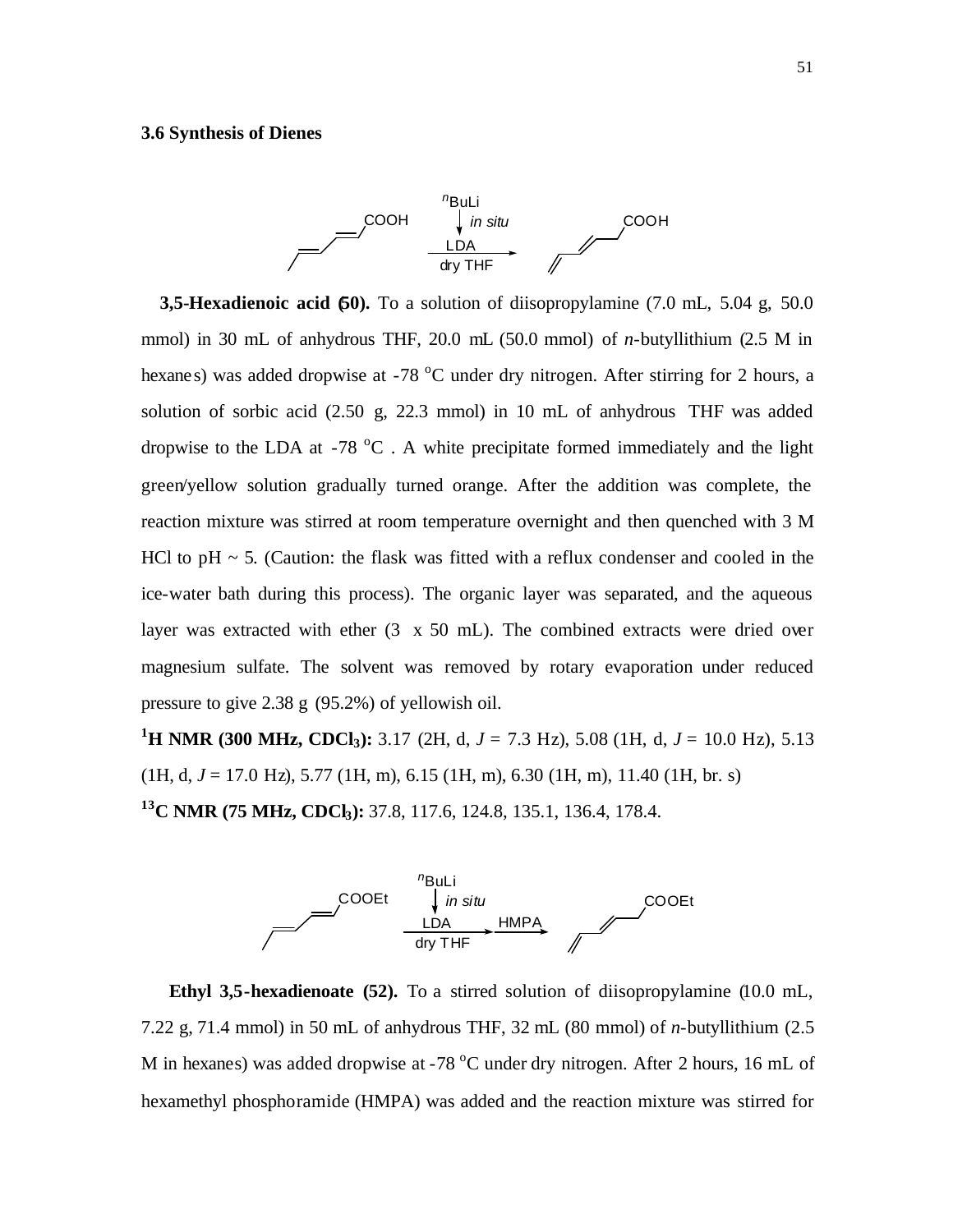an additional 20 min. Then a solution of ethyl sorbate (5.6 g, 40 mmol) in 20 mL of anhydrous THF was added dropwise to the cold solution. After the addition was complete, the reaction mixture was stirred at  $-78\,^{\circ}\text{C}$  for 2 hours. The resulting dark red solution was poured into a rapidly stirred mixture of ice-water (80 mL) and acetic acid (16 mL). The resulting solution was extracted with hexanes (3 x 50 mL), and the combined extracts were washed with saturated sodium bicarbonate, brine and then dried over magnesium sulfate. The solvent was removed by rotary evaporation under reduced pressure to give 4.98 g (88.9%) of yellowish oil.

**<sup>1</sup>H NMR (300 MHz, CDCl3):** 1.26 (3H, t, *J* = 7.3 Hz), 3.11 (2H, d, *J* = 7.3 Hz), 4.15 (2H, q, *J* = 7.3 Hz), 5.06 (1H, d, *J* = 10.0 Hz), 5.16 (1H, d, *J* = 17.0 Hz), 5.79 (1H, m), 6.14 (1H, m), 6.34 (1H, m).

**<sup>13</sup>C NMR (75 MHz, CDCl3):** 14.4, 38.3, 61.0, 117.2, 126.0, 134.5, 136.6, 171.8.



**3,5-Hexadien-1-ol (53).** A solution of **52** (4.98 g, 35.6 mmol) in 30 mL of anhydrous ether was added slowly to a well-stirred solution of lithium aluminum hydride (25 mL of 2.0 M solution in THF diluted with 40 mL of anhydrous ether, 50 mmol). (Caution: the flask was fitted with a reflux condenser and cooled in an ice-water bath during this process). The reaction was allowed to stir at room temperature overnight followed by quenching with sequential additions of water  $(2 \text{ mL})$ ,  $(2 \text{ mL})$ ,  $(2 \text{ mL})$ , and water (6) mL). The mixture was filtered and the filtrate was washed with brine and dried over magnesium sulfate. The solvent was removed by rotary evaporation under vacuum to give  $3.14$  g  $(90.0\%)$  of yellowish oil.

**<sup>1</sup>H NMR (300 MHz, CDCl3):** 2.36 (2H, q, *J* = 6.7 Hz), 3.68 (2H, m), 5.02 (1H, d, *J* = 10.0 Hz), 5.14 (1H, d, *J* = 17.0 Hz), 5.68 (1H, m), 6.16 (1H, m), 6.32 (1H, m). **<sup>13</sup>C NMR (75 MHz, CDCl3):** 36.2, 62.1, 116.3, 130.8, 134.1, 137.0.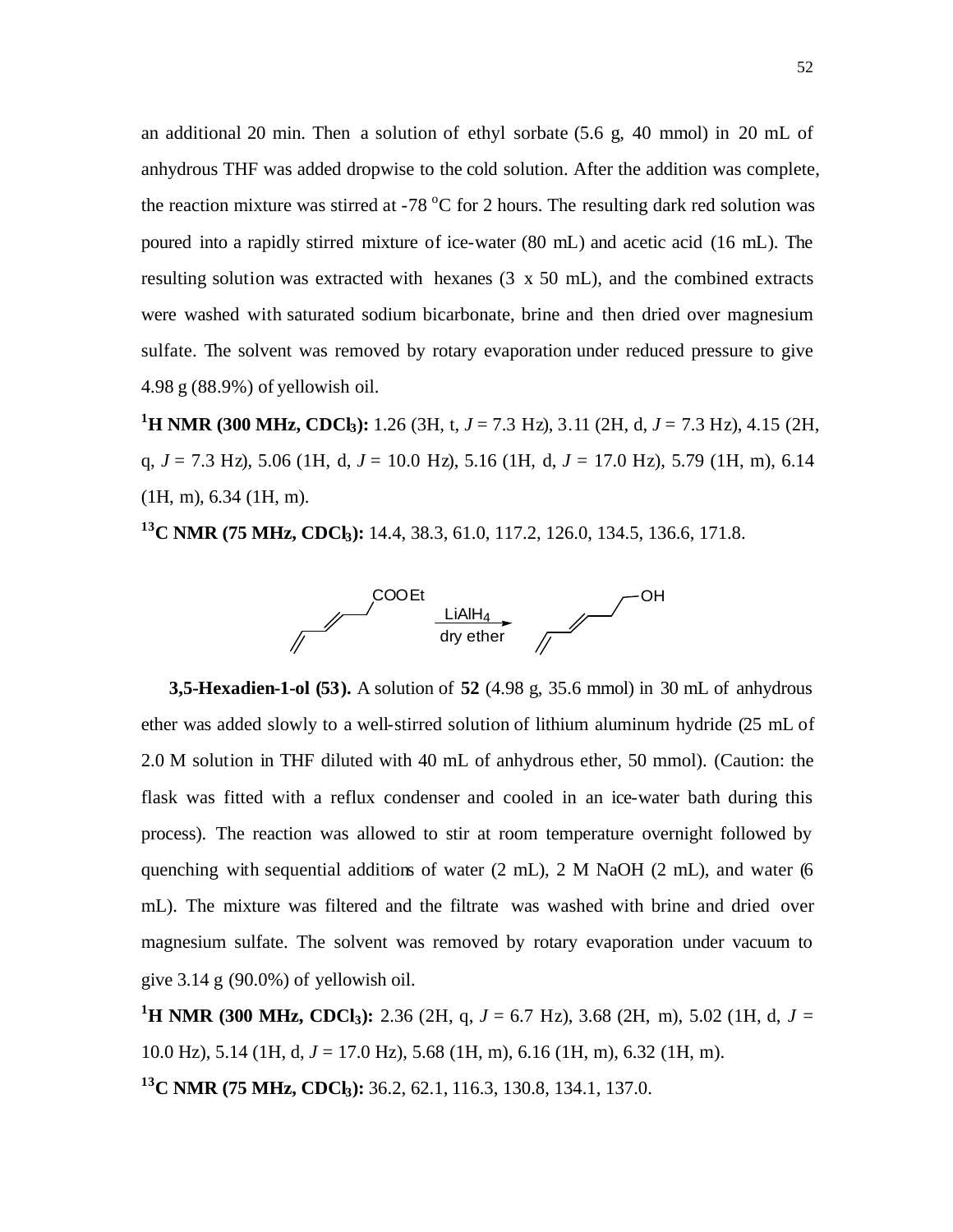

 **6-Bromo-1,3-hexadiene (54).** A three-necked flask was cooled in an ice-water bath and charged with 4.03 g (12.1 mmol) of carbon tetrabromide, 1.08 g (11.0 mmol) of **53**, and 50 mL of dry CH<sub>2</sub>Cl<sub>2</sub>. To this solution, 3.17 g (12.1 mmol) of triphenylphosphine was added, and the reaction mixture was stirred at  $5^{\circ}$ C for 1 hour. After most of the solvent was removed by rotary evaporation, the mixture was diluted with 60 mL of hexanes and stirred for an additional 1 hour. The triphenylphosphine oxide precipitate was filtered and washed with 20 mL of hexanes. The combined filtrates were vacuum filtered through a two-inch plug of silica gel packed in a sintered glass funnel. The silica gel was washed with an additional 50 mL of hexanes and the combined filtrates were concentrated by rotary evaporation to give 1.13 g (63.8%) of colorless oil.

**<sup>1</sup>H NMR (300 MHz, CDCl3):** 2.65 (2H, q, *J* = 5.9 Hz), 3.40 (2H, t, *J* = 7.0 Hz), 5.06 (1H, d, *J* = 10.3 Hz), 5.17 (1H, d, *J* = 17.9 Hz), 5.67 (1H, m), 6.14 (1H, m), 6.30 (1H, m). **<sup>13</sup>C NMR (75 MHz, CDCl3):** 32.3, 36.1, 116.9, 131.0, 133.8, 136.8.



**1-Hexa-3,5-dienyl-***p***-toluenesulfonate (55).** A three-necked flask was cooled in an ice-water bath and charged with 5.04 g of **53** (51.4 mmol) and 25 mL of triethylamine. Tosyl chloride (10.8 g, 56.7 mmol) was added to the solution over 30 min. The mixture was allowed to stir overnight at room temperature, then poured into water, and extracted with ether  $(4 \times 50 \text{ mL})$ . The ether extracts were washed repeatedly with 1M HCl to remove the triethylamine, then brine, and finally dried over magnesium sulfate. After the solvent was evaporated under reduced pressure, 10.9 g (84.5%) of yellowish oil was obtained.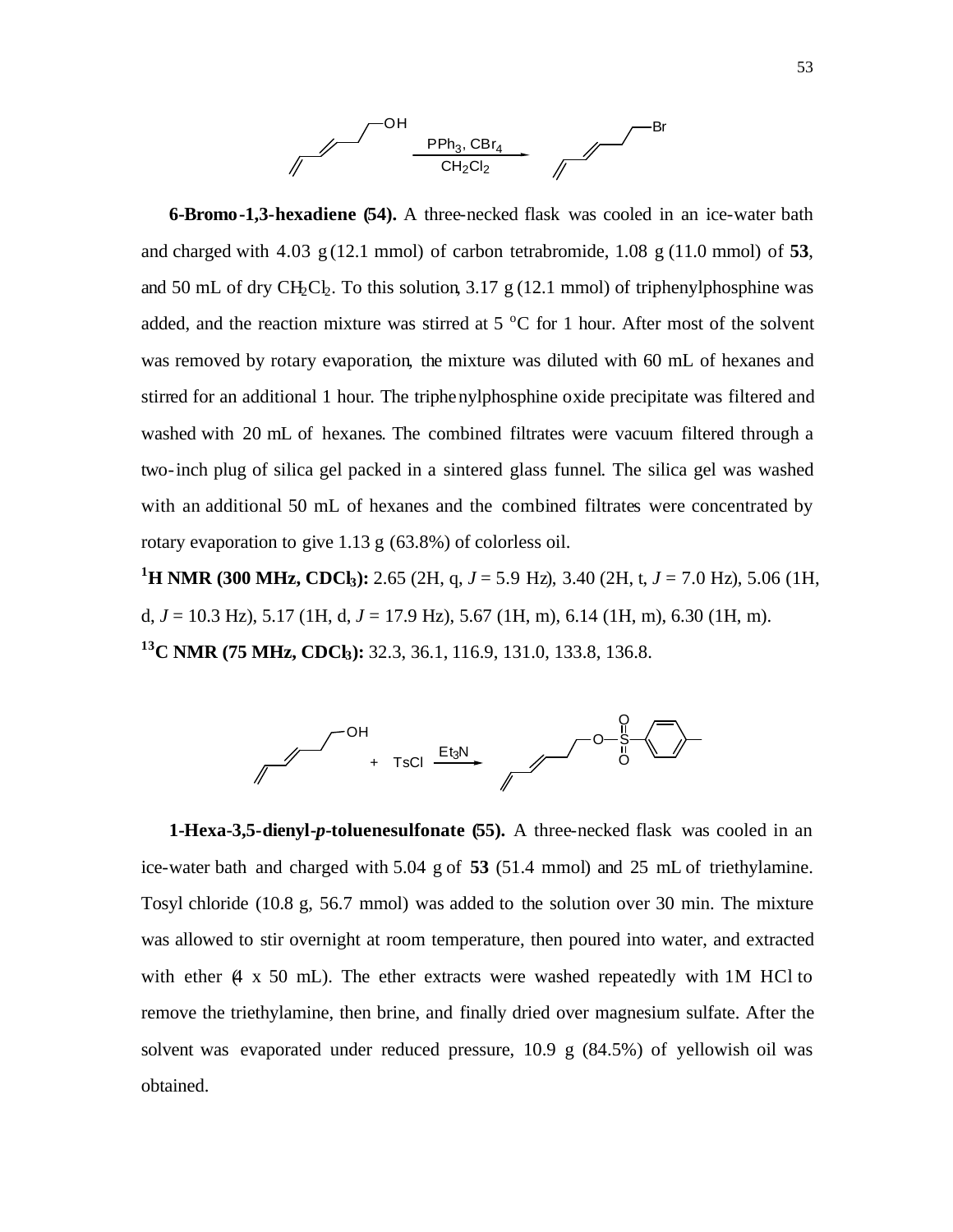**<sup>1</sup>H NMR (300 MHz, CDCl3):** 2.39-2.45 (5H, m), 4.06 (2H, t, *J* = 6.7 Hz), 5.03 (1H, d, *J* = 10.0 Hz), 5.11 (1H, d, *J* = 16.7 Hz), 5.51 (1H, m), 6.09 (1H, m), 6.23 (1H, m), 7.35 (2H, d,  $J = 8.2$  Hz), 7.79 (2H, d,  $J = 8.2$  Hz).

**<sup>13</sup>C NMR (75 MHz, CDCl3):** 21.9, 32.2, 69.7, 116.9, 128.13, 128.17, 130.1, 133.3, 134.4, 136.7, 145.0.



 **1-Iodo-3,5-hexadiene (56).** A suspension of **55** (10.9 g, 43.3 mmol) and potassium iodide (14.3 g, 86.1 mmol) in 50 ml of dry acetone was heated under reflux for 6 hours. After most of the acetone was removed by rotary evaporation, the residue was poured into water and extracted with hexanes (3 x 50 mL). The combined extracts were washed with water and dried over sodium sulfate. Removal of the solvent by rotary evaporation gave 6.45 g (71.7%) of yellow oil.

**<sup>1</sup>H NMR (300 MHz, CDCl3):** 2.67 (2H, q, *J* = 7.3 Hz), 3.18 (2H, t, *J* = 7.3 Hz), 5.08 (1H, d, *J* = 9.7 Hz), 5.17 (1H, d, *J* = 16.7 Hz), 5.64 (1H, m), 6.14 (1H, m), 6.33 (1H, m). **<sup>13</sup>C NMR (75 MHz, CDCl3):** 4.97, 36.8, 116.9, 132.8, 133.4, 136.8.

**3.7 Synthesis of Diels-Alder Precusors**



 *N***-(3,5-Hexadienyl)isocarbostyril (59).** To a suspension of NaH (0.075 g, 3.1 mmol, rinsed three times with hexanes to remove mineral oil from a 60% dispersion) in DMF (1 mL) and DME (4 mL) was added a solution of isocarbostyril (0.29 g, 2.0 mmol) in DME (10 mL) at 0  $\degree$ C. After 10 min, LiF (0.104 g, 4.00 mmol) was added; and after an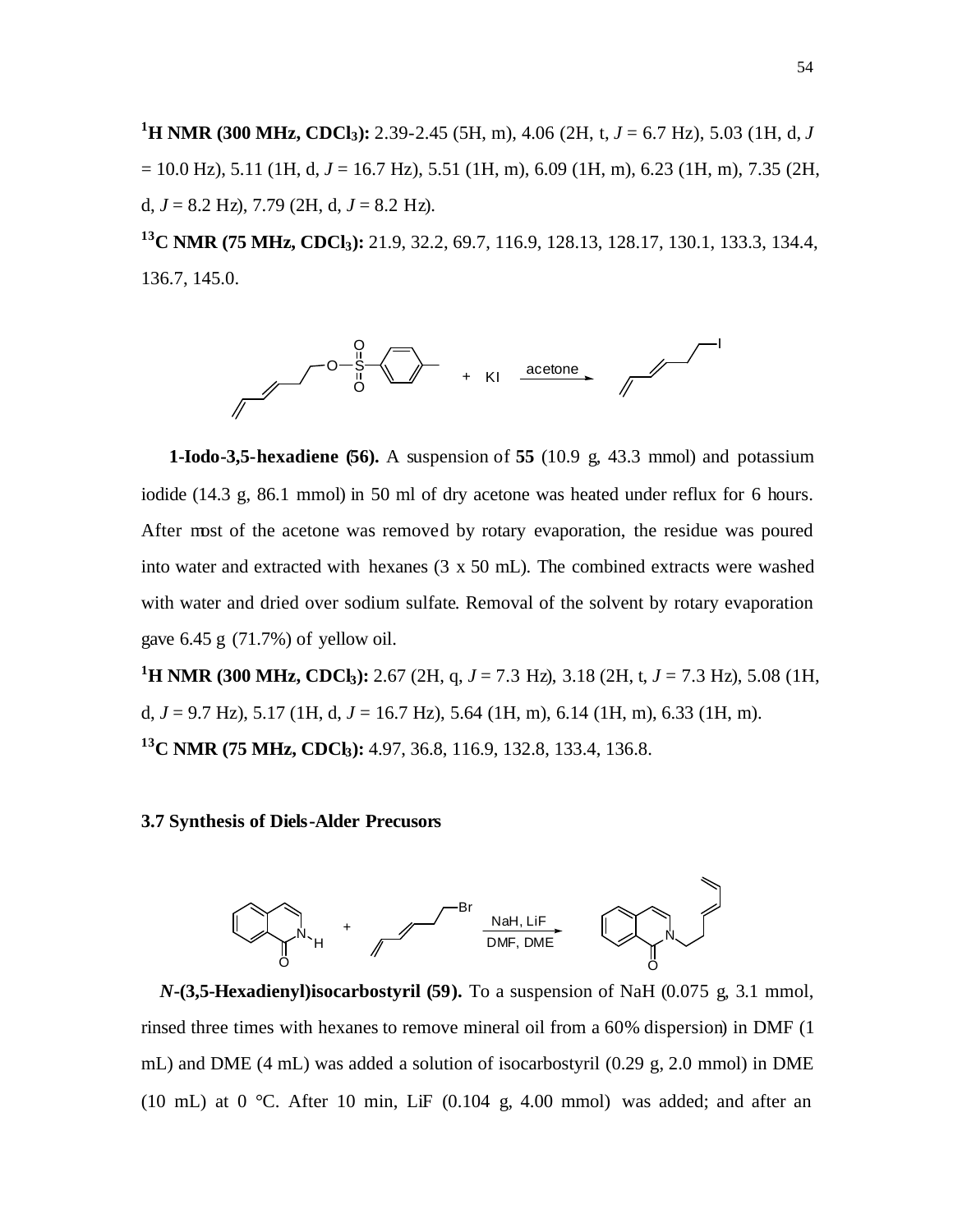additional 15 minutes of stirring, **54** (0.48 g, 3.0 mmol) in DME (2 mL) was added dropwise. The resulting mixture was stirred at room temperature overnight and then quenched with ice water. The mixture was extracted with ethyl acetate (3 x 15 mL); the combined extracts were washed successively with water and brine, then dried over sodium sulfate. Removal of the solvent under reduced pressure followed by flash silica gel chromatography (hexanes/ethyl acetate, 2:1) gave 0.080 g of **59** (17.8%) as a yellow solid, m.p.  $64-65$  °C.

**<sup>1</sup>H NMR (300 MHz, CDCl3):** 2.58 (2H, q, *J* = 7.2 Hz), 4.05 (2H, t, *J* = 7.2 Hz), 5.00 (1H, d,  $J = 10.0$  Hz),  $5.10$  (1H, d,  $J = 17.0$  Hz),  $5.69$  (1H, m),  $6.10$  (1H, m),  $6.29$  (1H, m),  $6.48$ (1H, d, *J* = 7.0 Hz), 7.02 (1H, d, *J* = 7.3 Hz), 7.50 (2H, m), 7.62 (1H, m), 8.43 (1H, m). **<sup>13</sup>C NMR (75 MHz, CDCl3):** 32.5, 49.5, 106.2, 116.5, 126.1, 126.5, 127.0, 128.0, 130.2, 132.0, 132.3, 134.1, 136.9, 137.3, 162.3.



*N***-Acyl-1,2-dihydroisoquinoline (65).** Sodium borohydride (1.55 g, 40.0 mmol) was gradually added to a mixture of isoquinoline (1.18 mL, 1.29 g, 10.0 mmol), acetic acid (10 mL) and acetic anhydride (5 mL) over a period of 30 minutes with ice-water bath cooling. The mixture was allowed to stir at room temperature overnight. The reduction mixture was diluted with water, basified with sodium bicarbonate and extracted with ether (3 x 30 mL). The extracts were washed with 1M HCl and brine and dried over magnesium sulfate. After the solvent was removed by rotary evaporation,  $1.42 \text{ g} (82.1\%)$ of colorless oil was obtained. An analytical sample was obtained by flash silica gel chromatography (hexane s/ethyl acetate, 1:1), and NMR data of the major product are consistent with the literature. 63

**<sup>1</sup>H NMR (300 MHz, CDCl3):** 2.22 (3H, s), 4.95 (2H, s), 5.83 (1H, d, *J* = 7.6 Hz), 6.65  $(1H, d, J = 7.9 Hz)$ , 7.02-7.19 (4H, m).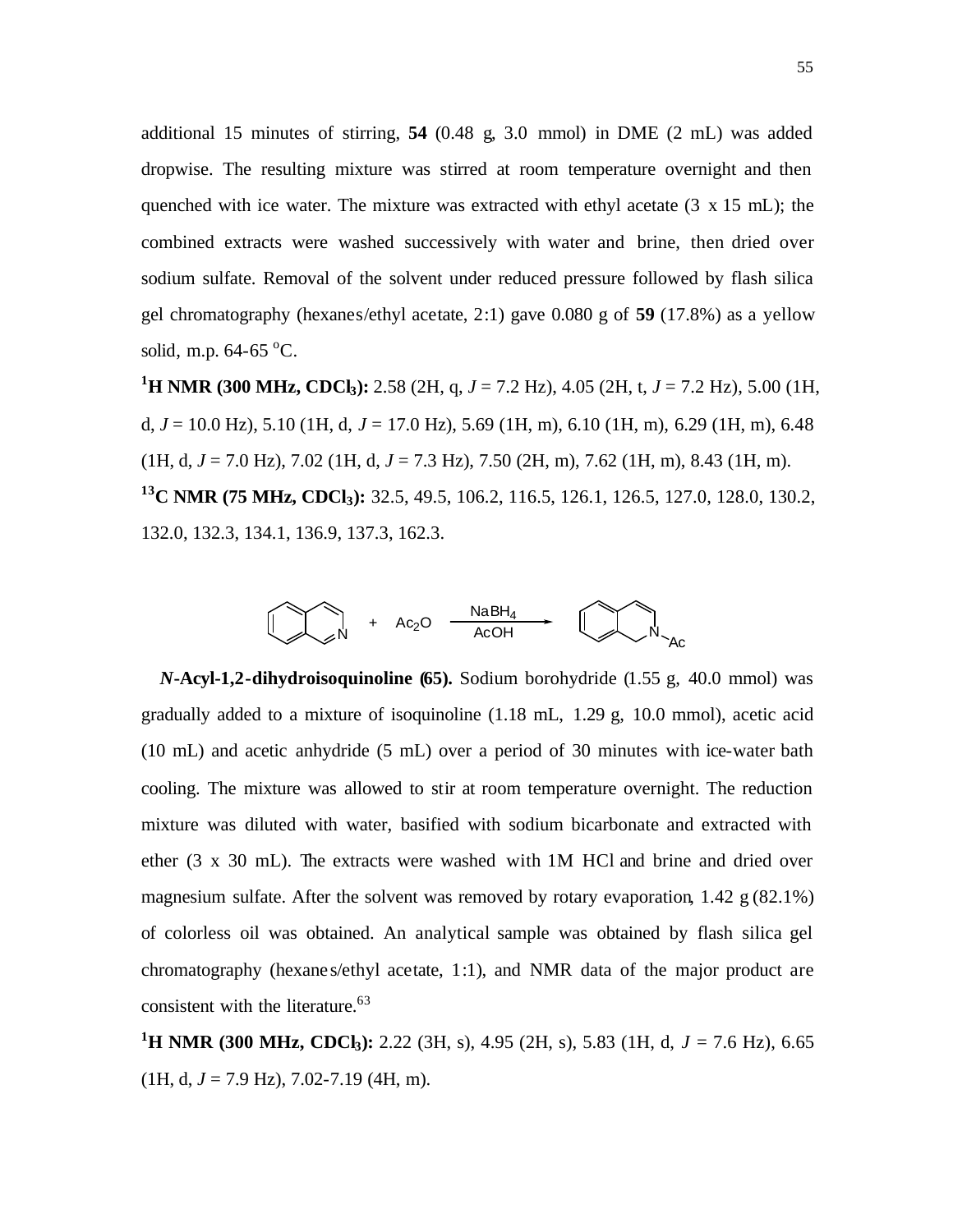**<sup>13</sup>C NMR (75 MHz, CDCl3):** 21.3, 44.3, 109.7, 124.7, 126.0, 126.1, 127.4, 127.7, 129.5, 130.5, 168.5.



*N***-Methyl-***N***-(2,2-dimethoxyethyl)-3,4-dimethoxybenzylamine (68).** To a solution of the amine **38c** (0.72 g, 3.0 mmol) in acetonitrile (10 ml) were added aqueous  $CH<sub>2</sub>O$  (0.45 g of paraformaldehyde in 1 mL of water) and AcOH (4 ml) at room temperature. The mixture was stirred for 20 min followed by addition of NaBH<sup>4</sup> (0.3 g, 7.8 mmol). After stirring overnight, acetonitrile was removed *in vacuo*, and the residue was treated with 2 M NaOH (3 ml). The aqueous phase was extracted with ethyl acetate (3 x 30 mL), and the combined extracts were dried over anhydrous magnesium sulfate. The solution was evaporated *in vacuo*, and 0.53 g (69.8%) of yellowish oil was obtained. The sample was spectrally pure and ready to use without further purification.

**<sup>1</sup>H NMR (300 MHz, CDCl3):** 2.28 (3H, s), 2.54 (2H, d, *J* = 5.3 Hz), 3.33 (6H, s), 3.48 (2H, s), 4.52 (1H, t, *J* = 5.3 Hz), 5.93 (2H, s), 6.74 (2H, m), 6.86 (1H, s).

**<sup>13</sup>C NMR (75 MHz, CDCl3):** 43.2, 53.4, 58.2, 62.8, 101.1, 103.0, 108.0, 109.8, 122.5, 132.7, 146.8, 147.8.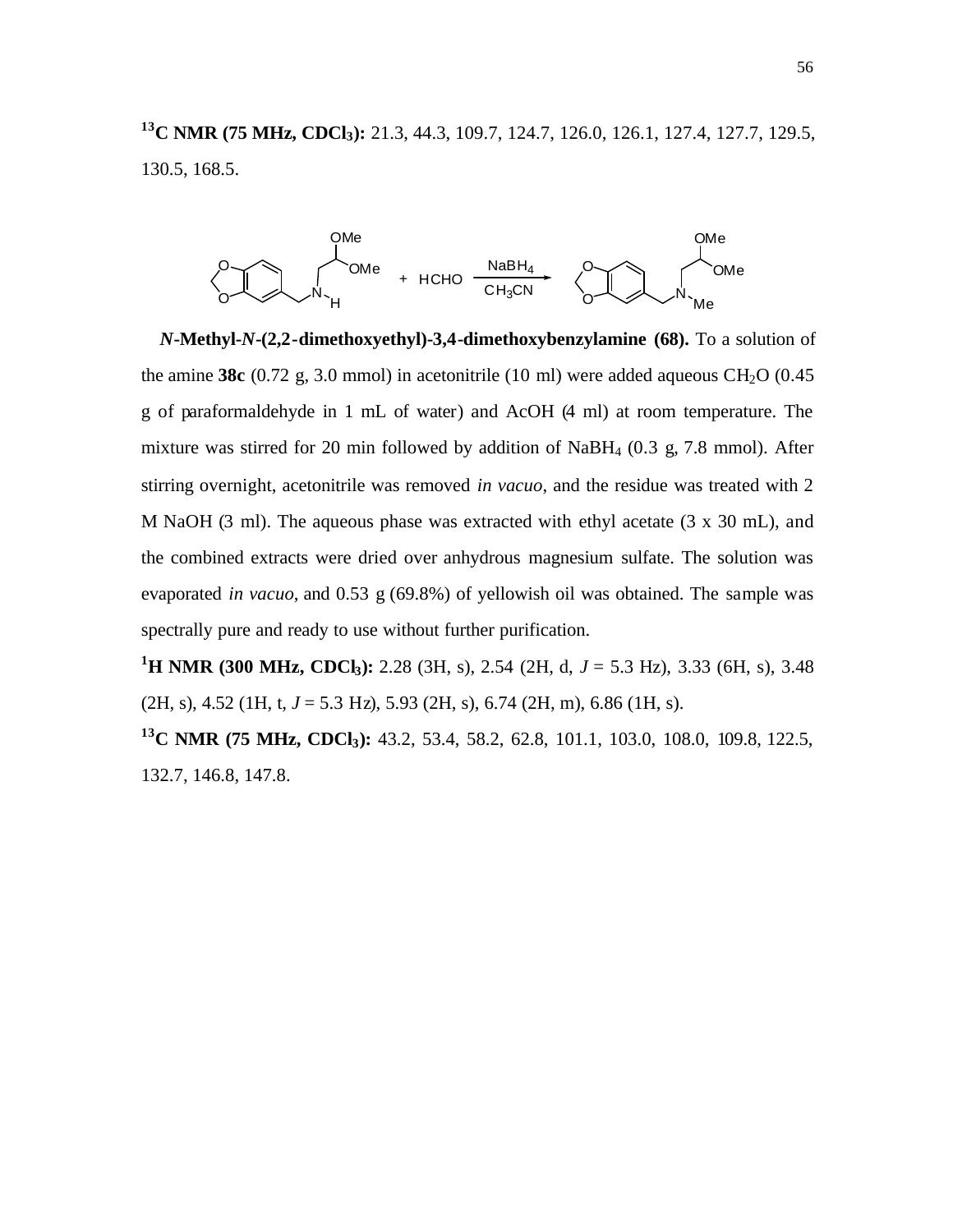#### **REFERENCES**

1. Bentley, K. W. The Alkaloids. Chemistry of Natural Products, Vol. 1; Interscience Publishers: New York, **1957**, pp 1-9.

2. Robinson, T. The Biochemistry of Alkaloids, 2nd Ed.; Springer: New York, **1981**, pp 1-11.

3. Pelletier, S. W. Chemistry of the Alkaloids. Van Nostrand Reinhold: New York, **1970**, pp 1-10.

4. Cordell, G. A. Introduction to Alkaloids: A Biogenetic Approach. Wiley: New York, **1981**, pp 1-2.

5. Hesse, M. Alkaloids: Nature's Curse or Blessing. Wiley: New York, **2002**, pp 283-312.

6. Cordell, G. A. The Alkaloids: Chemistry and Biology, Vol. 50; Academic Press: San Diego, **1998**, pp 377-414.

7. Hoogewerf, S.; van Dorp, W. A. *Rec. Trav. Chim. Pays-Bas* **1885**, *4*, 125.

8. Shulgin, A. T.; Perry, W. E. The Simple Plant Isoquinolines. Transform Press: Berkeley, **2002**.

9. Grethe, G. Isoquinolines. Chemistry of Heterocyclic Compounds, Vol. 38; Wiley: New York, **1981**.

10. Kametani, T. The Chemistry of the Isoquinoline Alkaloids. Hirokawa Publishing Company: Tokyo, **1969**.

11. Shamma, M. The Isoquinoline Alkaloids: Chemistry and Pharmacology. Academic Press: New York, **1972**.

12. Chrzanowska, M.; Rozwadowska, M. D. *Chem. Rev.* **2004**, *104*, 3341.

13. Li, J. J. Name Reactions, 3rd Expanded Ed.; Springer: New York, **2006**.

14. Chen, Y.-H.; Zhang, Y.-H.; Zhang, H.-J.; Liu, D.-Z.; Gu, M.; Li, J.-Y.; Wu, F.; Zhu,

X.-Z.; Li, J.; Nan, F.-J. *J. Med. Chem.* **2006,** *49,* 1613.

15. Ma, X.-Q.; Zhang, H.-J.; Zhang, Y.-H.; Chen, Y.-H.; Wu, F.; Du, J.-Q.; Yu, H.-P.;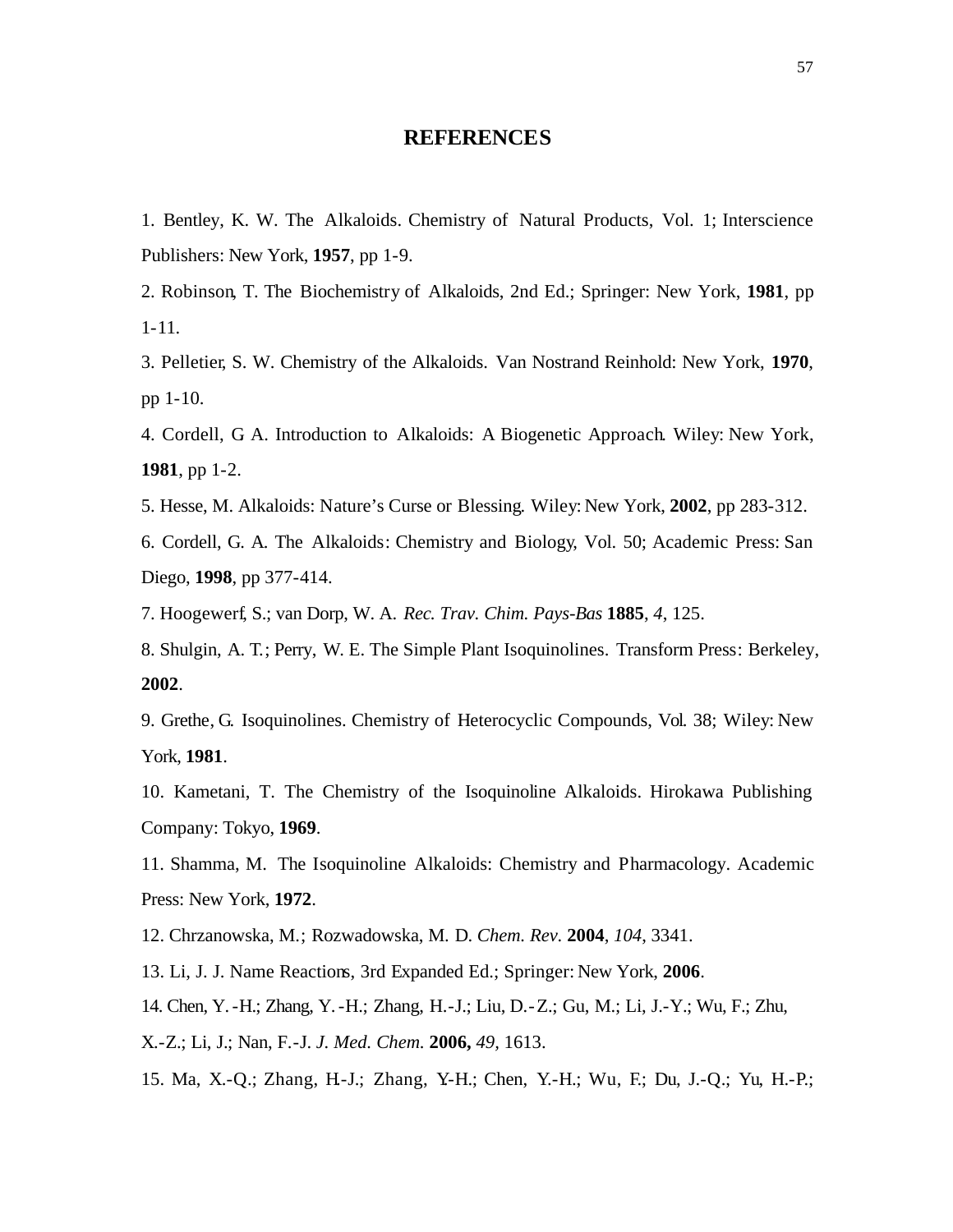Zhou, Z.-L.; Li, J.-Y.; Nan, F.-J.; Li, J. *Biochem. Cell Biol.* **2007**, *85*, 56.

16. Quattropani, A. Dorbais, J.; Covini, D.; Pittet, P.-A.; Colovray, V.; Thomas, R. J.; Coxhead, R.; Halazy, S.; Scheer, A.; Missotten, M.; et. al. *J. Med. Chem.* **2005,** *48,* 7882.

17. (a) Mitchell. G; Clarke, E. D.; Ridley, S. M.; Greenhow, D. T.; Gillen, K. J.; Vohra, S.

K.; Wardman, P. *Pest Manag. Sci.* **1995**, *44*, 49; (b) Mitchell, G.; Clarke, E. D.; Ridley, S.

M.; Bartlett, D. W.; Gillen, K. J.; Vohra, S. K.; Greenhow, D. T.; Ormrod, J. C.; Wardman, P. *Pest Manag. Sci.* **2000**, *56*, 120.

- 18. Mitchell, G: Clarke, E. D.; Ridley, S. M.; Bartlett, D. W.; Gillen, K. J.; Vohra, S. K.; Greenhow, D. T. *Pest Manag. Sci.* **2000**, *56*, 127.
- 19. Vekemans, J.; Hoornaert, G. *Tetrahedron* **1980**, *36*, 943.
- 20. Yoshifuji, S.; Arakawa, Y. *Chem. Pharm. Bull.* **1989**, *37*, 3380.
- 21. Nan, F.; Li, J.; Chen, Y.; Zhang, Y.; Gu, M.; Zhang, H. U.S. Pat. Appl. Publ. 2006/ 0135557 A1.
- 22. Pollers-Wieers, C.; Veremans, J.; Toppet, S.; Hoornaert, G. *Tetrahedron* **1981**, *37*, 4321.
- 23. Wakchaure, P. B.; Easwar, S.; Puranik, V. G.; Argade, N. P. *Tetrahedron* **2008**, *64*, 1786.
- 24. Brossi, A. The Alkaloids, Vol. 30. Academic Press: New York, **1987**, pp 251-376.
- 25. Pettit, G. R.; Gaddamidi, V.; Goswami, A.; Cragg, G. M*. J. Nat. Prod.* **1984**, *47*, 796.
- 26. Minter, D. E.; Winslow, C. D. *J. Org. Chem.* **2004**, *69*, 1603.
- 27. Takao, K.-i.; Munakata, R.; Tadano, K.-i. *Chem. Rev.* **2005,** *105*, 4779.
- 28. Hill, R. K.; Joule, J. A.; Loeffler, L. J. *J. Am. Chem. Soc.* **1962**, *84*, 4951.
- 29. Stork, G.; Morgans Jr., D. J. *J. Am. Chem. Soc.* **1979**, *101*, 7110.
- 30. Hwang, G.; Magnus, P. *J. Chem. Soc., Chem. Commun.* **1983**, 693.
- 31. Martin, S. F.; Tu, C.-y.; Kimura, M.; Simonsen, S. H. *J. Org. Chem.* **1982**, *47*, 3634.
- 32. Zhang, X.; Ye, W.; Zhao, S.; Che, C.-T. *Phytochemistry* **2004**, *65*, 929.
- 33. Hoarau, C.; Couture, A.; Deniau, E.; Grandclaudon, P. *Eur. J. Org. Chem.* **2001**, 2559.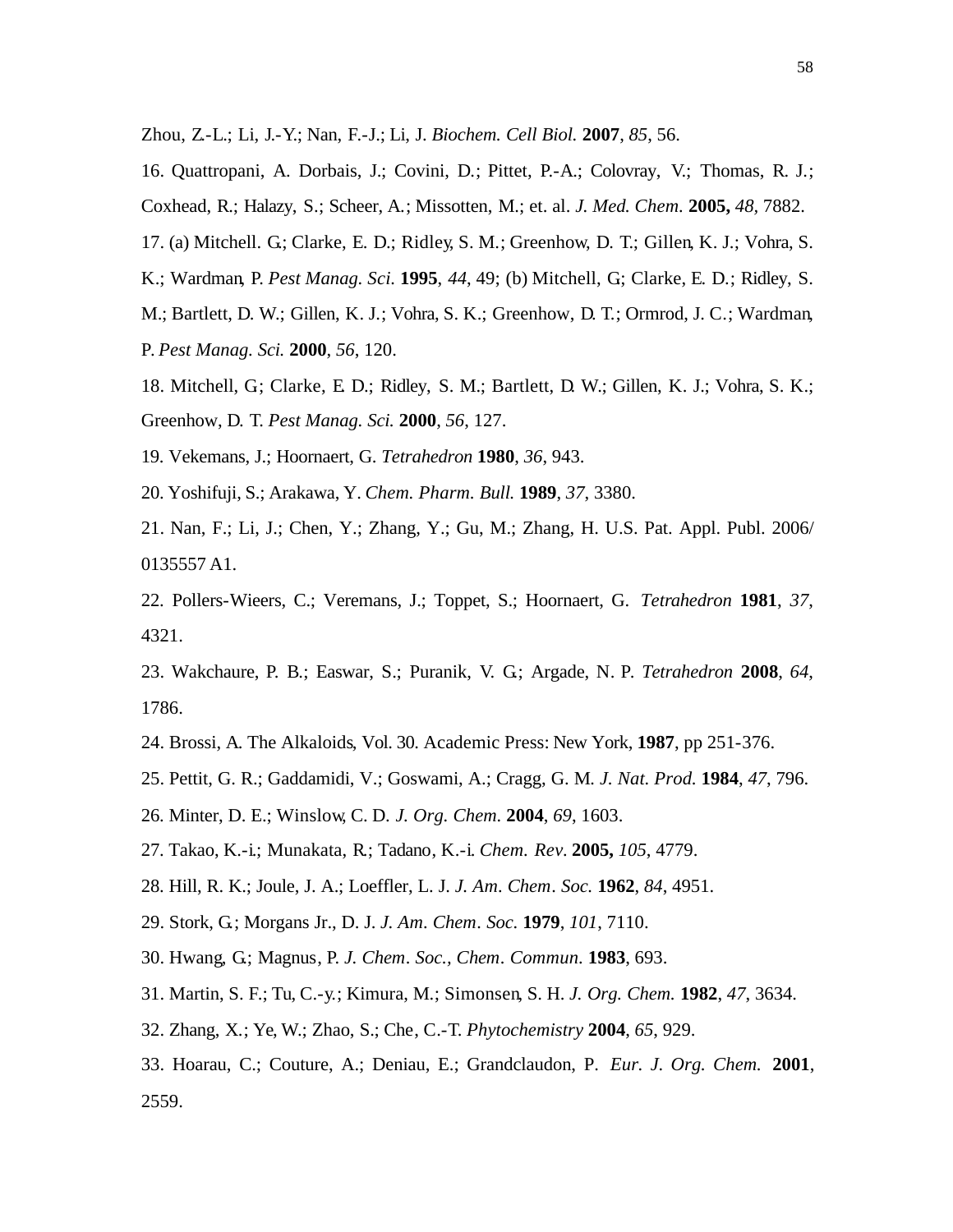34. Rajaraman, R.; Rajalakshmi, S.; Chinnasamy, P. *Indian J. Chem. (B: Org. Chem. Med. Chem.)* **1986**, *25B*, 517.

35. Muchowski, J. M. *Can. J. Chem.* **1969**, *47*, 657.

36. Lee, D. G.; Spitzer, U. A. *Can. J. Chem.* **1971**, *49*, 2763.

- 37. Han, J. New Methods for the Synthesis of Isocarbostyrils (Thesis). Texas Christian University, **2004**.
- 38. Birch, A. J.; Jackson, A. H.; Shannnon, P. V. R.; Varma, P. S. P. *Tetrahedron Lett.* **1972**, 4789.
- 39. Glushkov, V. A.; Shklyaev, Yu. V. *Chemistry of Heterocyclic Compounds* **2001**, *37*, 663.
- 40. (a) Cava, M. P.; Buck, K. T. *Tetrahedron* **1969**, *25*, 2795. (b) Henry, R. A.; Heller, C. A.; Moore, D. W. *J. Org. Chem.* **1975**, *40*, 1760.
- 41. Kurita, J.; Yamanaka, T.; Tsuchiya, T. *Heterocycles* **1991**, *32*, 2089.
- 42. Li, M.; Wu, A.; Zhou, P. *Tetrahedron Lett.* **2006**, *47*, 3707.
- 43. Connor, D. S.; Klein, G. W.; Taylor, G. N.; Boeckman, R. K., Jr.; Medwid, J. B. *Org. Syn. Coll. Vol. VI* **1988**, 101.
- 44. Lemieux, R. U.; Driguez, H. *J. Am. Chem. Soc.* **1975**, *97*, 4069.
- 45. Fringuelli, F.; Taticchi, A. The Diels-Alder Reaction: Selected Practical Methods. Wiley: New York, **2002**; pp 1-25.
- 46. Martin, S. F.; Desai, S. R.; Phillips, G. W.; Miller, A. C. *J. Am. Chem. Soc.* **1980**, *102*, 3294.
- 47. Fearnley, S. P.; Market, E. *Chem. Commun.* **2002**, 438.
- 48. Jung, M. E.; Buszek, K. R. *J . Org. Chem.* **1985**, *50*, 5440.
- 49. Martin, S. F.; Tu, C.-Y.; Chou, T.-S. *J. Am. Chem. Soc.* **1980**, *102*, 5274.
- 50. Stevens, R. V.; Cherpeck, R. E.; Harrison, B. L.; Lai, J.; Lapalme, R. *J. Am. Chem. Soc.* **1976**, *98*, 6317.
- 51. Pfeffer, P. E.; Silbert, L. S. *J. Org. Chem.* **1971**, *36*, 3290.
- 52. Miller, C. A.; Batey, R. A. *Org. Lett.* **2004**, *6*, 699.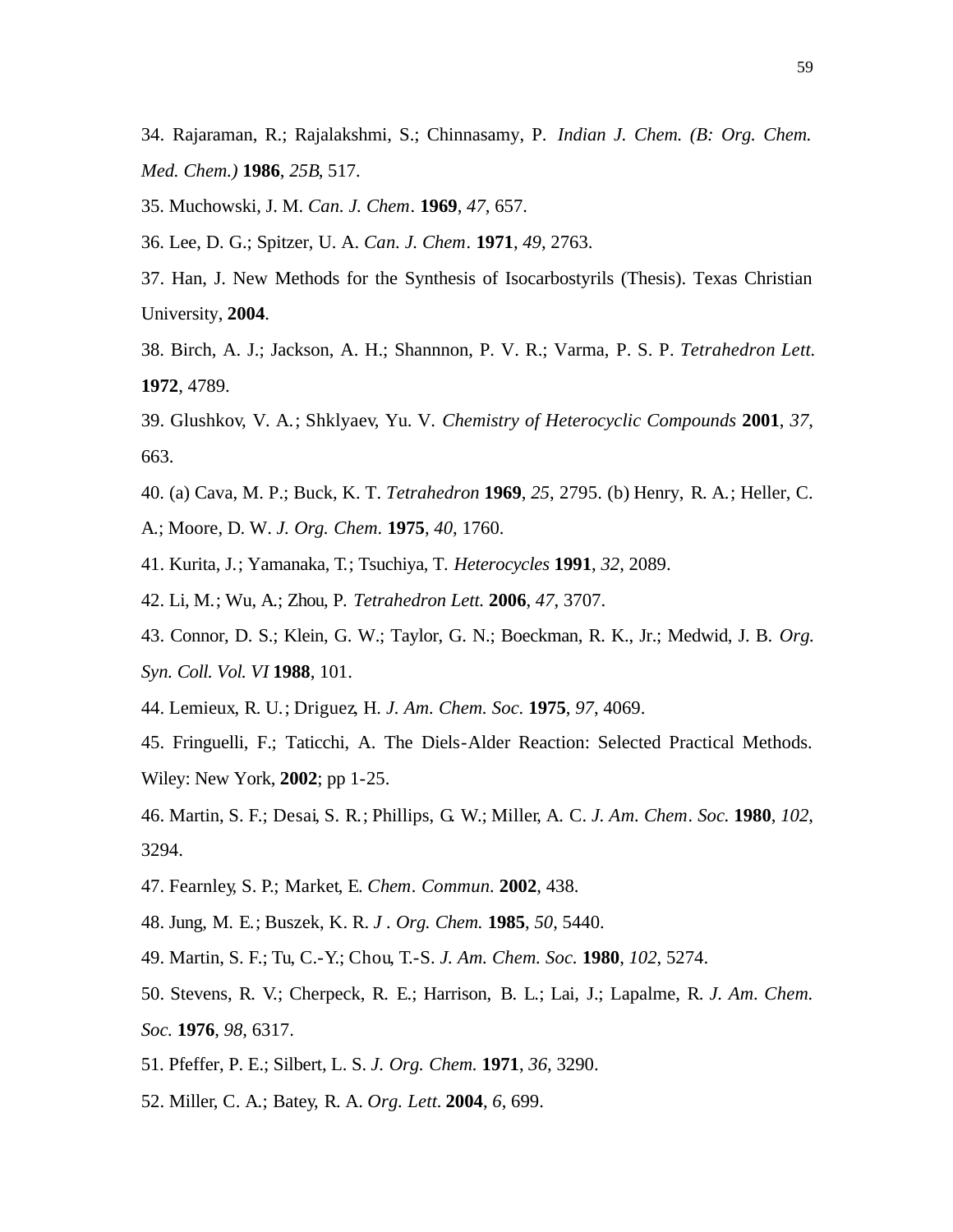- 53. Calzada, J. G.; Hooz, J. *Org. Syn. Coll. Vol. VI* **1988**, 634.
- 54. Howden, M. E. H.; Maercker, A.; Burdon, J.; Roberts, J. D. *J. Am. Chem. Soc.* **1966**, *88*, 1732.
- 55. Dusemund, J. *Arch. der Pharm.* **1977**, *310*, 846.
- 56. Osornio, Y. M.; Miranda, L. D. *Rev. Soc. Quim. Mex.* **2004**, *48*, 288.
- 57. Winslow, C. D. A Methods Development Approach towards the Galanthan Skeleton Starting with Isoquinoline (Dissertation). Texas Christian University, **2000**.
- 58. Vaccher, C.; Berthelot, P.; Devergnies, M.; Debaert, M.; Bonte, J.-P.; Viel, C. *J. Heterocycl. Chem.* **1989**, *26*, 811.
- 59. Ferrer, S.; Naughton, D. P.; Parveen, I.; Threadgill, M. D. *J. Chem. Soc., Perkin Trans. 1* **2002**, 335.
- 60. (a) Yamaguchi, R.; Hamasaki, T.; Utimoto, K. *Chem. Lett.* **1988**, 913. (b) Yamaguchi, R.; Otsuji, A.; Utimoto, K. *J. Am. Chem. Soc.* **1988**, *110*, 2186.
- 61. Perchonock, C. D.; Lantos, I.; Finkelstein, J. A.; Holden, K. G. *J. Org. Chem.* **1980**, *45*, 1950.
- 62. (a) Hoshino, M.; Watanabe, K.; Ohtake, Y.; Sato, T.; Matsuzaki, H.; Fujita, R. *Heterocycles* Published online, March 14, 2008. (b) Fujita, R.; Wakayanagi, S.; Wakamatsu, H.; Matsuzaki, H. *Chem. Pharm. Bull.* **2006**, *54*, 209.
- 63. Katayama, H.; Ohkoshi, M.; Yasue, M. *Chem. Pharm. Bull.* **1980**, *28*, 2226.
- 64. Gharbo, S. A.; Beal, J. L.; Schlessinger, R. H.; Cava, M. P.; Svoboda, G. H. *Lloydia* **1965**, *28*, 237.
- 65. Egami, H.; Katsuki, T. *J. Am. Chem. Soc.* **2007**, *129*, 8940.
- 66. Krane, B. D.; Shamma, M. *J. Nat. Prod.* **1982**, *45*, 377.
- 67. Carmody, M. P.; Sainsbury, M.; Newton, R. F. *J. Chem. Soc. Perkin I* **1980**, 2013.
- 68. Takaki, K.; Okamura, A.; Ohshiro, Y.; Agawa, T. *J. Org. Chem.* **1978**, *43*, 402.
- 69. Chatterjea, J. N.; Jha, H. C.; Banerjee, B. K. *J. Indian Chem. Soc.* **1966**, *43*, 633.
- 70. Ahl, A.; Reichstein, T. *Helv. Chim. Acta* **1944**, *27*, 366.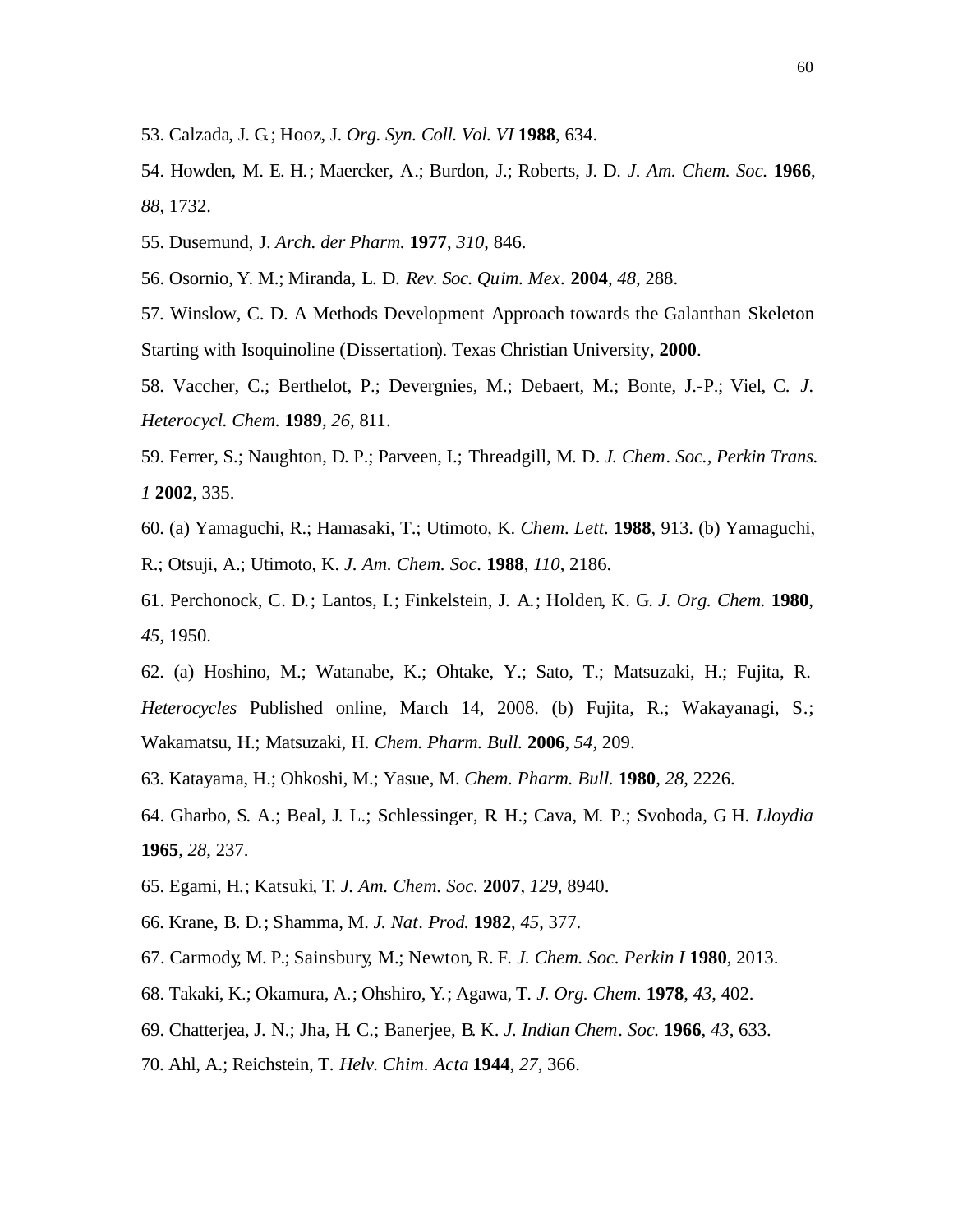# **VITA**

| Personal     | Yijun Huang                                              |
|--------------|----------------------------------------------------------|
| Background   | Jiangsu Province, China, March 15, 1981                  |
|              | Son of Caizhong Huang and Yunxian Zuo                    |
|              | Married Hong Zhang, December 27, 2007                    |
|              |                                                          |
| Education    | Bachelor of Science, Chemistry, Nanjing University       |
|              | Nanjing, China, 2003                                     |
|              | Master of Science, Organic Chemistry, Nanjing University |
|              | Nanjing, China, 2006                                     |
|              | Master of Science, Chemistry, Texas Christian University |
|              | Fort Worth, Texas, 2008                                  |
|              |                                                          |
| Experience   | Teaching Assistant, Nanjing University                   |
|              | Feb 2004 - Jun 2004                                      |
|              | Teaching Assistant, Texas Christian University           |
|              | Aug 2006 - Dec 2007                                      |
|              |                                                          |
| Professional | <b>Chinese Chemical Society</b>                          |
| Membership   |                                                          |